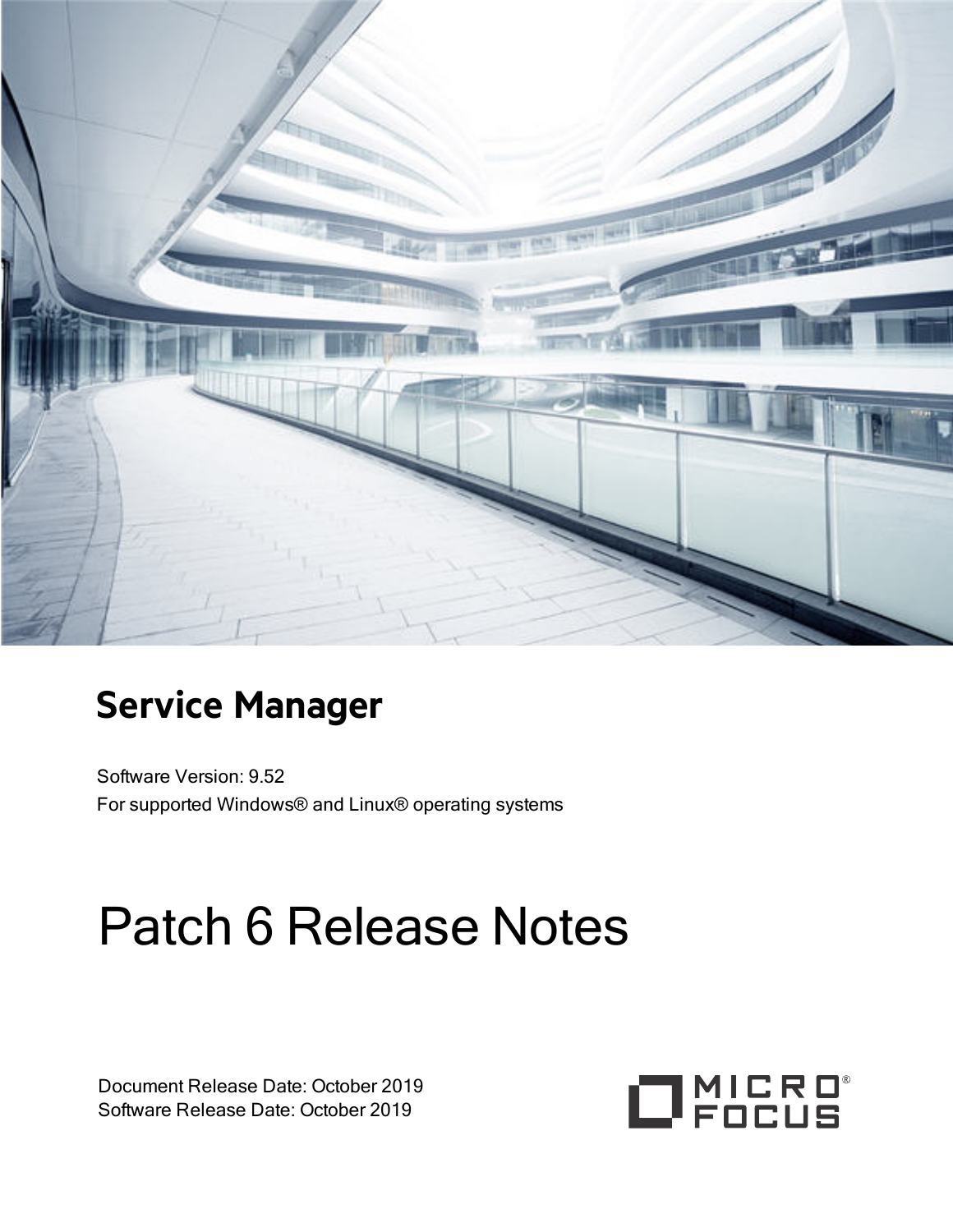### Legal Notices

### **Warranty**

The only warranties for products and services of Micro Focus and its affiliates and licensors ("Micro Focus") are set forth in the express warranty statements accompanying such products and services. Nothing herein should be construed as constituting an additional warranty. Micro Focus shall not be liable for technical or editorial errors or omissions contained herein. The information contained herein is subject to change without notice.

### Restricted Rights Legend

Confidential computer software. Except as specifically indicated otherwise, a valid license from Micro Focus is required for possession, use or copying. Consistent with FAR 12.211 and 12.212, Commercial Computer Software, Computer Software Documentation, and Technical Data for Commercial Items are licensed to the U.S. Government under vendor's standard commercial license.

### Copyright Notice

© 2019 Micro Focus or one of its affiliates.

### Trademark Notices

Adobe® is a trademark of Adobe Systems Incorporated.

Microsoft® and Windows® are U.S. registered trademarks of Microsoft Corporation.

Oracle and Java are registered trademarks of Oracle and/or its affiliates.

Linux® is the registered trademark of Linus Torvalds in the U.S. and other countries.

### Disclaimer

Certain versions of software and/or documents ("Material") accessible here may contain branding from Hewlett-Packard Company (now HP Inc.) and Hewlett Packard Enterprise Company. As of September 1, 2017, the Material is now offered by Micro Focus, a separately owned and operated company. Any reference to the HP and Hewlett Packard Enterprise/HPE marks is historical in nature, and the HP and Hewlett Packard Enterprise/HPE marks are the property of their respective owners.

### Documentation Updates

To check for recent updates or to verify that you are using the most recent edition of a document, go to:  [https://softwaresupport.softwaregrp.com.](https://softwaresupport.softwaregrp.com/)

This site requires that you register for a Software Passport and to sign in. To register for a Software Passport ID, click **Register for Software Passport** on the Micro Focus Support website at https://softwaresupport.soft

You will also receive updated or new editions if you subscribe to the appropriate product support service. Contact your Micro Focus sales representative for details.

### **Support**

#### Visit the Micro Focus Support site at: [https://softwaresupport.softwaregrp.com](https://softwaresupport.softwaregrp.com/).

This website provides contact information and details about the products, services, and support that Micro Focus offers.

Micro Focus online support provides customer self-solve capabilities. It provides a fast and efficient way to access interactive technical support tools needed to manage your business. As a valued support customer, you can benefit by using the support website to:

- **.** Search for knowledge documents of interest
- Submit and track support cases and enhancement requests
- Download software patches
- Manage support contracts
- Look up support contacts
- Review information about available services
- Enter into discussions with other software customers
- Research and register for software training

Most of the support areas require that you register as a Software Passport user and to sign in. Many also require a support contract. To register for a Software Passport ID, click **Register for Software Passport** on the Micro Focus Support website at [https://softwaresupport.softwaregrp.com](https://softwaresupport.softwaregrp.com/).

To find more information about access levels, go to: [https://softwaresupport.softwaregrp.com/web/softwaresupport/access-levels.](https://softwaresupport.softwaregrp.com/web/softwaresupport/access-levels)

**Integration Catalog** accesses the Micro Focus Integration Catalog website. This site enables you to explore Micro Focus Product Solutions to meet your business needs, includes a full list of Integrations between Micro Focus Products, as well as a listing of ITIL Processes. The URL for this website is [https://softwaresupport.softwaregrp.com/km/KM01702731.](https://softwaresupport.softwaregrp.com/km/KM01702731)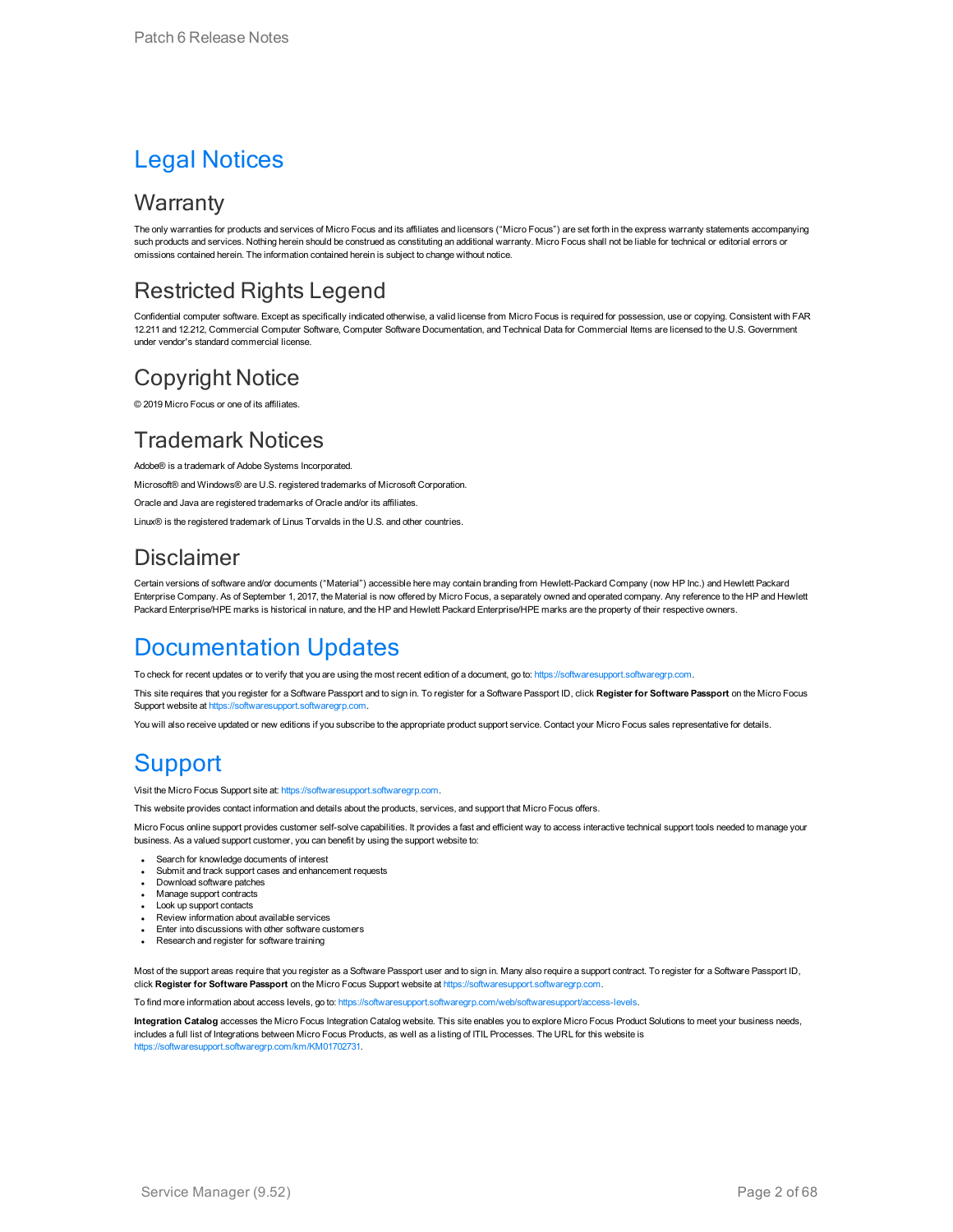# **Contents**

| .49 |
|-----|
|     |
|     |
|     |
|     |
|     |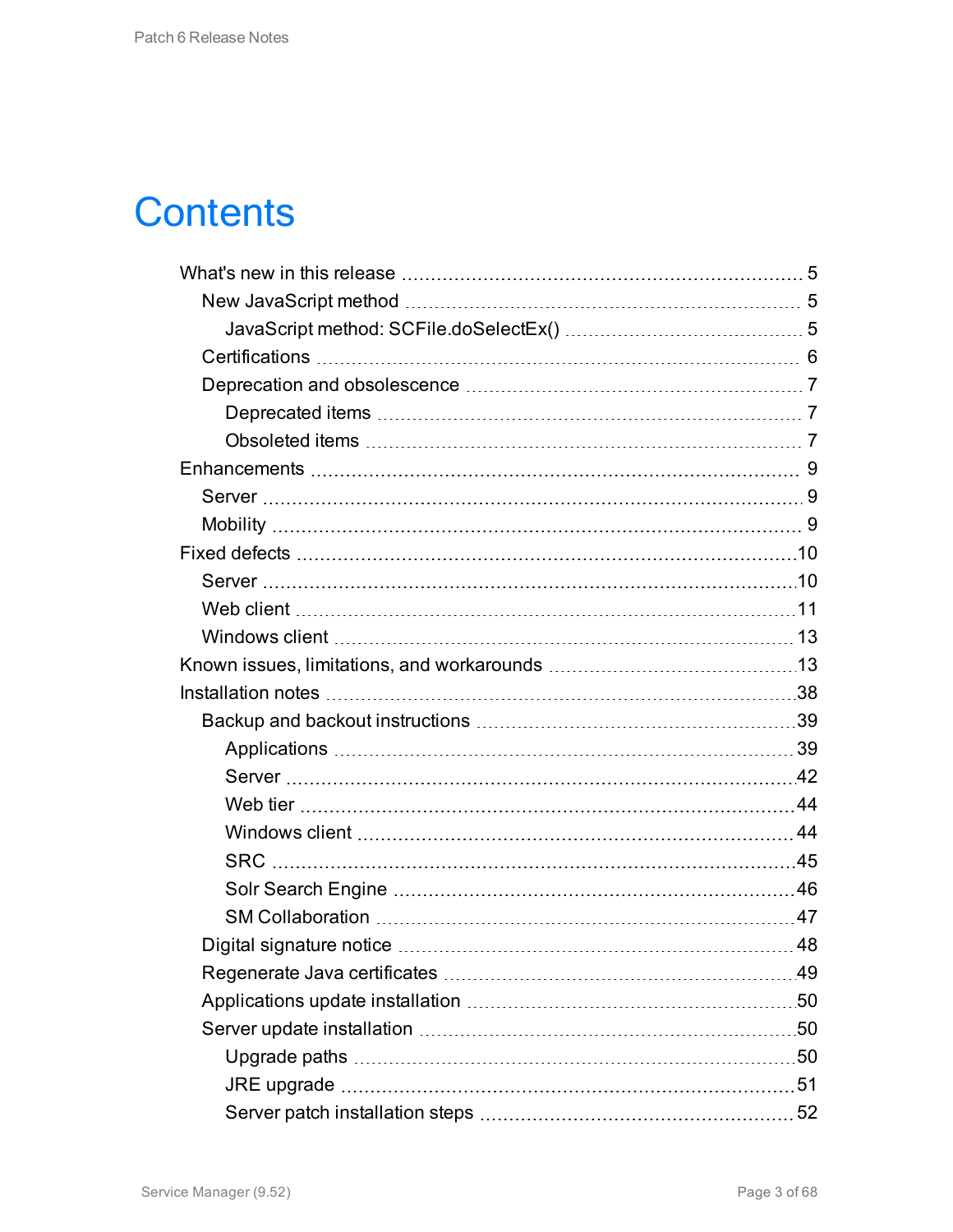|                                                         | 53  |
|---------------------------------------------------------|-----|
|                                                         |     |
|                                                         |     |
|                                                         |     |
|                                                         |     |
|                                                         |     |
|                                                         |     |
|                                                         | 61  |
| Knowledge Management (KM) Search Engine installation 62 |     |
|                                                         |     |
|                                                         | .62 |
|                                                         |     |
|                                                         |     |
|                                                         | 66  |
|                                                         | .66 |
|                                                         | 67  |
|                                                         |     |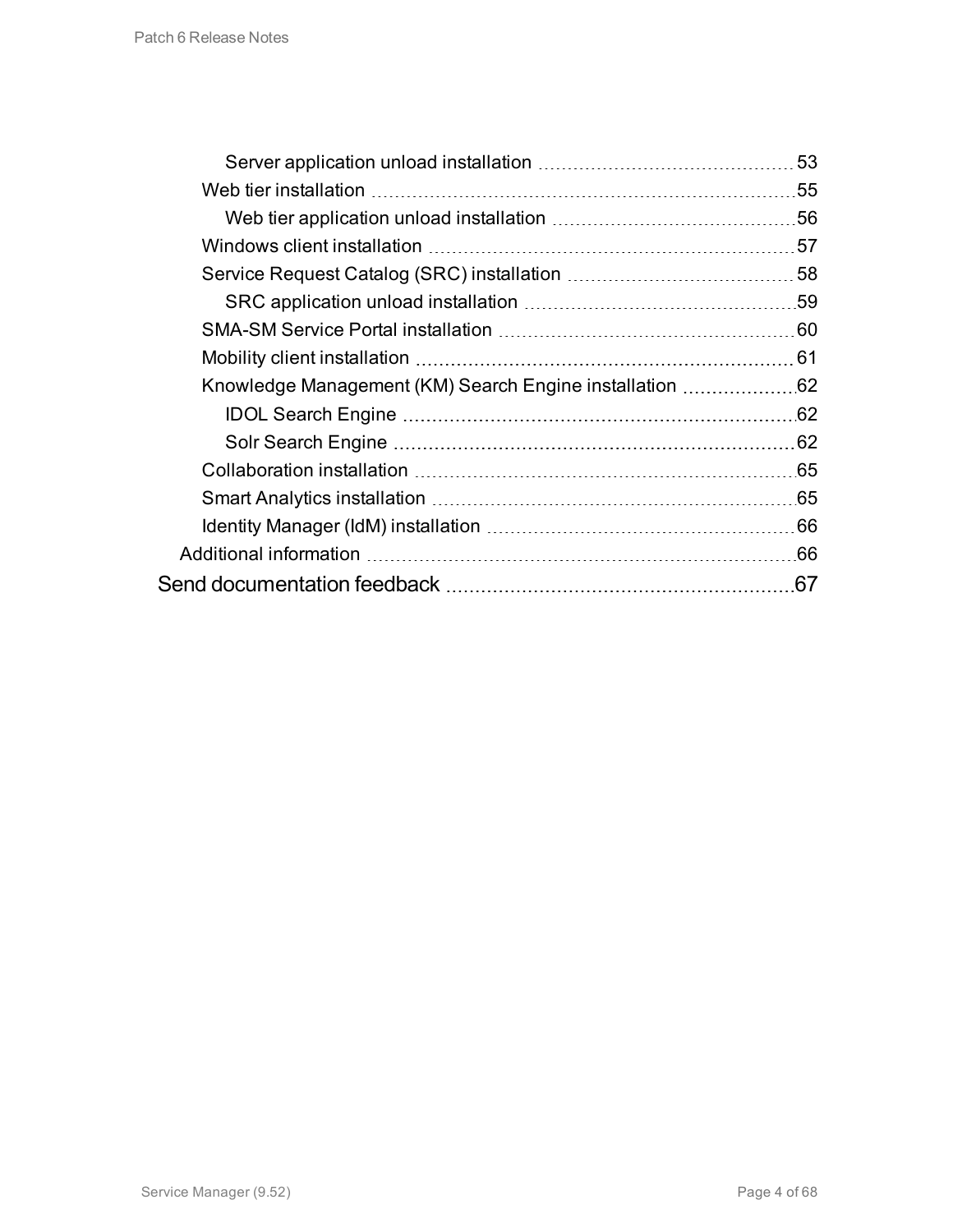# <span id="page-4-0"></span>What's new in this release

This section describes the important changes in this release.

**Tip:** The following knowledge base article contains links to all the previous 9.5*x* release notes and patches. This article enables you to always find the most up-to-date release notes and the latest 9.5*x* patches.

<span id="page-4-1"></span>[Overview](https://softwaresupport.softwaregrp.com/km/KM02688311) of Service Manager 9.5x Releases

## New JavaScript method

<span id="page-4-2"></span>Service Manager 9.52p6 introduces the following new JavaScript method.

### JavaScript method: SCFile.doSelectEx()

The **SCFile.doSelectEx()** method is designed to improve the system performance. You can restrict the data retrieval by specifying the *start* and *count* parameters. In comparison, the legacy **SCFile.doSelect()** method retrieves data from the beginning and may cause potential performance issue on large tables.

#### **Syntax**

```
SCFile object.doSelectEx( query, start, count );
```
#### **Arguments**

The following arguments are valid for this method:

| <b>Argument</b> | Data<br>type  | <b>Description</b>                                                                                                                                                                                                   |
|-----------------|---------------|----------------------------------------------------------------------------------------------------------------------------------------------------------------------------------------------------------------------|
| query           | String        | This argument specifies the query you want to use to search for Service<br>Manager records. You must use the slash character to escape out quotation<br>marks and any special characters restricted from JavaScript. |
| start           | <b>Number</b> | This argument specifies the start record of query results.                                                                                                                                                           |
| count           | <b>Number</b> | This argument specifies the get count from start.                                                                                                                                                                    |

#### **Return values**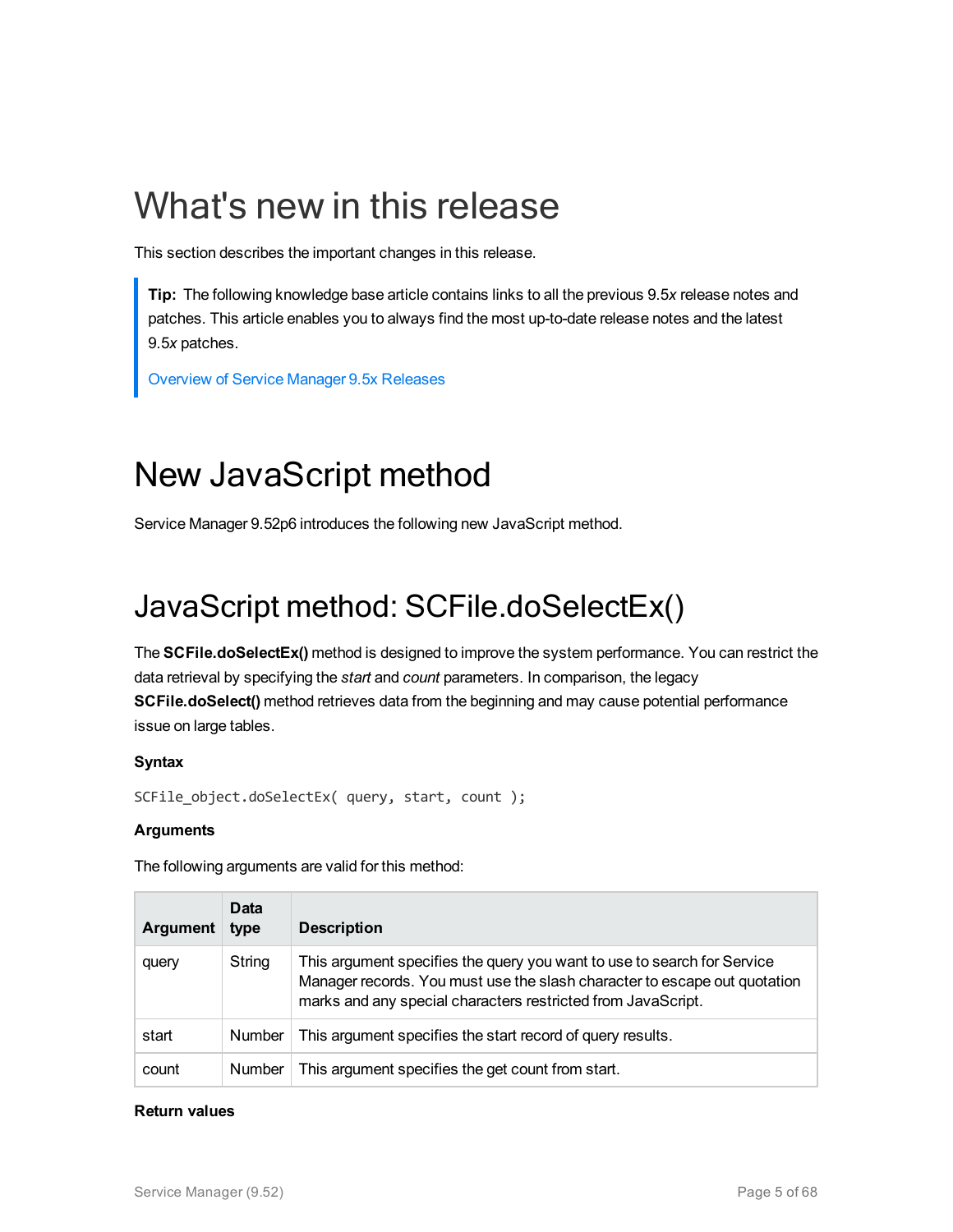A SCFile object containing records and RC\_SUCCESS or one of the other global return code values.

The method returns an SCFile object containing the records matching the (query,start,count) and a global return code value of RC\_SUCCESS or returns one of the error global return code values if the method cannot return any records.

#### **Example**

This example does the following:

- Searches the device table from 1000 for 1 record
- Displays the device record as a text string

This example requires the following sample data:

```
\bullet A device table records >=1001
```

```
var deviceFile = new SCFile( "device" );
var rc = deviceFile.doSelectEx( "true", 1000, 1 )
if ( rc == RC SUCCES ){
     print( "Success. found 1 record in device table:" + deviceFile);
}
else
{
     print( "Could not find any record from device table" );
}
```
### <span id="page-5-0"></span>**Certifications**

Service Manager 9.52 Patch 6 includes the following certification changes.

### Added support

#### **Server**

 $\bullet$  Red Hat Enterprise Linux 7.4, 6.10.

#### **Mobility**

- $\cdot$  iOS 12. $x$
- Android  $9.x$ ,  $8.x$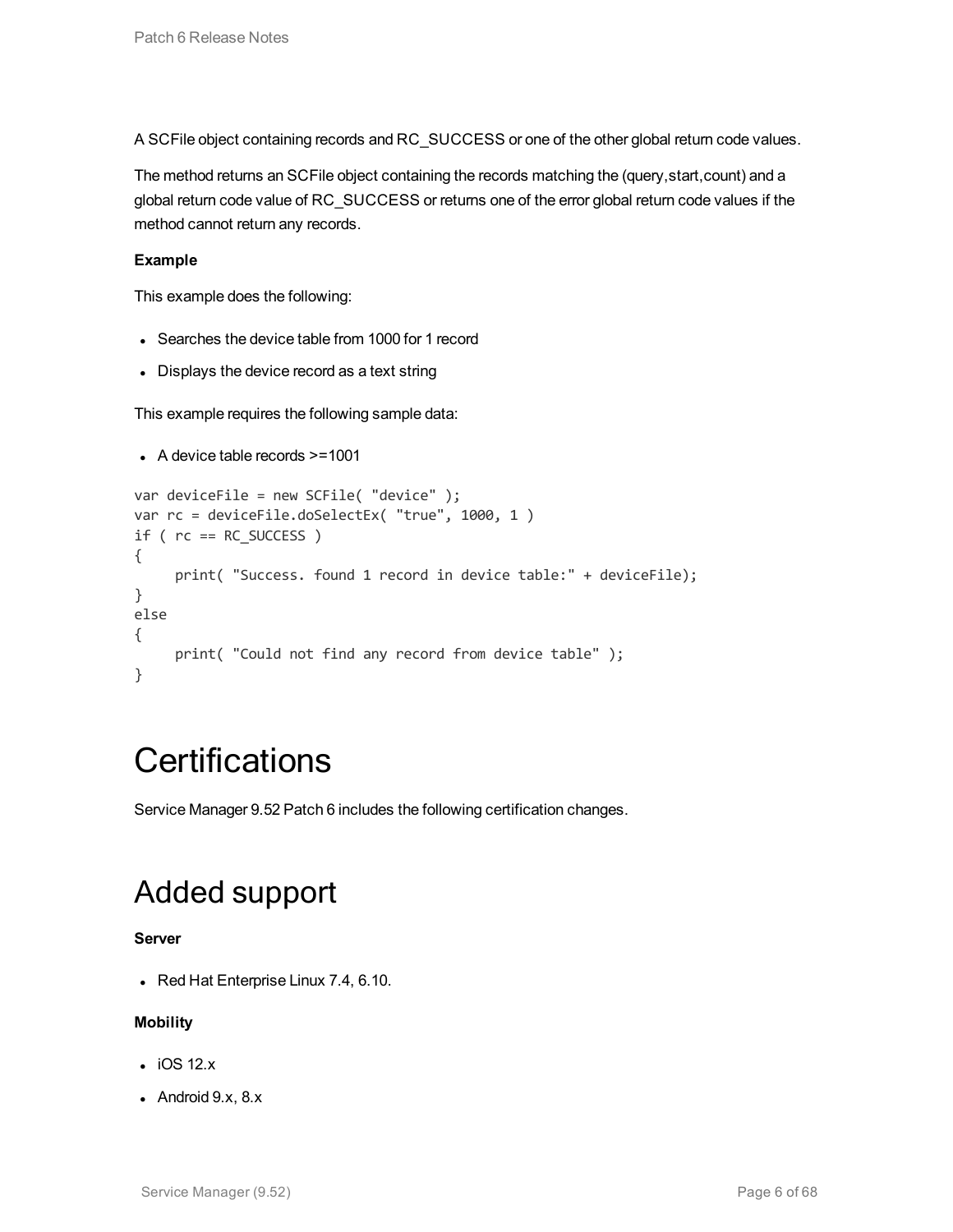### Discontinued support

Support for the following item has been discontinued.

#### **Web tier**

• Apache HTTP Server 2.2

#### **SRC**

• Apache HTTP Server 2.2

#### **Service Manager Collaboration**

• Apache HTTP Server 2.2

#### **Mobility**

<span id="page-6-0"></span>- Android 4.x,  $5.x$ ,  $6.x$ 

### <span id="page-6-1"></span>Deprecation and obsolescence

### Deprecated items

A deprecated item is categorized as a component/feature/parameter for which there will be no further enhancement. It will continue to be supported till a notice of obsolescence is published. In addition, bug fixes and support cases will be handled till such time that the deprecated item becomes obsolete.

<span id="page-6-2"></span>There are no deprecated items in this release.

### Obsoleted items

An obsoleted item is categorized as a component/feature/parameter that is no longer supported.

The following items are no longer supported.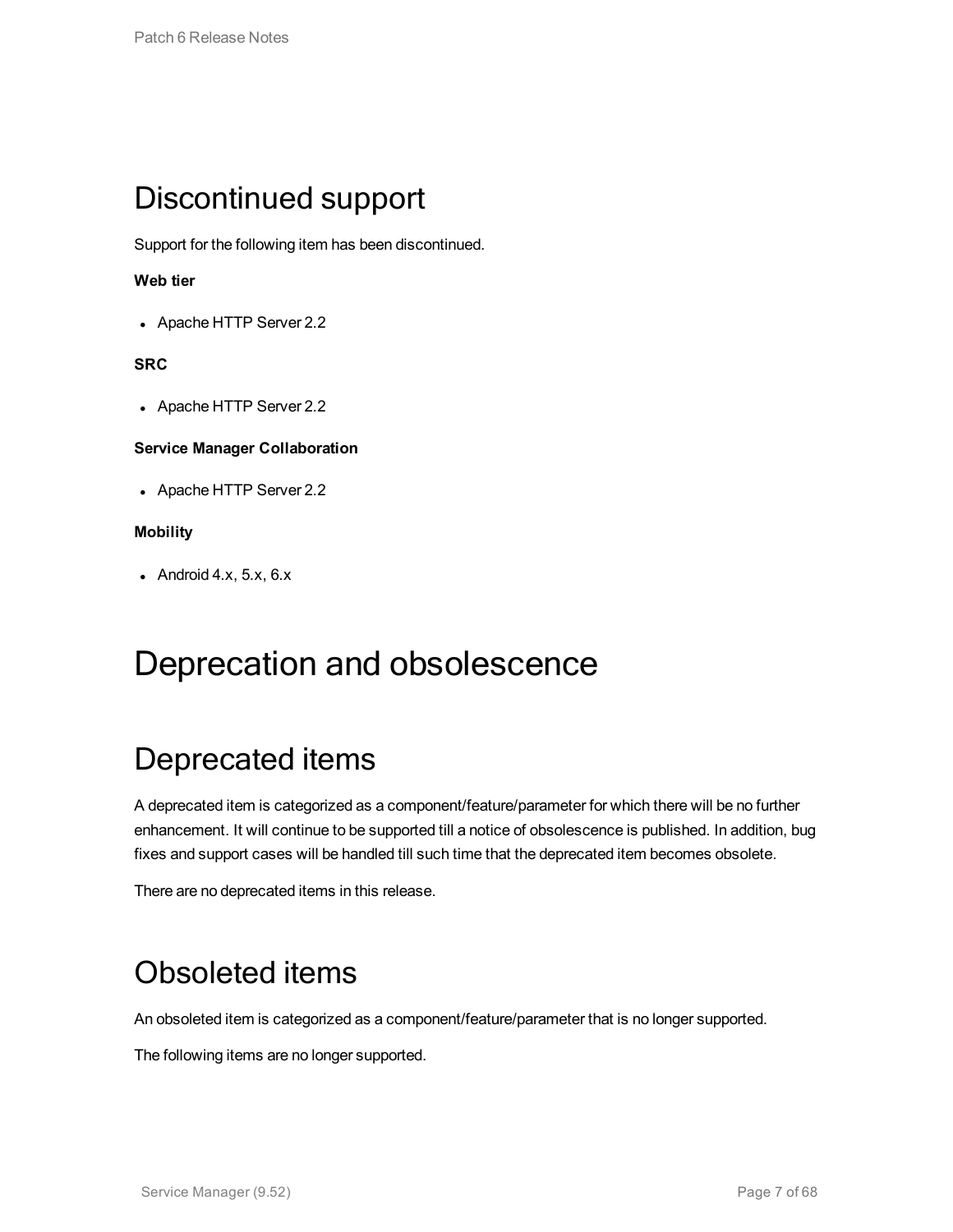| <b>Item</b>                   | <b>Notes</b>                                               |
|-------------------------------|------------------------------------------------------------|
| Android $4.x$ , $5.x$ , $6.x$ | Drop from Service Manager Mobility.                        |
| Apache HTTP Server 2.2        | Drop from Service Manager web tier, Collaboration and SRC. |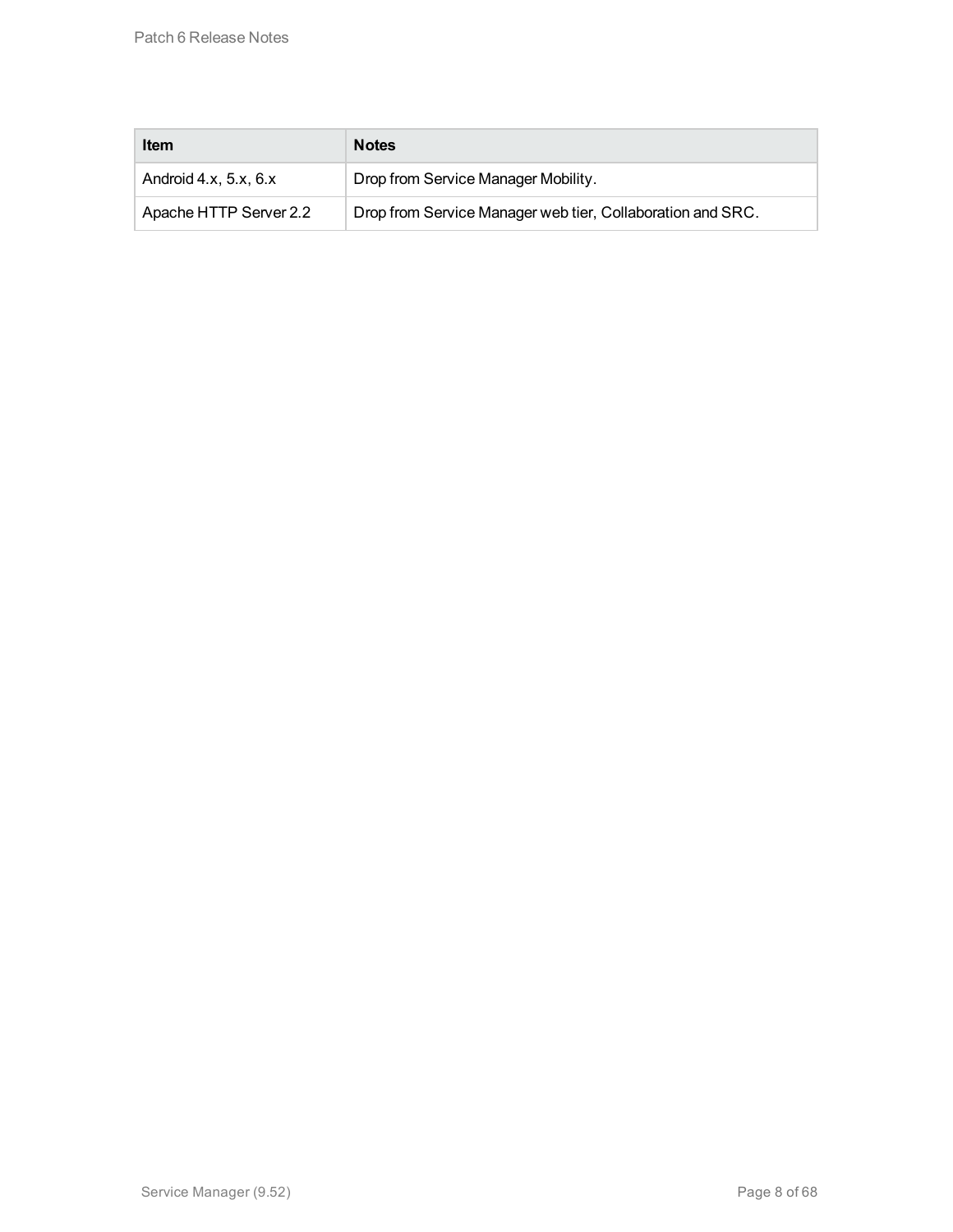# <span id="page-8-0"></span>**Enhancements**

<span id="page-8-1"></span>This release includes the following enhancements.

### Server

| <b>CR</b>    | <b>Problem</b>                                                                            | <b>Solution</b>                                                             |
|--------------|-------------------------------------------------------------------------------------------|-----------------------------------------------------------------------------|
| QCCR1E156306 | Red Hat Enterprise Linux 6.10 is not certified for Service<br>Manager 9.52.               | Red Hat Enterprise Linux 6.10 is now certified for Service<br>Manager 9.52. |
|              | QCCR1E143926   Red Hat Enterprise Linux 7.4 is not certified for Service<br>Manager 9.52. | Red Hat Enterprise Linux 7.4 is now certified for Service<br>Manager 9.52.  |

## <span id="page-8-2"></span>**Mobility**

| <b>CR</b> | <b>Problem</b>                                                            | <b>Solution</b>                                            |
|-----------|---------------------------------------------------------------------------|------------------------------------------------------------|
|           | QCCR1E157123   iOS 12.x is not certified for Service Manager Mobility.    | iOS 12.x is now certified for Service Manager Mobility.    |
|           | QCCR1E157124   Android 8.x is not certified for Service Manager Mobility. | Android 8.x is now certified for Service Manager Mobility. |
|           | QCCR1E157125   Android 9.x is not certified for Service Manager Mobility. | Android 9.x is now certified for Service Manager Mobility. |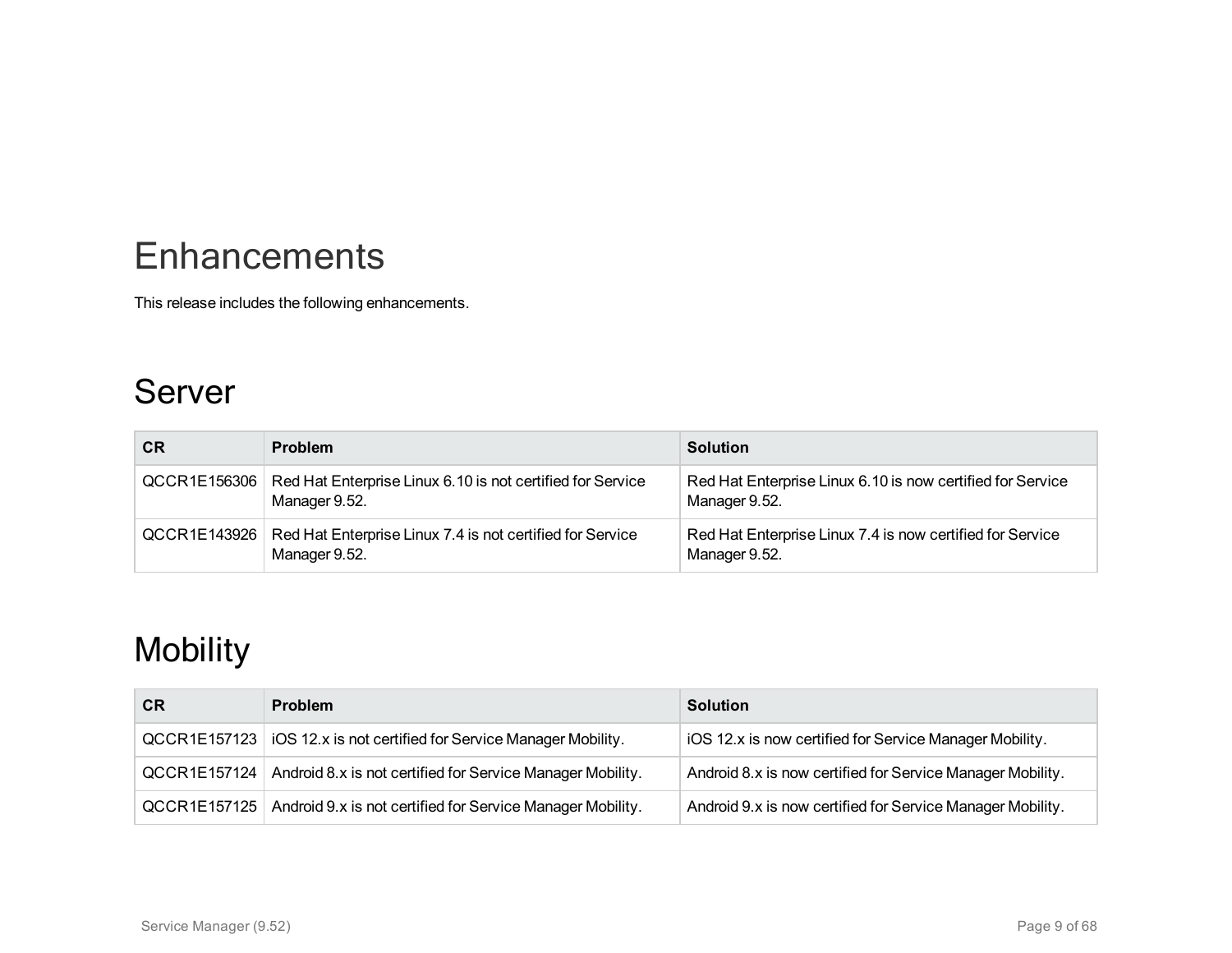# <span id="page-9-0"></span>Fixed defects

<span id="page-9-1"></span>This release fixes the following defects.

### Server

| <b>CR</b>    | <b>Problem</b>                                                                                                                                                                                                | <b>Solution</b>                                                                                                                                                                                                |
|--------------|---------------------------------------------------------------------------------------------------------------------------------------------------------------------------------------------------------------|----------------------------------------------------------------------------------------------------------------------------------------------------------------------------------------------------------------|
| QCCR1E145755 | The system displays the following error message when a<br>view queries two tables.<br>Unable to locate field x in any file.                                                                                   | The system no longer displays error messages when a view<br>queries two tables.                                                                                                                                |
|              |                                                                                                                                                                                                               |                                                                                                                                                                                                                |
| QCCR1E150827 | No confirmation window is displayed when cancelling your<br>updates to an Incident.                                                                                                                           | Now after you create or update an Incident, fill all required<br>fields and then cancel your operations, the system displays<br>the You have unsaved changes to this record. Save<br>them now? pop-up message. |
| QCCR1E151036 | After the customers create CI relationship unloads from<br>Service Manager 9.52 and then load the records to another<br>Service Manager 9.52 environment, the system displays the<br>following error messages | Now you can load the CI relationships successfully without<br>signal 11 errors.                                                                                                                                |
|              | Your Server Session may have been temniated or<br>time out                                                                                                                                                    |                                                                                                                                                                                                                |
|              | SOAP Fault occurred: A signal 11 was raised in                                                                                                                                                                |                                                                                                                                                                                                                |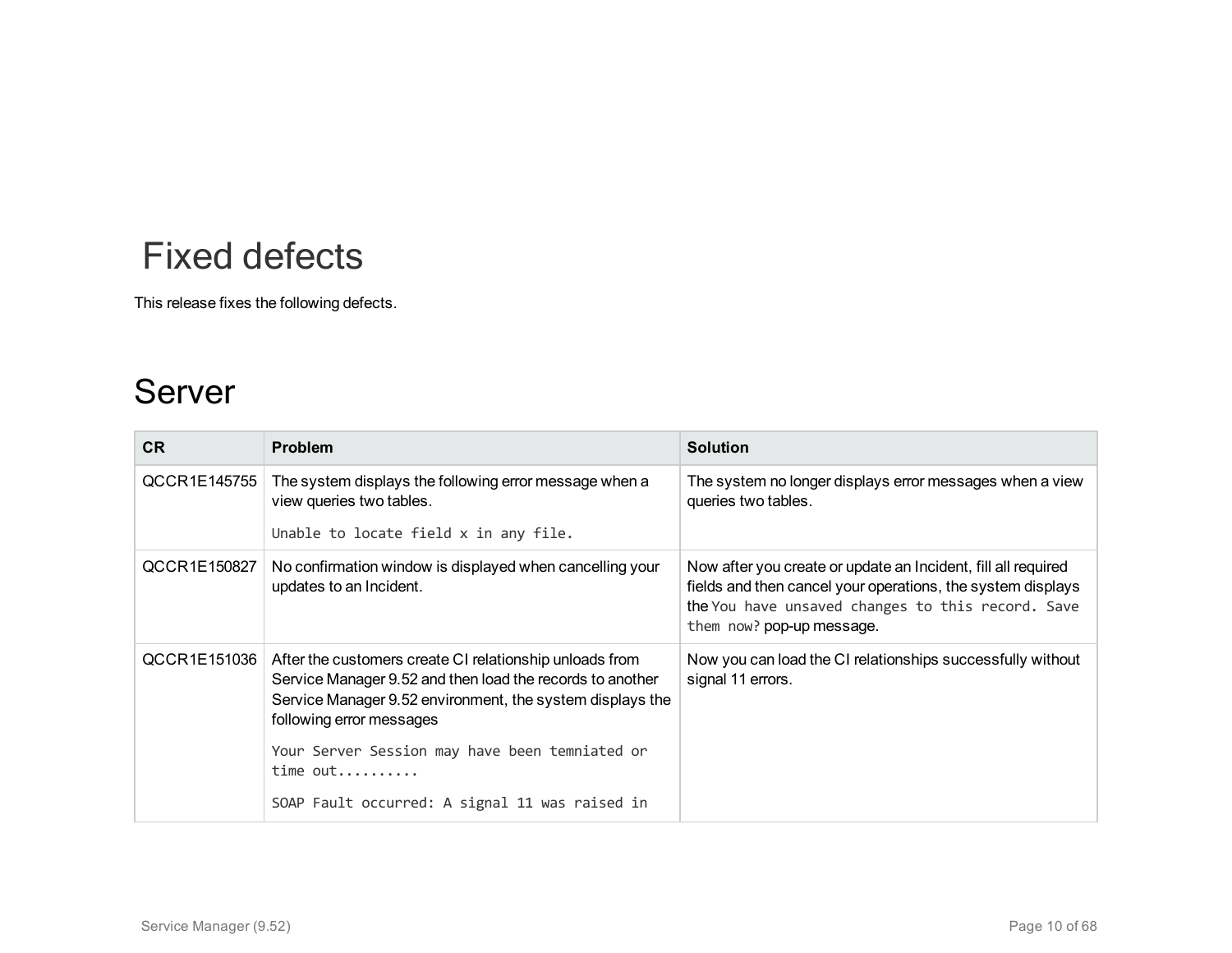|              | native code                                                                                                                                                                                                                                                           |                                                                                                                                                                                                                |
|--------------|-----------------------------------------------------------------------------------------------------------------------------------------------------------------------------------------------------------------------------------------------------------------------|----------------------------------------------------------------------------------------------------------------------------------------------------------------------------------------------------------------|
| QCCR1E152345 | If you modify the Status, Assignment group, or Description<br>field of an Incident and then click Cancel without saving the<br>modifications, you are logged out from Service Manager.<br>There is a signal 11 error in the log and a core dump file is<br>generated. | Now when you click Cancel, Service Manager works well<br>with no signal 11 errors and no longer generates a core dump<br>file.                                                                                 |
| QCCR1E152483 | The RESTful performance is poor when you use the start<br>parameter to iterate a large table.                                                                                                                                                                         | Now we have added SQL Paginition and the RESTful<br>performance is improved.<br>Note: You need to import the QCCR1E152483<br>SM952P6_SM934.unl unload file to apply this fix.                                  |
| QCCR1E153275 | After you escalate an Interaction to an Incident from the<br>ESS portal, the linker process gets terminated.                                                                                                                                                          | Now after you escalate an Interaction to an Incident from the<br>ESS portal, the linker process works well.                                                                                                    |
| QCCR1E153274 | IR search does not work for some Japanese words.                                                                                                                                                                                                                      | Now IR search works fine for all the IR fields.                                                                                                                                                                |
| QCCR1E154025 | Service Manager server cannot verify the client certificate<br>during SSL handshake when the Distinguished Name (DN)<br>of a client SSL certificate has EMAILADDRESS as the first<br>attribute instead of CN.                                                         | Now Service Manager server can verify the client certificate<br>during SSL handshake when the Distinguished Name (DN)<br>of a client SSL certificate has EMAILADDRESS as the first<br>attribute instead of CN. |
| QCCR1E156029 | Service Manager processes terminate with core dumps.                                                                                                                                                                                                                  | Service Manager processes work fine without core dumps.                                                                                                                                                        |
| QCCR1E154542 | The emails that are created by Smart Email have incorrect<br>titles if they contain umlauts.                                                                                                                                                                          | Now the emails that are created by Smart Email have<br>correct titles.                                                                                                                                         |

### <span id="page-10-0"></span>Web client

| <b>CR</b> | Problem | <b>Solution</b> |
|-----------|---------|-----------------|
|           |         |                 |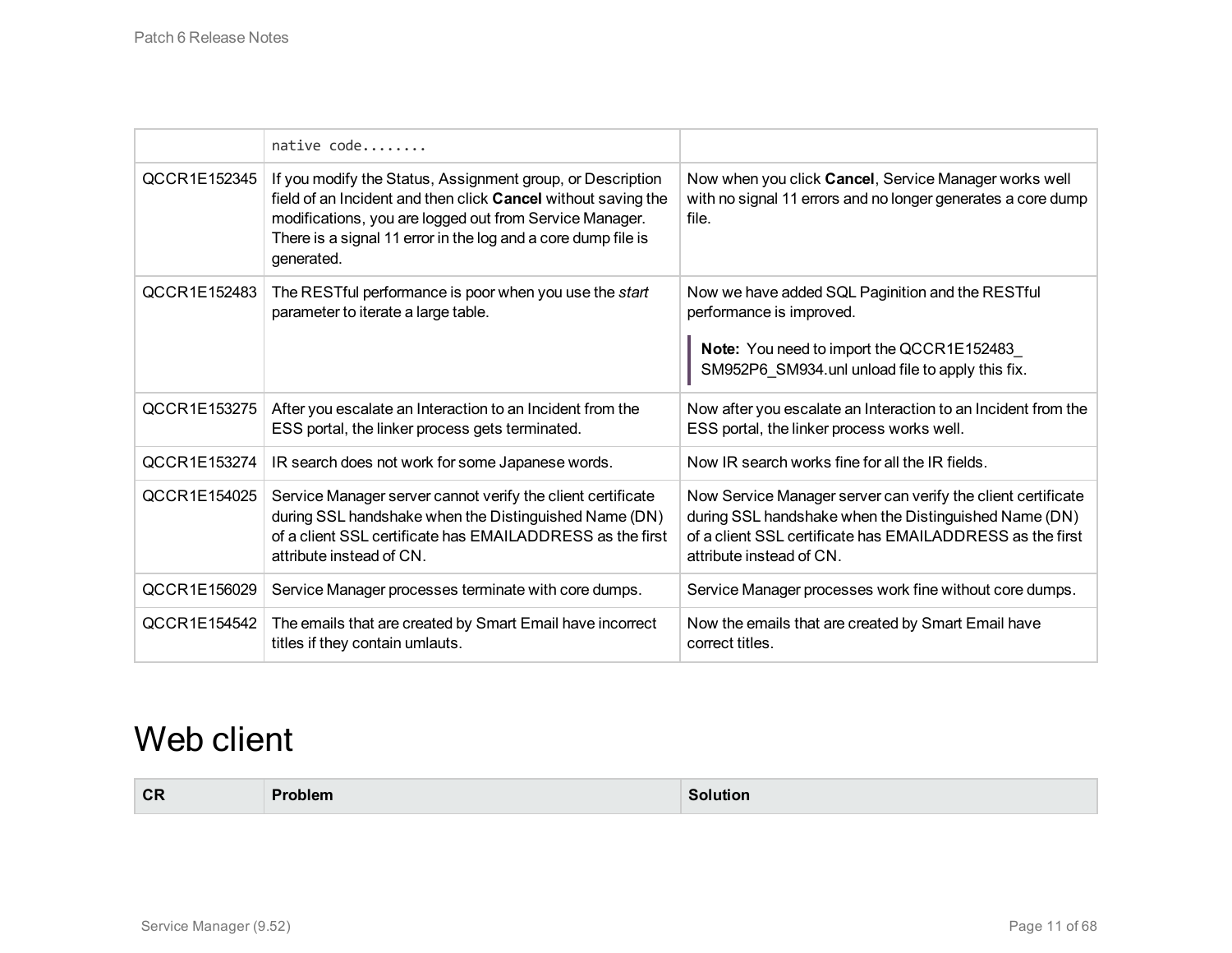| QCCR1E153165 | The drill-down functionality in a vertical bar report does not<br>show the same number of records as the bar displays. When<br>you click one of the bars, the system returns a sum of the<br>records in the same group.                                                                                                                                                                                                                                                                                                                          | Now the drill-down functionality in a vertical bar report works<br>correctly. When you click one of the bars, the system<br>returns only the list of records of the column that you are<br>clicking.<br>Note: You need to import the QCCR1E153165<br>SM952P6_SM952.unl unload file to apply this fix. |
|--------------|--------------------------------------------------------------------------------------------------------------------------------------------------------------------------------------------------------------------------------------------------------------------------------------------------------------------------------------------------------------------------------------------------------------------------------------------------------------------------------------------------------------------------------------------------|-------------------------------------------------------------------------------------------------------------------------------------------------------------------------------------------------------------------------------------------------------------------------------------------------------|
| QCCR1E154335 | The Affected CI field in the Task Planner displays the logical<br>name instead of the display name.                                                                                                                                                                                                                                                                                                                                                                                                                                              | The Affect CIs fields show the display name in the<br>Predefined Additional Task Fields of a planned task.<br>Note: You need to import the QCCR1E154335<br>SM952P6 SM950.unl unload file to apply this fix.                                                                                           |
| QCCR1E137193 | If the data in a record list contains the unicode line separator<br>character, the system displays the record list as a blank<br>section. You can see the following JavaScript error in the<br>browser console<br>Uncaught SyntaxError: Invalid or unexpected token                                                                                                                                                                                                                                                                              | Now the system displays the record list correctly even if its<br>data contains the unicode special characters such as a line<br>separator or a paragraph separator, or the Unicode<br>supplementary characters (such as an emoji).                                                                    |
| QCCR1E153039 | Suppose there are two Comfill fields on a form with the auto<br>complete function enabled. You have used the auto<br>complete function to fill the first Comfill field (for example,<br>the value is new1). However, when you try to use the auto<br>complete function to fill the sencond Comfill field and the<br>first three letters of the desired value are the same with that<br>in the first Comfill (for example, the value is new2), the<br>system automatically fills new1 in the sencond Comfill and<br>you cannot change this value. | Now in this case, the auto complete function for the second<br>Comfill field works well.                                                                                                                                                                                                              |
| QCCR1E153295 | The Open Smart Search Widget button action for the Smart<br>Search buttons and link labels does not work in the web<br>client accessible views (accessible.do).                                                                                                                                                                                                                                                                                                                                                                                  | Now this issue is fixed.                                                                                                                                                                                                                                                                              |
| QCCR1E154898 | Suppose you have opened an item in the Catalog and then                                                                                                                                                                                                                                                                                                                                                                                                                                                                                          | Now the radio buttons are displayed properly.                                                                                                                                                                                                                                                         |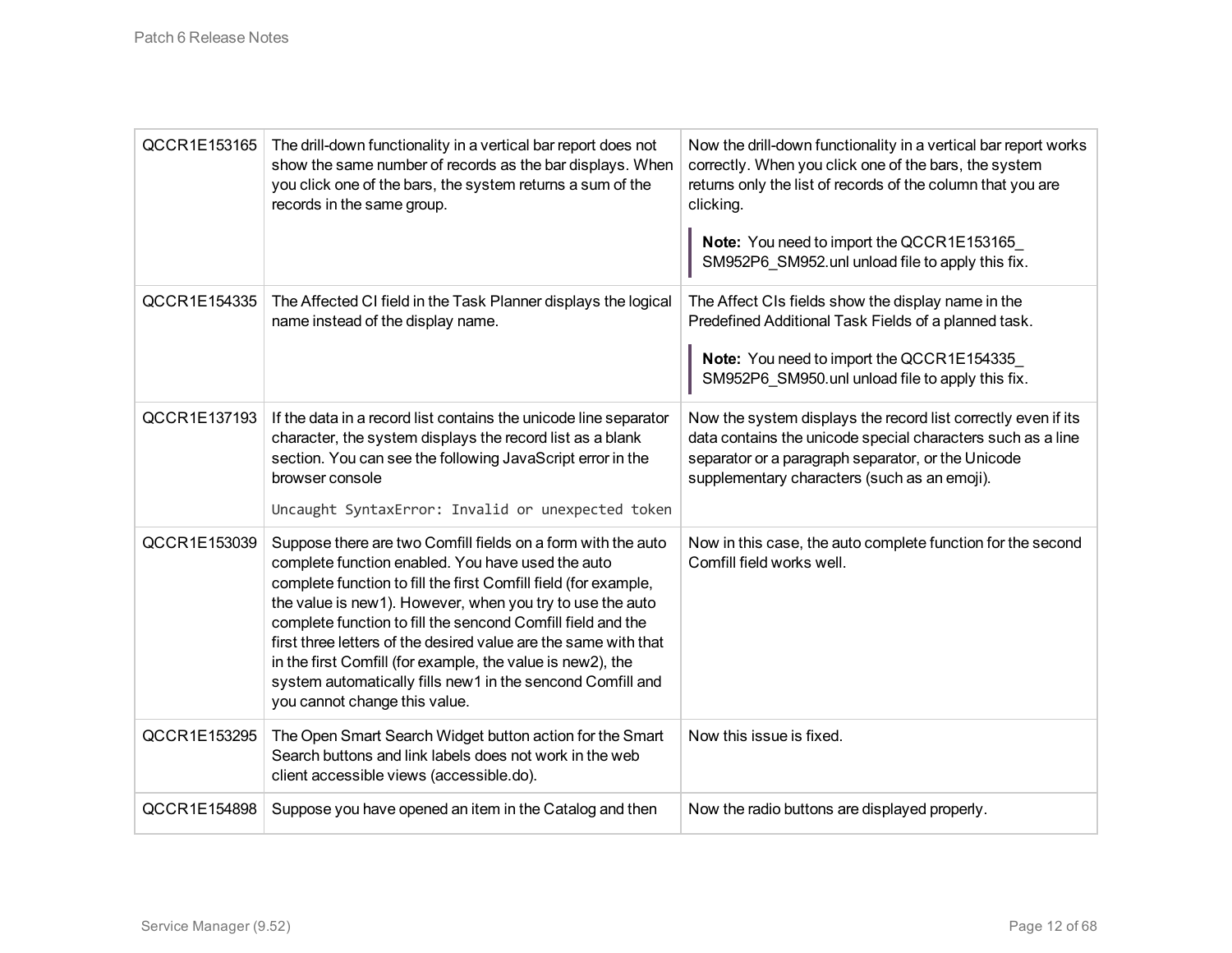|              | add some user options. After you click User Selections ><br>Preview, no radio buttons are displayed on the page. In<br>addition, if you order the Accounts Payable catalog item on<br>the Order from catalog page, the system does not display<br>the radio button, too. |                                                                                                                 |
|--------------|--------------------------------------------------------------------------------------------------------------------------------------------------------------------------------------------------------------------------------------------------------------------------|-----------------------------------------------------------------------------------------------------------------|
| QCCR1E155031 | Displaying a dynamic form sometimes causes<br>NullPointerException.                                                                                                                                                                                                      | Displaying a dynamic form is always successful.                                                                 |
| QCCR1E155895 | Some unicode characters (such as emoji) in dynamic form<br>elements are not working correctly in web client.                                                                                                                                                             | Special unicode characters (such as emoji) in dynamic form<br>elements are now working correctly in web client. |
| QCCR1E157204 | jsError occurs when pressing Enter on the language combo<br>box in the login page.                                                                                                                                                                                       | jsError no longer occurs when pressing Enter on the<br>language combo box in the login page.                    |

### <span id="page-12-0"></span>Windows client

| <b>CR</b> | <b>Problem</b>                                                                                      | <b>Solution</b>                                                                       |
|-----------|-----------------------------------------------------------------------------------------------------|---------------------------------------------------------------------------------------|
|           | QCCR1E156036   Users cannot input emoji characters to the dynamic form<br>fields in Windows client. | Users can now input emoji characters to the dynamic form<br>fields in Windows client. |

## <span id="page-12-1"></span>Known issues, limitations, and workarounds

Service Manager 9.52p6 has the following known issues and limitations. This is a cumulative list of known issues and limitations in Service Manager, including those that are already documented in previous release notes.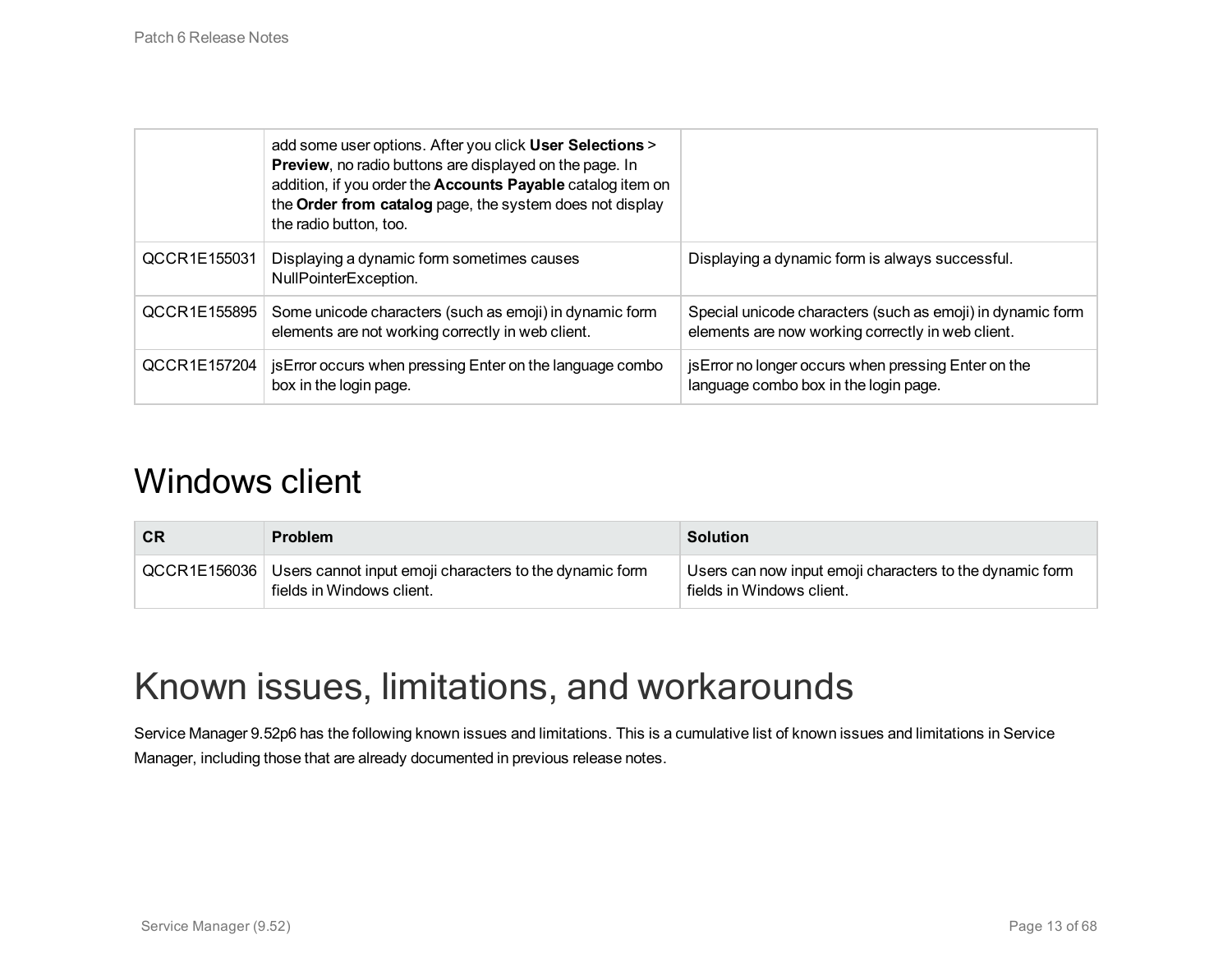| <b>Global ID</b>    | Component                     | <b>Issue</b>                                                                                                                                                                                                                                                         | <b>Introduced</b><br>in version |
|---------------------|-------------------------------|----------------------------------------------------------------------------------------------------------------------------------------------------------------------------------------------------------------------------------------------------------------------|---------------------------------|
| <b>QCCR1E143962</b> | <b>Web Client</b>             | In Service Manager, the hotkey "Alt+J" lets you jump to a section in a detail form. However,<br>after the Internet Explorer 11.1715.14393.0 upgrade, this hotkey opens the built-in "Internet"<br>Explorer feedback" and cannot be used by Service Manager any more. | 9.52                            |
| QCCR1E139374        | Localization                  | Some text strings that are introduced by the Service Portal search enhancement in Service<br>Manager 9.52 are unlocalized.                                                                                                                                           | 9.52                            |
| <b>QCCR1E139375</b> | Localization                  | Some text strings that are displayed on the Add Supplier UI in the Swedish version of<br>Service Portal are unlocalized.                                                                                                                                             | 9.52                            |
| <b>QCCR1E139372</b> | Service Portal                | "Service Portal" is not translated correctly to "Portal de Servicios" in the Spanish version of<br>Service Portal.                                                                                                                                                   | 9.52                            |
| <b>QCCR1E137795</b> | Mobility                      | The keyboard is not displayed when you tap the Search Knowledge field on Mobility ESS<br>on an Android device.<br>Workaround: Click the Search icon first, and then tap the Search Knowledge field.                                                                  | 9.51                            |
| <b>QCCR1E131803</b> | Service<br>Request<br>Catalog | When two line items in the "Open New Request" Catalog Connector information section for<br>a catalog item have the same description (but different part numbers), the incorrect line item<br>is removed when you try to remove one of the line items.                | 9.51                            |
|                     |                               | <b>Workaround:</b>                                                                                                                                                                                                                                                   |                                 |
|                     |                               | Open the "svcCat RM Quote - Delete Part from Request 2" wizard.<br>1.                                                                                                                                                                                                |                                 |
|                     |                               | Go to Tab Actions > Expressions.<br>2.                                                                                                                                                                                                                               |                                 |
|                     |                               | 3. Change:                                                                                                                                                                                                                                                           |                                 |
|                     |                               | \$value=\$this.position in \$part                                                                                                                                                                                                                                    |                                 |
|                     |                               | To:                                                                                                                                                                                                                                                                  |                                 |
|                     |                               | \$this.part.no= \$this.position in \$component.part.no                                                                                                                                                                                                               |                                 |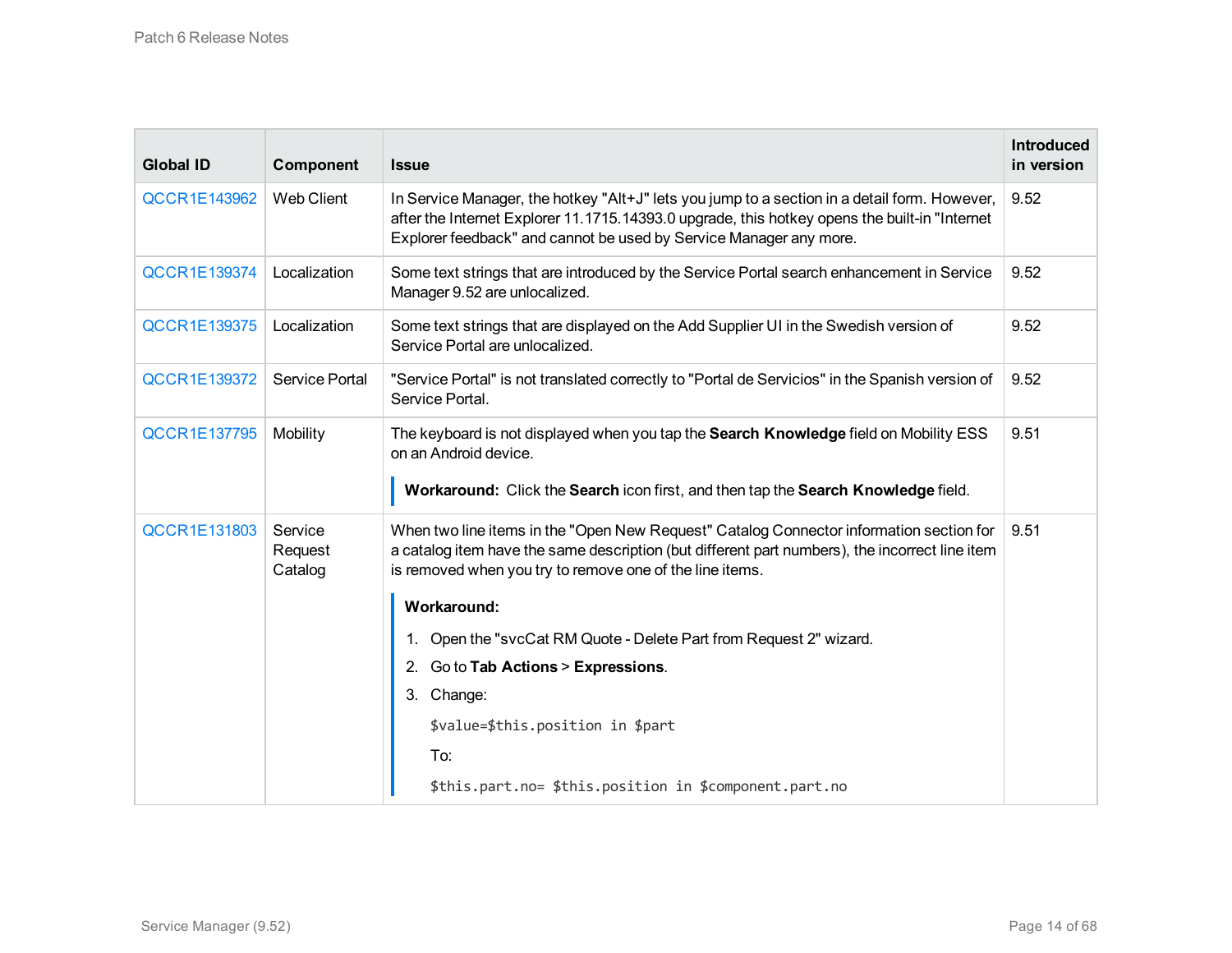| <b>Global ID</b>    | Component                    | <b>Issue</b>                                                                                                                                                                                                                                                | <b>Introduced</b><br>in version |
|---------------------|------------------------------|-------------------------------------------------------------------------------------------------------------------------------------------------------------------------------------------------------------------------------------------------------------|---------------------------------|
|                     |                              | 4. Change:<br>\$this.part.no=jscall("svcCatInterface.getPartNo", \$value, "model")<br>To:<br>if null(\$this.part.no) then (\$this.part.no=jscall<br>("svcCatInterface.getPartNo", \$value, "model"))                                                        |                                 |
| <b>QCCR1E127396</b> | Service<br>Manager<br>server | There are memory leaks in Oracle Client 12.1.0.1.0 and in Oracle Client 12.1.0.2.0.                                                                                                                                                                         | 9.50                            |
| <b>QCCR1E136984</b> | Documentation                | The search function in the Help Center does not work on pages that contain interactive<br>tables.                                                                                                                                                           | 9.50                            |
| <b>QCCR1E136998</b> | Integration                  | When the UCMDB Browser is embedded in UCMDB, the Get Related and Impact<br>Simulation widgets that are embedded in Service Manager do not work.                                                                                                             | 9.50                            |
|                     |                              | <b>Workaround:</b>                                                                                                                                                                                                                                          |                                 |
|                     |                              | 1. Stop the UCMDB server.                                                                                                                                                                                                                                   |                                 |
|                     |                              | 2. Replace the <ucmdb installation="" path="">\UCMDBServer\deploy\ucmdb-<br/>browser war file with the file extracted from the HPE-Browser-4, 12.61-ucmdb-<br/>browser-embedded.zip file in the browser 4.12 release build.</ucmdb>                         |                                 |
|                     |                              | 3. Delete <ucmdb installation="" path="">\<ucmdb server\runtime\jetty-cache.<="" td=""><td></td></ucmdb></ucmdb>                                                                                                                                            |                                 |
|                     |                              | 4. Restart the UCMDB server.                                                                                                                                                                                                                                |                                 |
|                     |                              | 5. Log in to the UCMDB JMX Console and set the value of the "ui.framing.host"<br>global setting to the Service Manager webtier domain URL (for example,<br>http://16.165.217.47:8090) from which Service Manager will access the embedded<br>UCMDB browser. |                                 |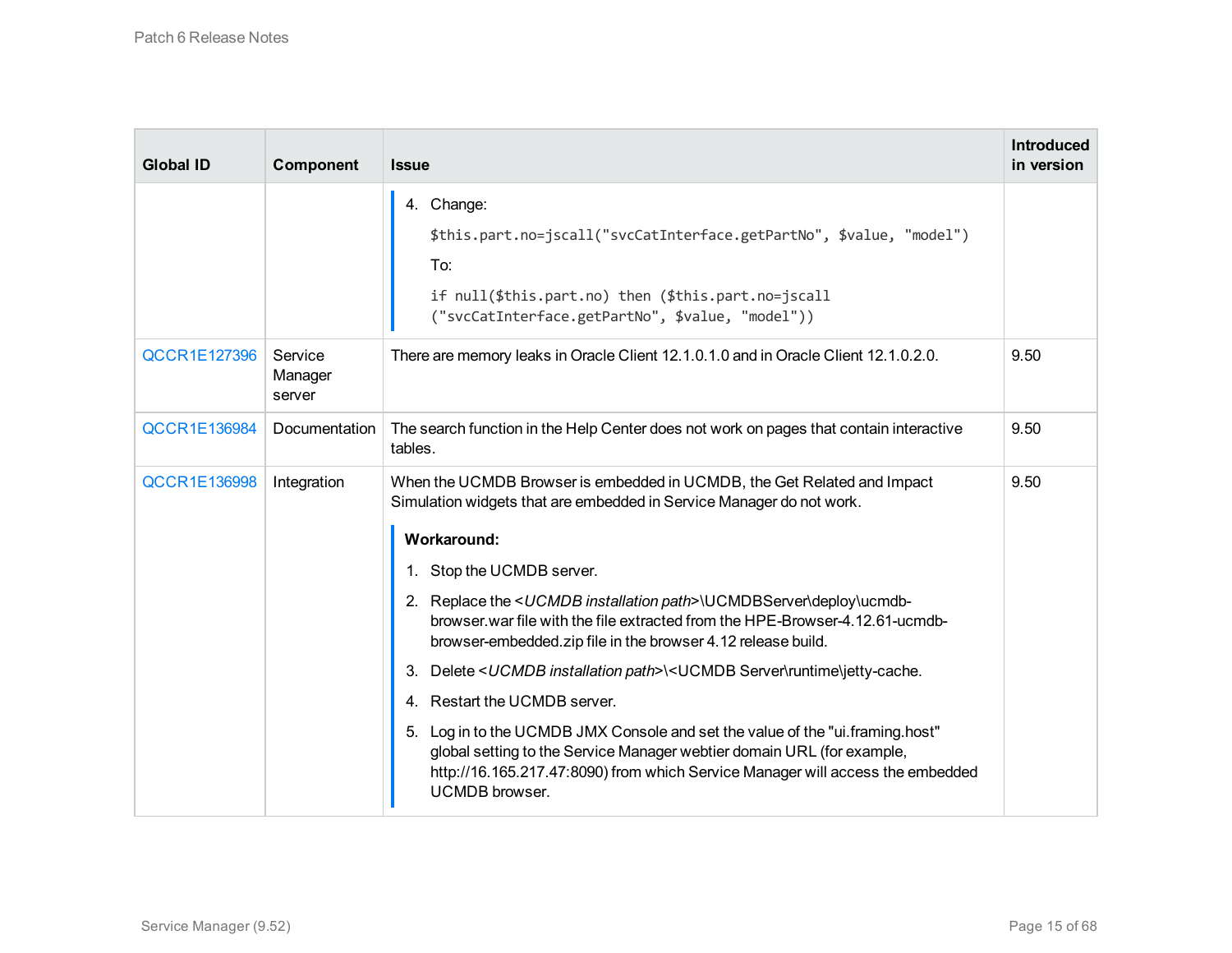| <b>Global ID</b>    | Component      | <b>Issue</b>                                                                                                                                                                                                                                                                                                                                                                                                                                                                                                                                                                                                                                                                                                                                                                                                                                                                                                         | <b>Introduced</b><br>in version |
|---------------------|----------------|----------------------------------------------------------------------------------------------------------------------------------------------------------------------------------------------------------------------------------------------------------------------------------------------------------------------------------------------------------------------------------------------------------------------------------------------------------------------------------------------------------------------------------------------------------------------------------------------------------------------------------------------------------------------------------------------------------------------------------------------------------------------------------------------------------------------------------------------------------------------------------------------------------------------|---------------------------------|
| <b>QCCR1E137165</b> | Service Portal | The QMS component in Smart Analytics does not support SSL to communicate with<br>Service Portal (or Propel) search.<br>Workaround: You can change the QMS port value to the IDOL query port to bypass<br>QMS. To do this, follow these steps:<br>1. Edit the /opt/hp/propel/search/search.yml file.<br># vi /opt/hp/propel/search/search.yml<br>2. Search for "qms" in the "idol" section, and then modify the port value from the QMS<br>port (16000 by default) to the IDOL Server port (14000 by default) as in the<br>following example:<br>$\cdots$<br>qms:<br>hostname: <idol fqdn="" server=""><br/>port: 14000<br/>oemKey: <oemkey value=""><br/>executionIsolationThreadTimeoutInMillis: 80000<br/>threadpool:<br/>threadPoolCoreSize: 10<br/>keepAliveTimeMinutes: 1<br/>3. Run the following commands to restart the search service:<br/># service search stop<br/># service search start</oemkey></idol> | 9.50                            |
| QCCR1E135332        | Service Portal | When Smart Analytics is enabled, type-ahead is not suggested from knowledge library<br>when you search Knowledge Library.                                                                                                                                                                                                                                                                                                                                                                                                                                                                                                                                                                                                                                                                                                                                                                                            | 9.50                            |
| <b>QCCR1E136810</b> | Applications   | User Option values are not passed to the OO Flow if a Change Task is opened in the first<br>phase during run time.                                                                                                                                                                                                                                                                                                                                                                                                                                                                                                                                                                                                                                                                                                                                                                                                   | 9.50                            |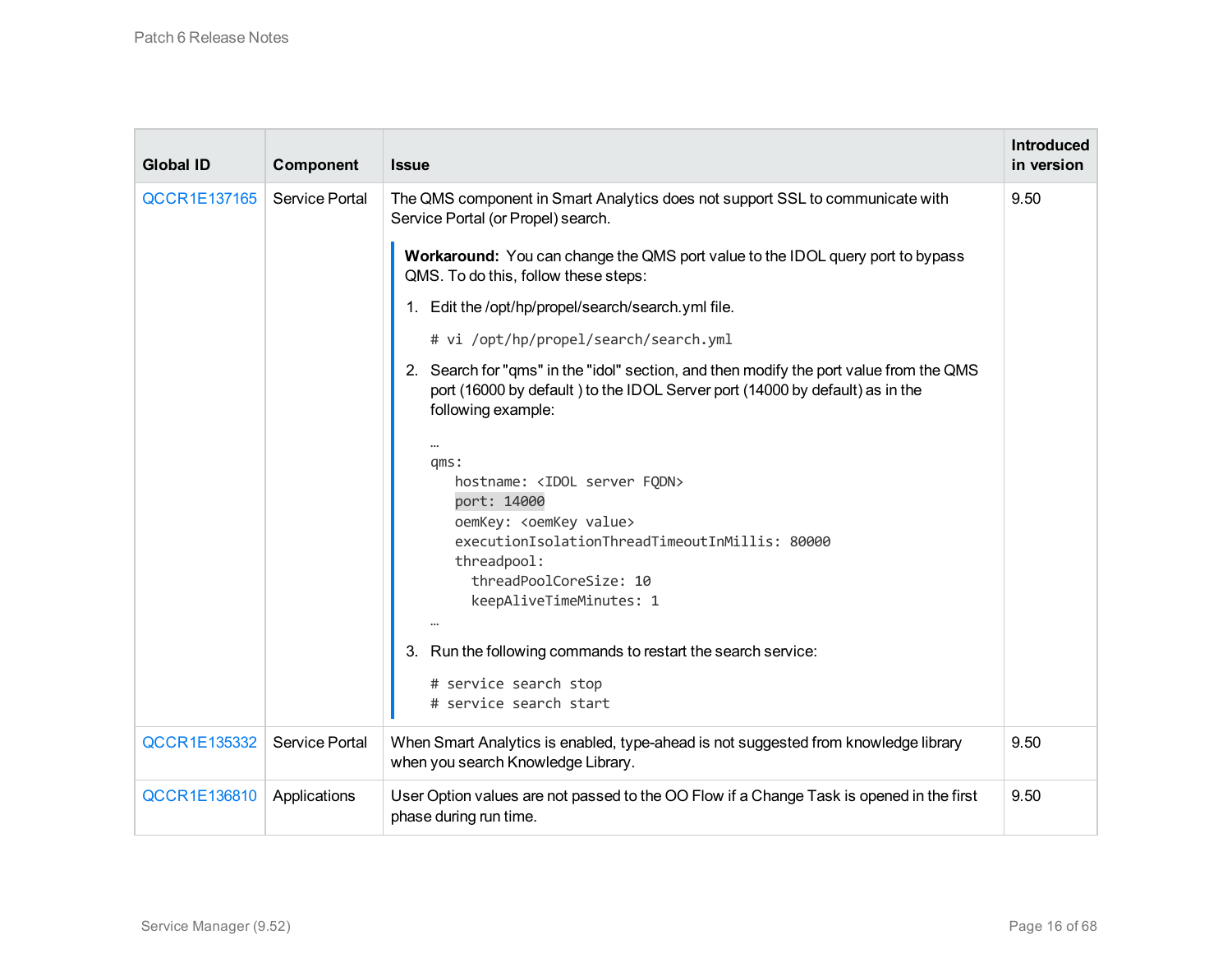| <b>Global ID</b>    | Component          | <b>Issue</b>                                                                                                                                                                                     | <b>Introduced</b><br>in version |
|---------------------|--------------------|--------------------------------------------------------------------------------------------------------------------------------------------------------------------------------------------------|---------------------------------|
| QCCR1D231005        | Service Portal     | When you remove an organization from identity management, Servicce Portal times out.                                                                                                             | 9.50                            |
| <b>QCCR1D218198</b> | Service Portal     | After changing the master password, the Servicce Portal organizations are no longer<br>accessible.                                                                                               | 9.50                            |
| <b>QCCR1E136061</b> | Service Portal     | Records are renamed in Service Manager after you apply the Service Portal 2.20p1 unload<br>to Service Manager 9.41 and then upgrade to Service Manager 9.50.                                     | 9.50                            |
| QCCR1D230491        | Service Portal     | The "Associated Service" field in the KM template is not displayed correctly in Service<br>Portal.                                                                                               | 9.50                            |
| QCCR1D230492        | Service Portal     | Label words in the KM template are not correctly displayed in the Service Portal portal when<br>the browser language is set to Simplified Chinese or Portuguese (Brazil).                        | 9.50                            |
| <b>QCCR1D230825</b> | Service Portal     | The KM details page is displayed incorrectly in Service Portal.                                                                                                                                  | 9.50                            |
| QCCR1D231198        | Service Portal     | The "Description", "Name", and "Attachment" fields in request forms are not controlled by<br>the form of the catalog item in Service Portal or by SRC tailoring in Service Manager.              | 9.50                            |
| <b>QCCR1E135706</b> | Service Portal     | Smart Search results contain duplicate entries in a Service Manager and Servicce Portal<br>integration if there is one or more replica servers.                                                  | 9.50                            |
| <b>QCCR1E135986</b> | Smart<br>Analytics | Data is lost when IDOL performs a full index if the operator and the server are in different<br>time zones.                                                                                      | 9.50                            |
| <b>QCCR1E136724</b> | Smart<br>Analytics | A RAD error occurs if you clear the Module name field when you add a Smart Ticket<br>configuration.<br>Workaround: Set the module name again.                                                    | 9.50                            |
| <b>QCCR1E136720</b> | Smart<br>Analytics | The Document ID field in the Contact lib configuration is a contact name, which can be<br>modified by customers.<br>Workaround: Set the Document ID field another non-editable and unique field. | 9.50                            |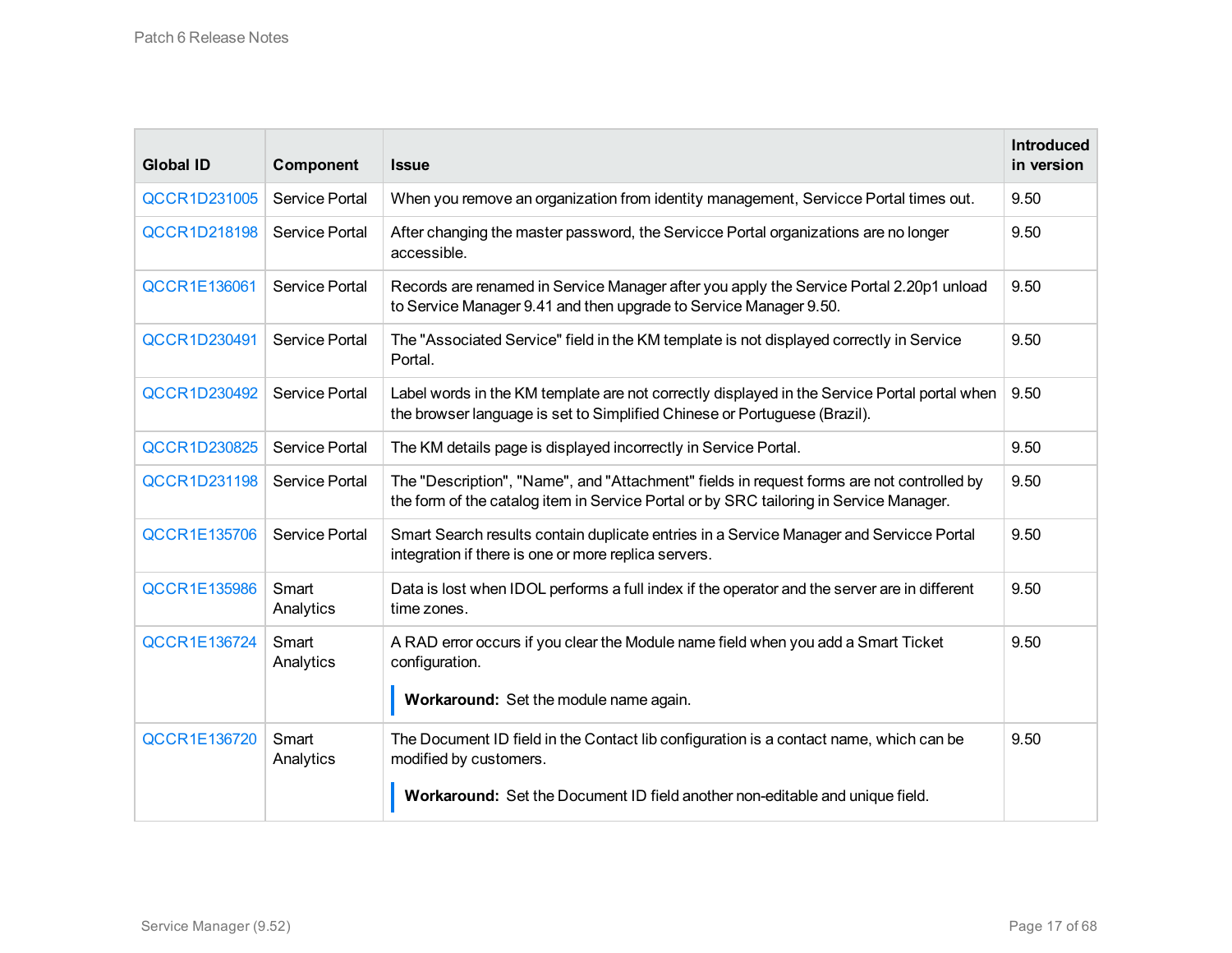| <b>Global ID</b>    | Component                    | <b>Issue</b>                                                                                                                                                                                                                                                                         | <b>Introduced</b><br>in version |
|---------------------|------------------------------|--------------------------------------------------------------------------------------------------------------------------------------------------------------------------------------------------------------------------------------------------------------------------------------|---------------------------------|
| <b>QCCR1E136304</b> | Smart<br>Analytics           | Global search cannot search some indexed meta data documents for attachments.                                                                                                                                                                                                        | 9.50                            |
| <b>QCCR1E136067</b> | Installation and<br>upgrade  | The text strings "Change Category", "Change Task Category", "Problem Phase", and<br>"Interaction Status" are not localized on the Todo view.<br>Workaround: Set the display list and value list of the columns in the relevant forms<br>manually.                                    | 9.50                            |
| <b>QCCR1E136563</b> | Service<br>Manager<br>Survey | Survey can create interactions with inactive categories (such as complaint and<br>compliment).                                                                                                                                                                                       | 9.50                            |
| <b>QCCR1E136532</b> | Applications                 | English text strings are displayed in the Knowledge Management-related records status list<br>for a linked svcCatalog.                                                                                                                                                               | 9.50                            |
| <b>QCCR1E135675</b> | Service Portal               | Service Manager Service Portal does not support Danish.                                                                                                                                                                                                                              | 9.50                            |
| QCCR1E136563        | Service<br>Manager<br>Survey | Survey can create interactions for inactive categories (for example, complaint and<br>compliment).                                                                                                                                                                                   | 9.50                            |
| QCCR1D219352        | Applications                 | After you enable the Solr plugin for Knowledge Article search in Service Portal, the Vote<br>and Leave comment buttons do not work when you view a KM article that originates from<br>Service Manager.                                                                               | 9.50                            |
| <b>QCCR1E135768</b> | Service<br>Manager<br>server | When you try to link a new external type of knowledge by clicking <b>Preview</b> , the relationship<br>is not created.<br>Workaround: Link the new external knowledge manually.                                                                                                      | 9.50                            |
| <b>QCCR1E135137</b> | Service<br>Manager<br>server | If a record contains an attachment in the .emI format (for example, if you use the Smart<br>Email feature) and when "eml" is not specified in the knowledgebase definition as a file<br>extension to be skipped, the Solr search engine fails to index this record and the following | 9.50                            |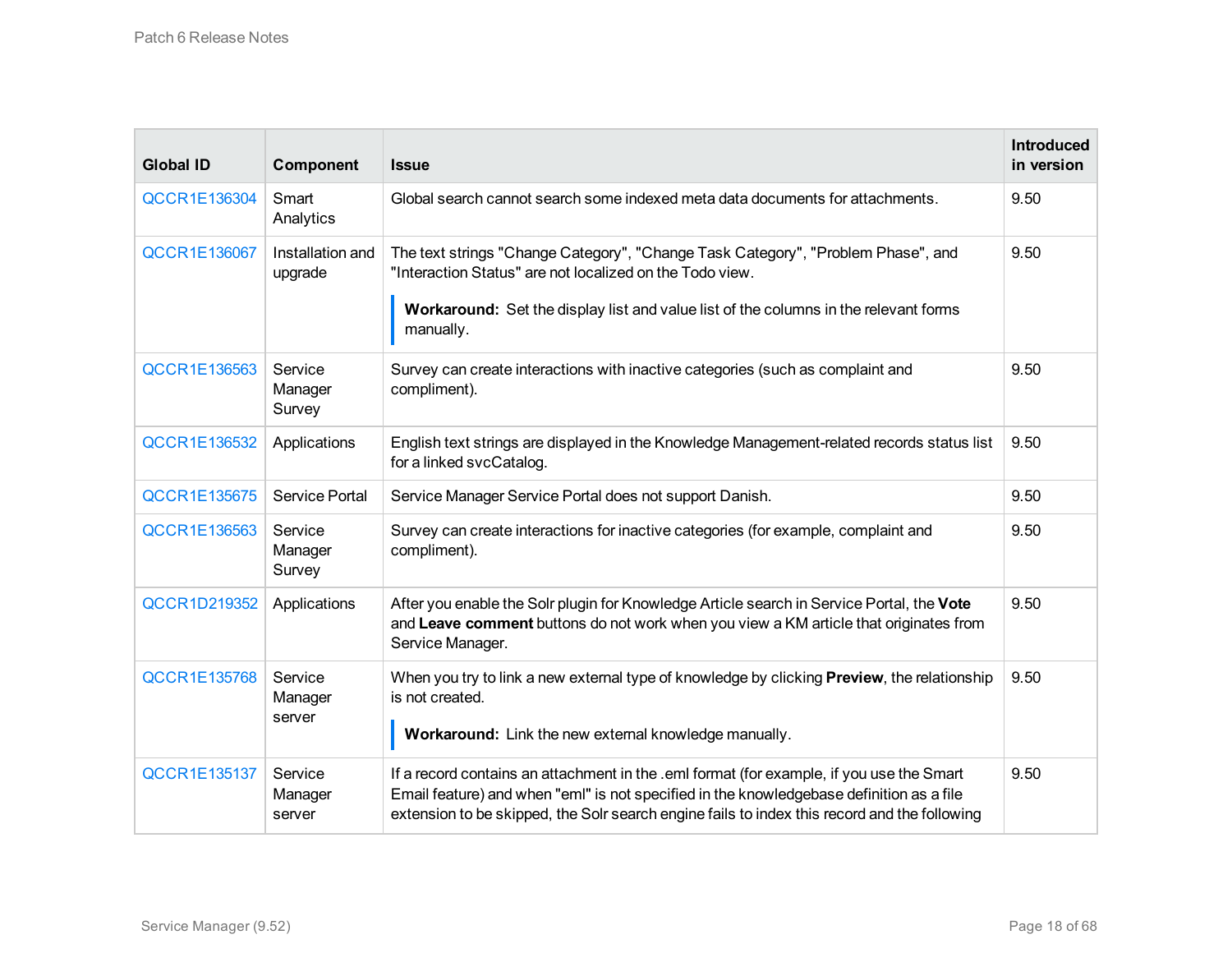| <b>Global ID</b>    | Component          | <b>Issue</b>                                                                                                                                                                                                                                                                                                                                                                              | <b>Introduced</b><br>in version |
|---------------------|--------------------|-------------------------------------------------------------------------------------------------------------------------------------------------------------------------------------------------------------------------------------------------------------------------------------------------------------------------------------------------------------------------------------------|---------------------------------|
|                     |                    | message is displayed.                                                                                                                                                                                                                                                                                                                                                                     |                                 |
|                     |                    | Error Message: Error indexing document, bad attachment                                                                                                                                                                                                                                                                                                                                    |                                 |
|                     |                    | Workaround: Add "eml" to the Skip these extensions field on the Type information<br>tab for the corresponding knowledgebase definition.                                                                                                                                                                                                                                                   |                                 |
| <b>QCCR1E130699</b> | Smart<br>Analytics | When you import HPIT KM data, a data length error occurs.                                                                                                                                                                                                                                                                                                                                 | 9.50                            |
| <b>QCCR1E130700</b> | Smart<br>Analytics | When you import HPIT KM data, categories that do not already exist in Service Manager<br>are not imported.                                                                                                                                                                                                                                                                                | 9.50                            |
| <b>QCCR1E135647</b> | Integration        | If you have never logged in to the SAML SSO-enabled web client, Service Request<br>Catalog, or Mobility client, you cannot log in by using legacy LWSSO.                                                                                                                                                                                                                                  | 9.50                            |
| <b>QCCR1H108511</b> | Integration        | When you log out of a non-HPE product that is directly authenticated via ADFS, you are not<br>logged out of HPE products that are authenticated via IDM.                                                                                                                                                                                                                                  | 9.50                            |
| <b>QCCR1E132020</b> | Performance        | When FIPS mode is enabled (fipsmode: 2 is specified in the sm.ini file), Service Manager<br>initialization might be slow in Linux/Unix environments. This issue is caused by a lack of<br>entropy (randomness) available on the system used for random number generation and can<br>commonly occur on systems that are not receiving much direct user input, such as virtual<br>machines. | 9.41 and<br>patches             |
|                     |                    | Workaround: You can direct the JVM to use /dev/urandom with the following<br>directive:                                                                                                                                                                                                                                                                                                   |                                 |
|                     |                    | Add the following line to the Server's sm.ini file:                                                                                                                                                                                                                                                                                                                                       |                                 |
|                     |                    | -Djava.security.egd=file:/dev/urandom                                                                                                                                                                                                                                                                                                                                                     |                                 |
|                     |                    | Alternatively, you can add the following line to the jre/lib/security/java.security file:                                                                                                                                                                                                                                                                                                 |                                 |
|                     |                    | securerandom.source=file:/dev/urandom                                                                                                                                                                                                                                                                                                                                                     |                                 |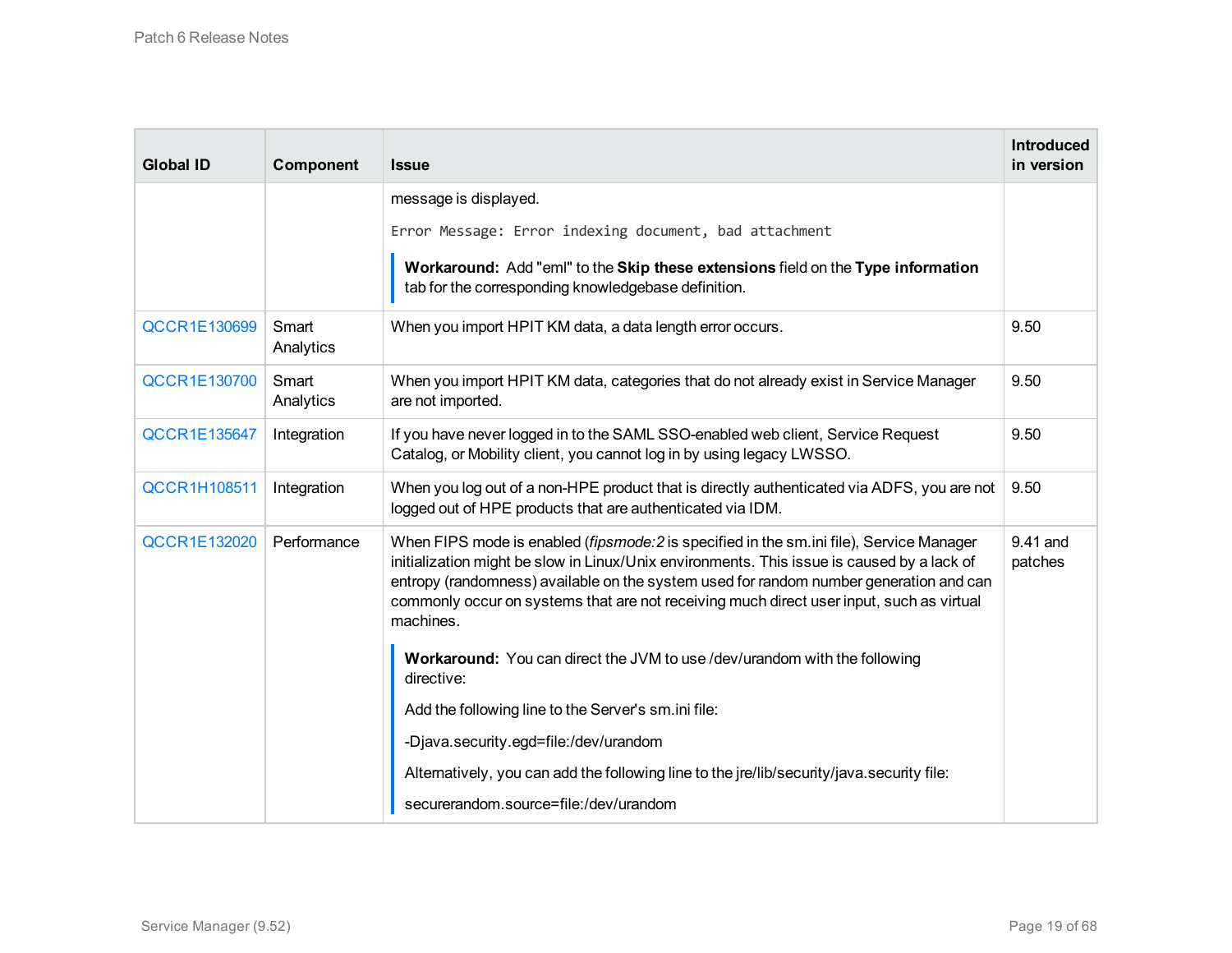| <b>Global ID</b>    | Component                    | <b>Issue</b>                                                                                                                                                                                                                                                                                                                                                             | <b>Introduced</b><br>in version |
|---------------------|------------------------------|--------------------------------------------------------------------------------------------------------------------------------------------------------------------------------------------------------------------------------------------------------------------------------------------------------------------------------------------------------------------------|---------------------------------|
|                     |                              | For additional information, see the following important third-party information:<br>http://bugs.java.com/view_bug.do?bug_id=6521844<br>http://www.2uo.de/myths-about-urandom/                                                                                                                                                                                            |                                 |
| <b>QCCR1E132194</b> | Smart<br>Analytics           | The ssl configuration topic of the Smart Analytics document is missing information to<br>configure level2proxy and image server. The information to configure the CFS server is also<br>incorrect.<br>Workaround: See the corrected configuration topic at:<br>How to configure TSL/SSL for two-way authentication between Service Manager and<br><b>Smart Analytics</b> | 9.41 and<br>patches             |
| <b>QCCR1E130718</b> | Mobility                     | When you rotate the screen of an iOS9-based device to landscape and then back to<br>portrait, the Mobility client page is incorrectly displayed.<br>Workaround: Refresh the browser.                                                                                                                                                                                     | 9.41 and<br>patches             |
| <b>QCCR1E128546</b> | Smart<br>Analytics           | On a virtual machine with Interl(R) Core(TM)2 Duo CPU T7700 @2.40 Ghz, 2.59 GHz<br>(4Processors), a memory leak occurs on the http connector server.                                                                                                                                                                                                                     | 9.41 and<br>patches             |
| <b>QCCR1E128412</b> | Service<br>Manager<br>server | On Unix platforms, the legacy listener does not work if Service Manager server uses the<br>Oracle 12c instant client.                                                                                                                                                                                                                                                    | 9.41 and<br>patches             |
| <b>QCCR1E124820</b> | Service<br>Manager<br>server | After you add the "Service Display Name" field to a Change view and specify the "Service"<br>field as a group-by field, an error occurs and the view does not load when you sort the view<br>by Service Display Name.<br>Workaround: Add either the "Service" field or the "Service Display Name" field to both<br>the view and the list of group-by fields.             | 9.41 and<br>patches             |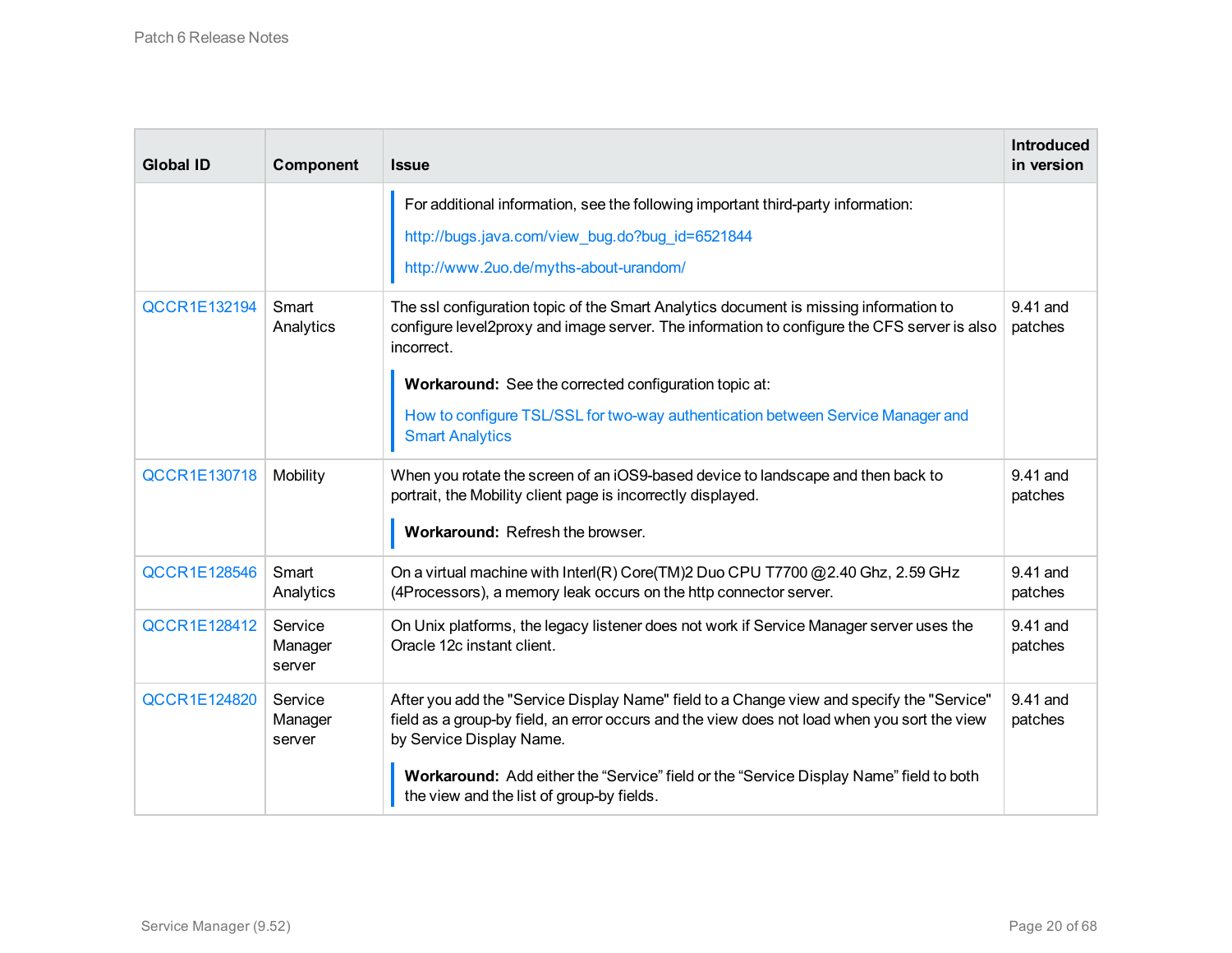| <b>Global ID</b>    | Component                    | <b>Issue</b>                                                                                                                                                                                                                                                                                                                                                                                                                                                                                                                                                              | <b>Introduced</b><br>in version |
|---------------------|------------------------------|---------------------------------------------------------------------------------------------------------------------------------------------------------------------------------------------------------------------------------------------------------------------------------------------------------------------------------------------------------------------------------------------------------------------------------------------------------------------------------------------------------------------------------------------------------------------------|---------------------------------|
|                     |                              | Note that the "Service" field is preferred because this field is populated with CI Display<br>Name values. There is no need to add the second level field, Service Display Name.                                                                                                                                                                                                                                                                                                                                                                                          |                                 |
| QCCR1E127873        | Applications                 | In the Service Manager (SM) Hybrid mode, calling the SM RESTful API for UCMDB<br>integration for the first time will fail.<br>Workaround: Make a call to the API after you set up the SM Hybrid environment.                                                                                                                                                                                                                                                                                                                                                              | 9.41 and<br>patches             |
| <b>QCCR1E127858</b> | Service<br>Manager<br>server | The index status is not updated into the Knowledge Management knowledge base, and<br>thus the library cannot be searched in the main search page and the context-aware page.<br>Workaround: Drill down into the Knowledge Maintenance page for the library to<br>synchronize the index status into the Knowledge Management knowledge base.                                                                                                                                                                                                                               | 9.41 and<br>patches             |
| <b>QCCR1E127872</b> | Smart<br>Analytics           | The IDOL content service does not start on machines that have 24 CPU cores configured.<br>Workaround: You can apply a workaround if the following error appears in the<br>application.log of the content server:<br>[1] 70-Error: Error: Attempt to open [ =)0] failed. (No such file or<br>directory). The file open mode [rb] does not permit creation of a new<br>file.<br>In this case, modify the following parameters in the configuration of the content server,<br>and then restart the content server.<br>[Server] Threads=x [AsyncActions] Threads=y let x+y<32 | 9.41 and<br>patches             |
| <b>QCCR1E127858</b> | Smart<br>Analytics           | The new library index status is not updated in the "kmknowledgebase" table when you click<br>Full Reindex in the Knowledge Maintentance page.<br>Workaround: Refresh the status in library configuration.                                                                                                                                                                                                                                                                                                                                                                 | $9.41$ and<br>patches           |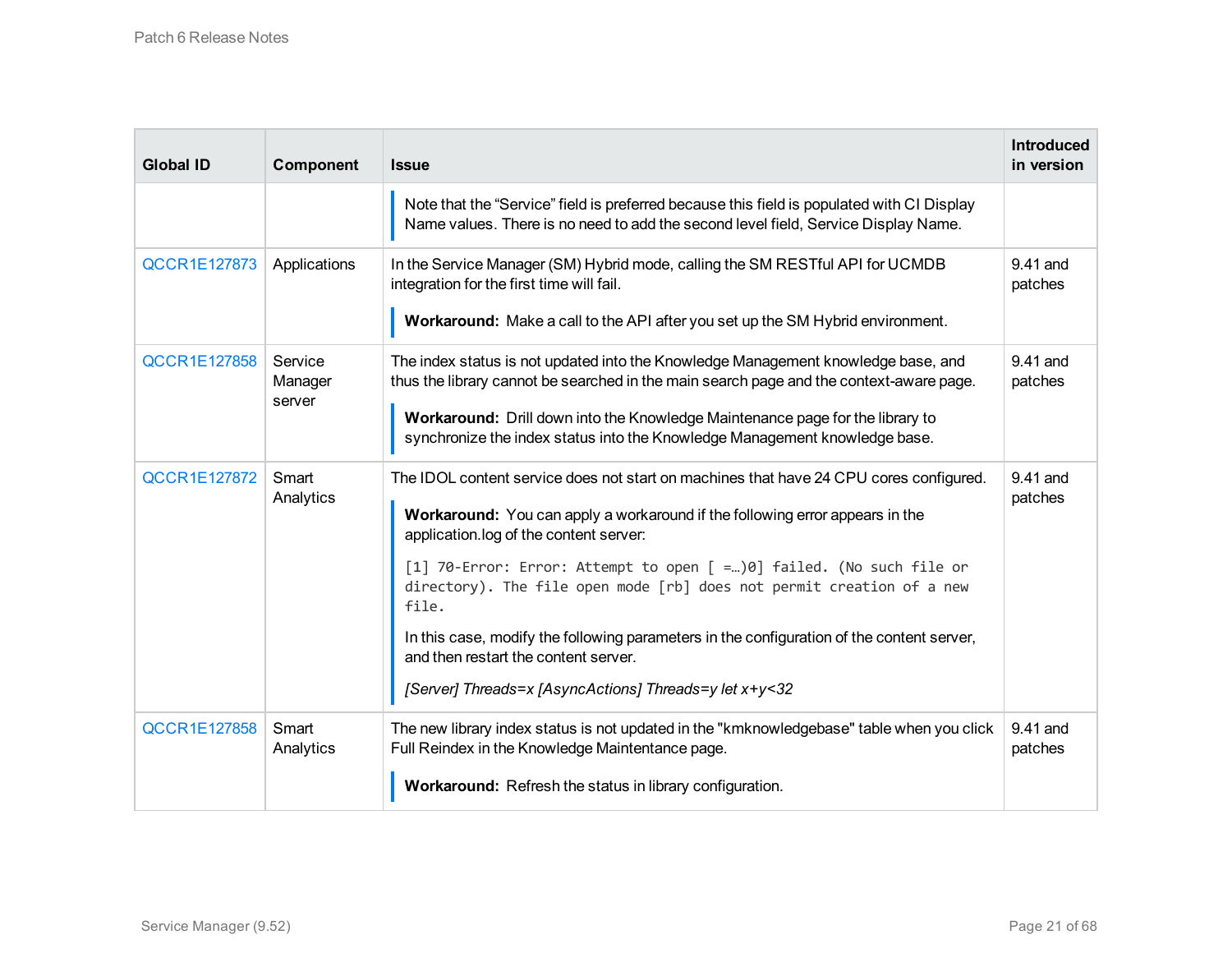| <b>Global ID</b>    | Component                     | <b>Issue</b>                                                                                                                                                                                                                                                                                                                                                                    | <b>Introduced</b><br>in version |
|---------------------|-------------------------------|---------------------------------------------------------------------------------------------------------------------------------------------------------------------------------------------------------------------------------------------------------------------------------------------------------------------------------------------------------------------------------|---------------------------------|
| <b>QCCR1E127861</b> | Applications                  | The logical name of the CI is displayed on the "Edit OO flow" widget for Emergency<br>Change records in the "Build and Test" phase.                                                                                                                                                                                                                                             | 9.41 and<br>patches             |
| <b>QCCR1E126469</b> | Web client                    | Chrome 44 refuses to send https requests to a web server with a self-signed SSL<br>certificate. Additionally, you receive the following error message:<br>Failed to load resource: net:: ERR_INSECURE_RESPONSE<br>Since all requests are blocked, the web server terminates the user session after a while and<br>the user is logged out.<br>Workaround: Use Chrome 43 instead. | 9.41 and<br>patches             |
| <b>QCCR1E124206</b> | Service<br>Manager<br>survey  | Service Manager survey does not support multiple companies.                                                                                                                                                                                                                                                                                                                     | 9.41 and<br>patches             |
| <b>QCCR1E124149</b> | Service<br>Manager<br>reports | Records that do not satisfy query conditions for selected lines are displayed in the<br>calculation chart report.                                                                                                                                                                                                                                                               | 9.41 and<br>patches             |
| <b>QCCR1E124144</b> | Service<br>Manager<br>reports | You cannot drill down into the calculation and duration charts when the aggregator is set to<br>MIN or MAX.                                                                                                                                                                                                                                                                     | 9.41 and<br>patches             |
| <b>QCCR1E124821</b> | Web client                    | Auto-complete does not work when the link line of the associated field has the "Skip Query<br>Rewriting" option enabled.                                                                                                                                                                                                                                                        | 9.41 and<br>patches             |
| <b>QCCR1E122174</b> | Web client                    | SMC does not support RTL.                                                                                                                                                                                                                                                                                                                                                       | 9.41 and<br>patches             |
| <b>QCCR1E124466</b> | Smart<br>Analytics            | Error messages displayed in English are not indexed in localized language versions.                                                                                                                                                                                                                                                                                             | 9.41 and<br>patches             |
| <b>QCCR1E125500</b> | Web client                    | If you enable the "preventDuplicatedAttachmentName" parameter in web.xml and then                                                                                                                                                                                                                                                                                               | 9.41 and                        |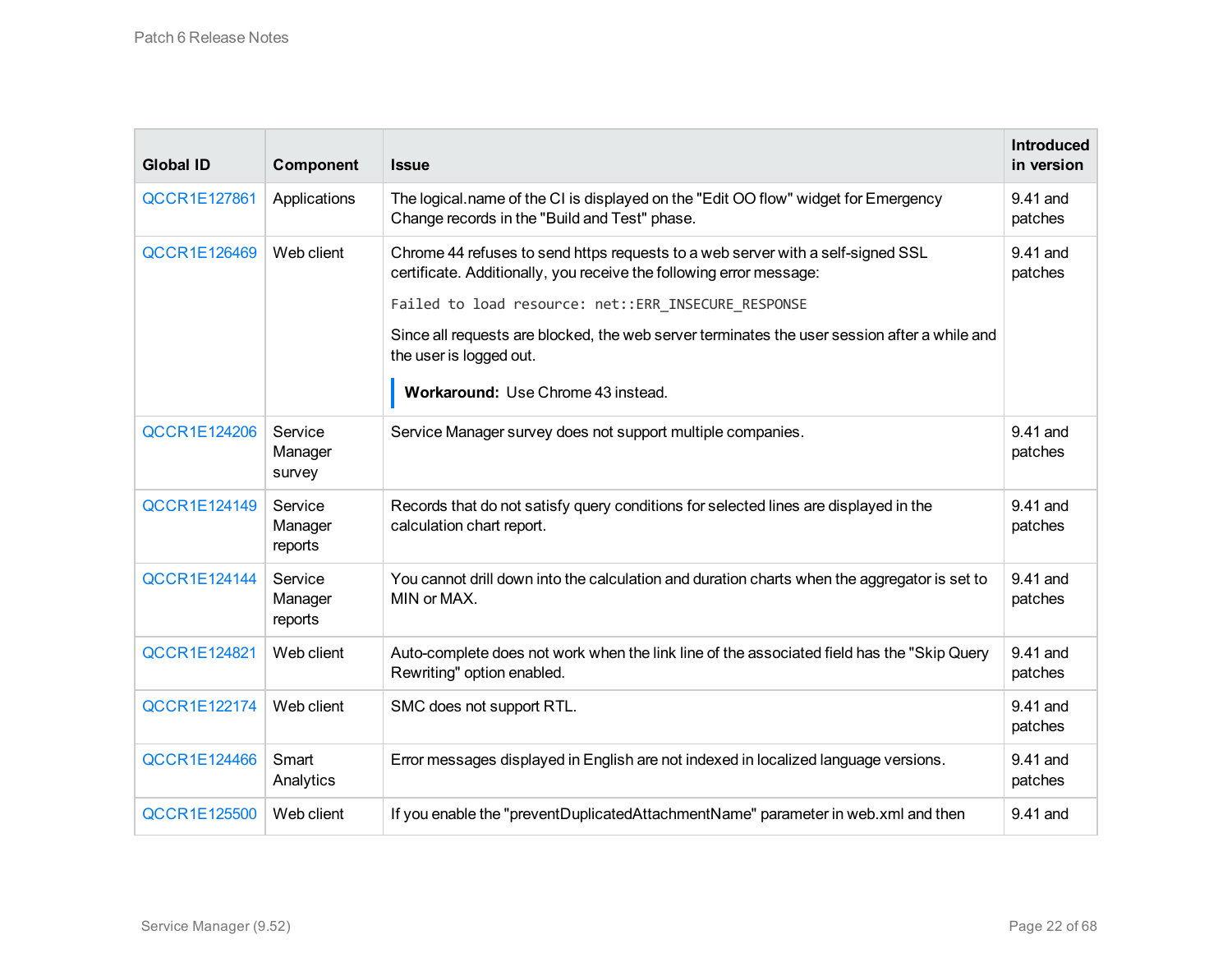| <b>Global ID</b>    | Component                     | <b>Issue</b>                                                                                                       | <b>Introduced</b><br>in version |
|---------------------|-------------------------------|--------------------------------------------------------------------------------------------------------------------|---------------------------------|
|                     |                               | upload the same file twice, an error message is not displayed in the Internet Explorer and<br>Chrome browsers.     | patches                         |
| <b>QCCR1E126359</b> | Smart<br>Analytics            | English text in screenshots is not recognized correctly when your contact language is<br>Arabic.                   | 9.41 and<br>patches             |
| <b>QCCR1E121838</b> | Service<br>Manager<br>Reports | Labels overlap on Stacked Horizontal bar charts in Reports.                                                        | 9.41 and<br>patches             |
| <b>QCCR1E122115</b> | Service<br>Manager<br>Reports | Values less than 0 are not displayed correctly in bar or area charts.                                              | 9.41 and<br>patches             |
| <b>QCCR1E125879</b> | Service<br>Manager<br>Reports | The additional Request Overview (PD) (Global) dashboard and its reports are displayed in<br>Classic mode.          | 9.41 and<br>patches             |
| <b>QCCR1E122716</b> | Smart<br>Analytics            | You cannot drill down into the index for fsylib.                                                                   | 9.41 and<br>patches             |
| <b>QCCR1E127170</b> | Smart<br>Analytics            | You cannot tailor OO flows.                                                                                        | 9.41 and<br>patches             |
| <b>QCCR1E123090</b> | Smart<br>Analytics            | Special characters cannot be searched for in IDOL.                                                                 | 9.41 and<br>patches             |
| <b>QCCR1E123438</b> | Smart<br>Analytics            | An error message with an unclear meaning is displayed when the OMNI Group Server is<br>offline.                    | 9.41 and<br>patches             |
| <b>QCCR1E124369</b> | Smart<br>Analytics            | Some returned results from external libraries are not highlighted.                                                 | 9.41 and<br>patches             |
| <b>QCCR1E124633</b> | Smart<br>Analytics            | When you set all Index Weight values to "No Index" and then click Save, the configuration<br>is saved incorrectly. | 9.41 and<br>patches             |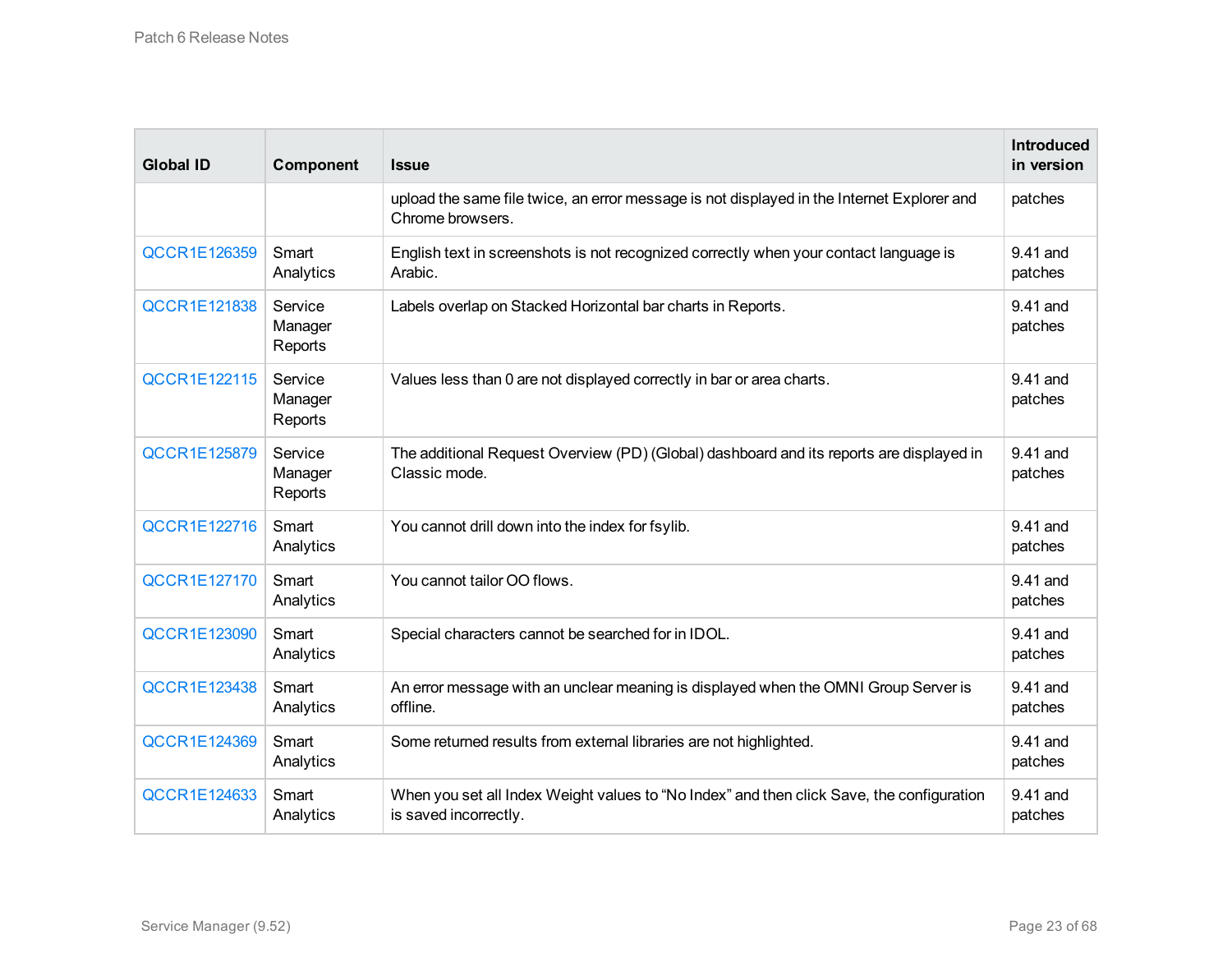| <b>Global ID</b>    | Component          | <b>Issue</b>                                                                                                 | <b>Introduced</b><br>in version |
|---------------------|--------------------|--------------------------------------------------------------------------------------------------------------|---------------------------------|
| <b>QCCR1E126198</b> | Smart<br>Analytics | The Smart Search Configuration tab is incorrectly named "environment: knowledge<br>management".              | 9.41 and<br>patches             |
| <b>QCCR1E126737</b> | Smart<br>Analytics | Links in the file system search results do not open in Firefox or Chrome.                                    | 9.41 and<br>patches             |
| <b>QCCR1E126780</b> | Smart<br>Analytics | The pagination count is not correct in the main search page.                                                 | 9.41 and<br>patches             |
| <b>QCCR1E126842</b> | Smart<br>Analytics | The "Set parent" button in Smart Search should not be shown for non-Process Designer-<br>based Incidents.    | 9.41 and<br>patches             |
| <b>QCCR1E126847</b> | Smart<br>Analytics | The reported number of search results from the catalog library is not correct.                               | 9.41 and<br>patches             |
| <b>QCCR1E126848</b> | Smart<br>Analytics | SharePoint pages are indexed into IDOL incorrectly.                                                          | 9.41 and<br>patches             |
| <b>QCCR1E126852</b> | Smart<br>Analytics | Type ahead cannot use the display value of a global list in the advanced filter function in<br>Smart Search. | 9.41 and<br>patches             |
| <b>QCCR1E126886</b> | Smart<br>Analytics | The Change Service value does not display the CI Display Name.                                               | 9.41 and<br>patches             |
| <b>QCCR1E126901</b> | Smart<br>Analytics | Preconditions should be merged if there are multiple preconditions for a file, but the criteria<br>conflict. | 9.41 and<br>patches             |
| <b>QCCR1E126974</b> | Smart<br>Analytics | The reported number of search results is incorrect.                                                          | 9.41 and<br>patches             |
| <b>QCCR1E126978</b> | Smart<br>Analytics | You cannot select the ID-title in Smart Search in Internet Explorer 10.                                      | 9.41 and<br>patches             |
| QCCR1E127031        | Smart<br>Analytics | No error message is displayed in the library if the attachment is not indexed successfully.                  | 9.41 and<br>patches             |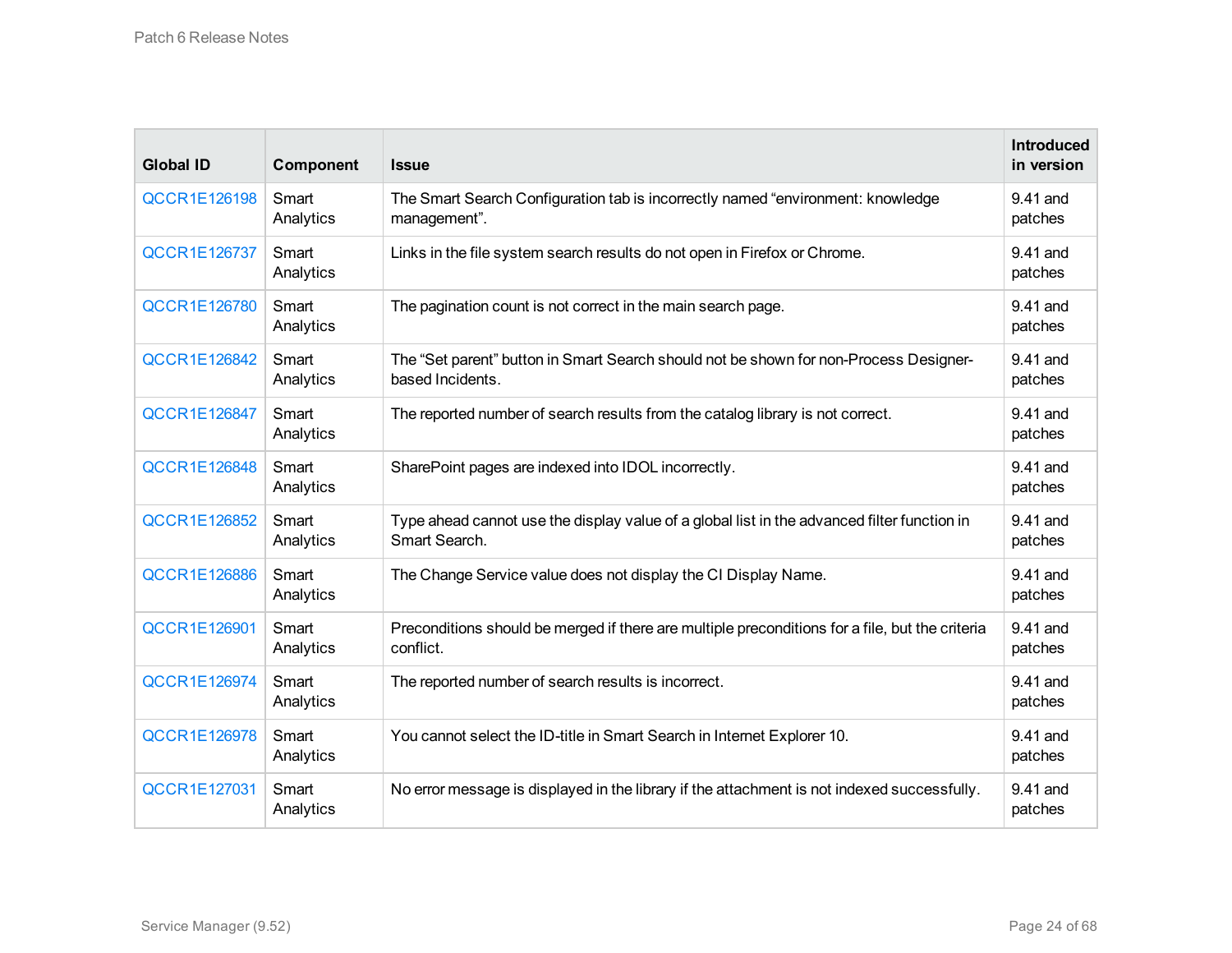| <b>Global ID</b>    | Component                     | <b>Issue</b>                                                                                                                                           | <b>Introduced</b><br>in version |
|---------------------|-------------------------------|--------------------------------------------------------------------------------------------------------------------------------------------------------|---------------------------------|
| <b>QCCR1E127368</b> | Smart<br>Analytics            | If you use fields that are not in the form in the match criteria of a predefined filter in Smart<br>Search, Smart Search does not work.                | 9.41 and<br>patches             |
|                     |                               | Workaround: Add the fields used in the match criteria of the predefined filter in<br>context aware search into the form of the current working ticket. |                                 |
| <b>QCCR1E124715</b> | Smart<br>Analytics            | You cannot connect to IDOL with an IPv6 address.                                                                                                       | 9.41 and<br>patches             |
| <b>QCCR1E124520</b> | Smart<br>Analytics            | On a tablet, the back and forward buttons do not work correctly in IDOL external webpage<br>details pages.                                             | 9.41 and<br>patches             |
| <b>QCCR1E125084</b> | Smart<br>Analytics            | The number of search results changes after you click to view the next page.                                                                            | 9.41 and<br>patches             |
| <b>QCCR1E126163</b> | Service<br>Manager<br>server  | In the HS environment, locked sessions cannot be killed from the Show Locks format<br>(system.status.locks.g).                                         | 9.41 and<br>patches             |
| <b>QCCR1E125549</b> | Service<br>Manager<br>server  | If there is 127.0.0.1 in the hosts file, the hostname is displayed as "localhost.localdomain"<br>in the result of the command "sm-reportibstatus".     | 9.41 and<br>patches             |
| QCCR1E127029        | Service<br>Request<br>Catalog | The average response time of the "src01_02_search" transaction is more than 2s in 9.41,<br>compared to that of 0.8s in the previous release.           | 9.41 and<br>patches             |
| <b>QCCR1E125884</b> | Smart<br>Analytics            | The old Knowlege Management search icon is still displayed.                                                                                            | 9.41 and<br>patches             |
| <b>QCCR1E127213</b> | Smart<br>Analytics            | The "Content1" service cannot be started by the "Start Service" function in the IDOL<br>installer.                                                     | 9.41 and<br>patches             |
| <b>QCCR1E121838</b> | Service                       | In the "Stacked Horizontal bar" report, the value label is truncated.                                                                                  | 9.41 and                        |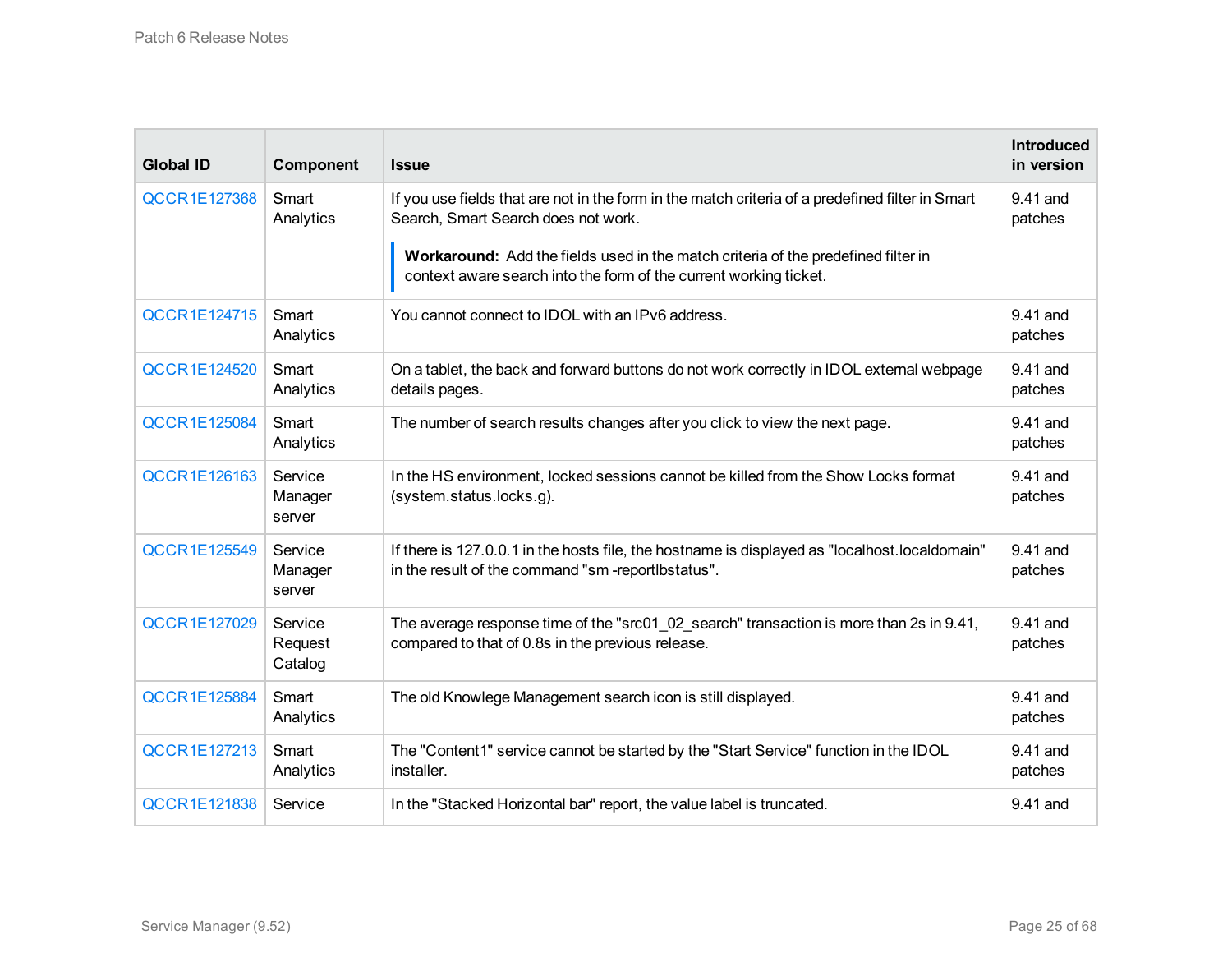| <b>Global ID</b>    | Component                    | <b>Issue</b>                                                                                                                                                                                                                                                                                                                                                                                                                                                   | <b>Introduced</b><br>in version |
|---------------------|------------------------------|----------------------------------------------------------------------------------------------------------------------------------------------------------------------------------------------------------------------------------------------------------------------------------------------------------------------------------------------------------------------------------------------------------------------------------------------------------------|---------------------------------|
|                     | Manager<br>Reports           |                                                                                                                                                                                                                                                                                                                                                                                                                                                                | patches                         |
| <b>QCCR1E122716</b> | Smart<br>Analytics           | Users cannot drill down into index for fsylib links.<br>Workaround: The fsyslib link refers to URLs with the "file://" protocol in search<br>results. However, Firefox and Chrome do not open such links when they are clicked in<br>the result page or in the pages that are originated from outside the local machine. This<br>is a design decision made by those browsers to improve security. Internet Explorer<br>supports this functionality by default. | 9.41 and<br>patches             |
| QCCR1E123433        | Applications                 | The display name is not displayed in the mass update interface. Instead, only the logical<br>name is displayed.                                                                                                                                                                                                                                                                                                                                                | 9.41 and<br>patches             |
| <b>QCCR1E120454</b> | Applications                 | The datadict record cannot be saved when the display name is changed.                                                                                                                                                                                                                                                                                                                                                                                          | 9.41 and<br>patches             |
| <b>QCCR1E127326</b> | Integrations                 | UCMDB federation is blocked.                                                                                                                                                                                                                                                                                                                                                                                                                                   | 9.41 and<br>patches             |
| <b>QCCR1E122190</b> | Applications                 | If you set a fuzzy search condition before, the comfill box that has the reference table<br>setting on displays an empty list.                                                                                                                                                                                                                                                                                                                                 | 9.41 and<br>patches             |
| <b>QCCR1E119964</b> | Applications                 | When a new record is added in dbdict, the alias of type is not removed and the alias for<br>display name is not created.                                                                                                                                                                                                                                                                                                                                       | 9.41 and<br>patches             |
| <b>QCCR1E120414</b> | Service<br>Manager<br>server | Service Manager does not reference a function if the field is a variable.                                                                                                                                                                                                                                                                                                                                                                                      | 9.41 and<br>patches             |
| <b>QCCR1E121852</b> | Windows client               | The Fill button does not work if the values of the "diaplay list" and "value list" are set in<br>Windows client.                                                                                                                                                                                                                                                                                                                                               | 9.41 and<br>patches             |
| <b>QCCR1E122160</b> | Applications                 | The comfill control of the CI in the "Add Filter Criteria" wizard does not work.                                                                                                                                                                                                                                                                                                                                                                               | 9.41 and                        |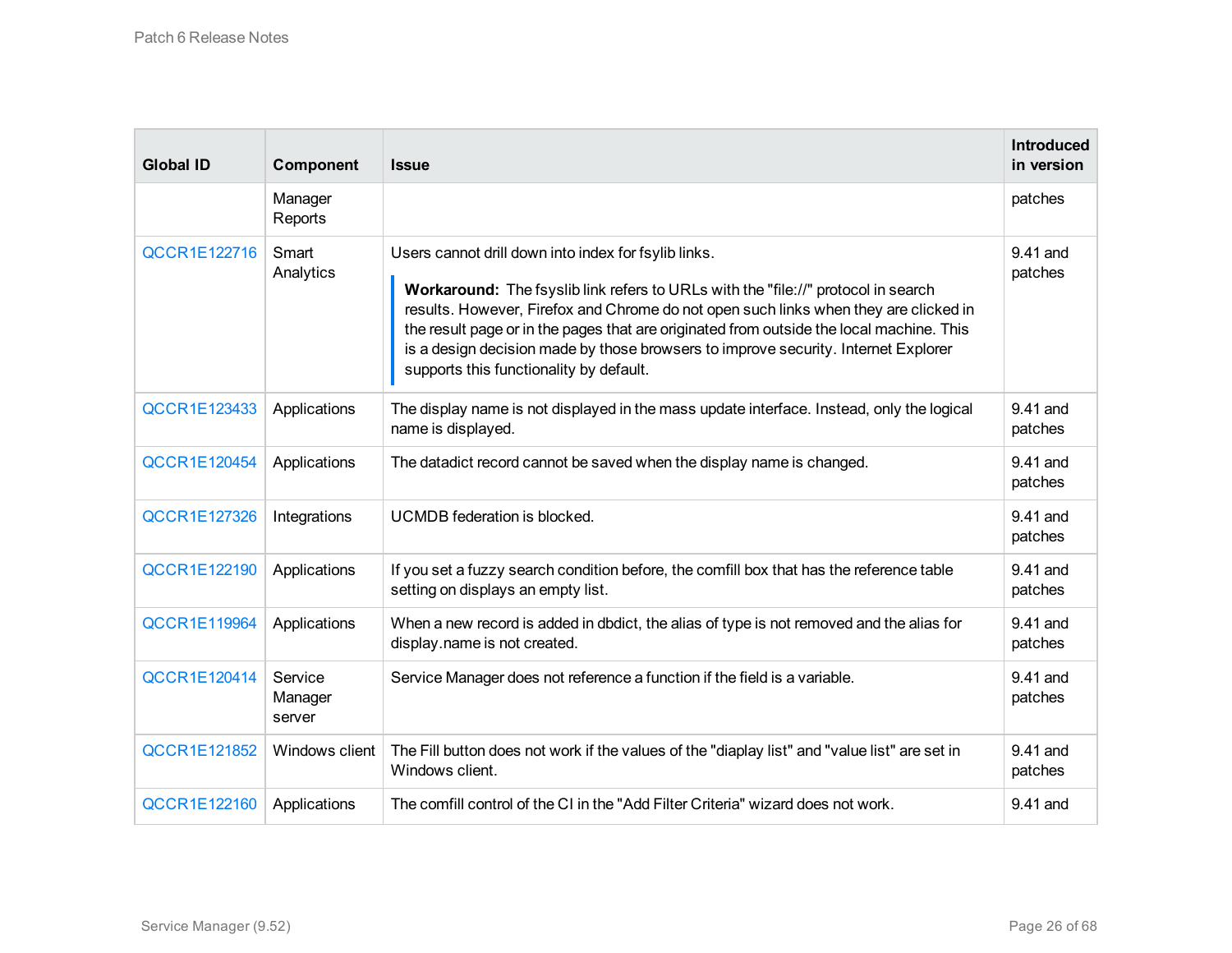| <b>Global ID</b>    | Component    | <b>Issue</b>                                                                                                                                | <b>Introduced</b><br>in version |
|---------------------|--------------|---------------------------------------------------------------------------------------------------------------------------------------------|---------------------------------|
|                     |              |                                                                                                                                             | patches                         |
| <b>QCCR1E123135</b> | Applications | The CI Display Name is not displayed on the "Asset Allocation" form.                                                                        | 9.41 and<br>patches             |
| QCCR1E123311        | Web client   | An "No Record Found" error is displayed when characters are deleted from the end of the<br>value filled by the auto complete functionality. | 9.41 and<br>patches             |
| <b>QCCR1E123536</b> | Applications | The logical name of the CI is displayed for the "Create Template from Record" interface of<br>an incident record.                           | 9.41 and<br>patches             |
| <b>QCCR1E123716</b> | Web client   | The order is not correct for CI Name in the pivot table.                                                                                    | 9.41 and<br>patches             |
| <b>QCCR1E124360</b> | Web client   | A tab cannot be closed in the dialog mode.                                                                                                  | 9.41 and<br>patches             |
| <b>QCCR1E124423</b> | Applications | Reference cannot be set on the member of an array of a structure.                                                                           | 9.41 and<br>patches             |
| QCCR1E125032        | Web client   | The style of the popup window is lost when the session is refreshed.                                                                        | 9.41 and<br>patches             |
| <b>QCCR1E125204</b> | Applications | When the Affected CI in the cross table is exported as a list, the logical name is displayed.                                               | 9.41 and<br>patches             |
| <b>QCCR1E126003</b> | Applications | No validation is done when you input an invalid CI in a service level target.                                                               | 9.41 and<br>patches             |
| <b>QCCR1E126006</b> | Applications | The logical name of a CI is displayed in the "Additional Properties" tab in a Request task.                                                 | 9.41 and<br>patches             |
| QCCR1E127712        | Web client   | An "invalid CI" error message is displayed when you select the CI through the auto<br>complete functionality.                               | 9.41 and<br>patches             |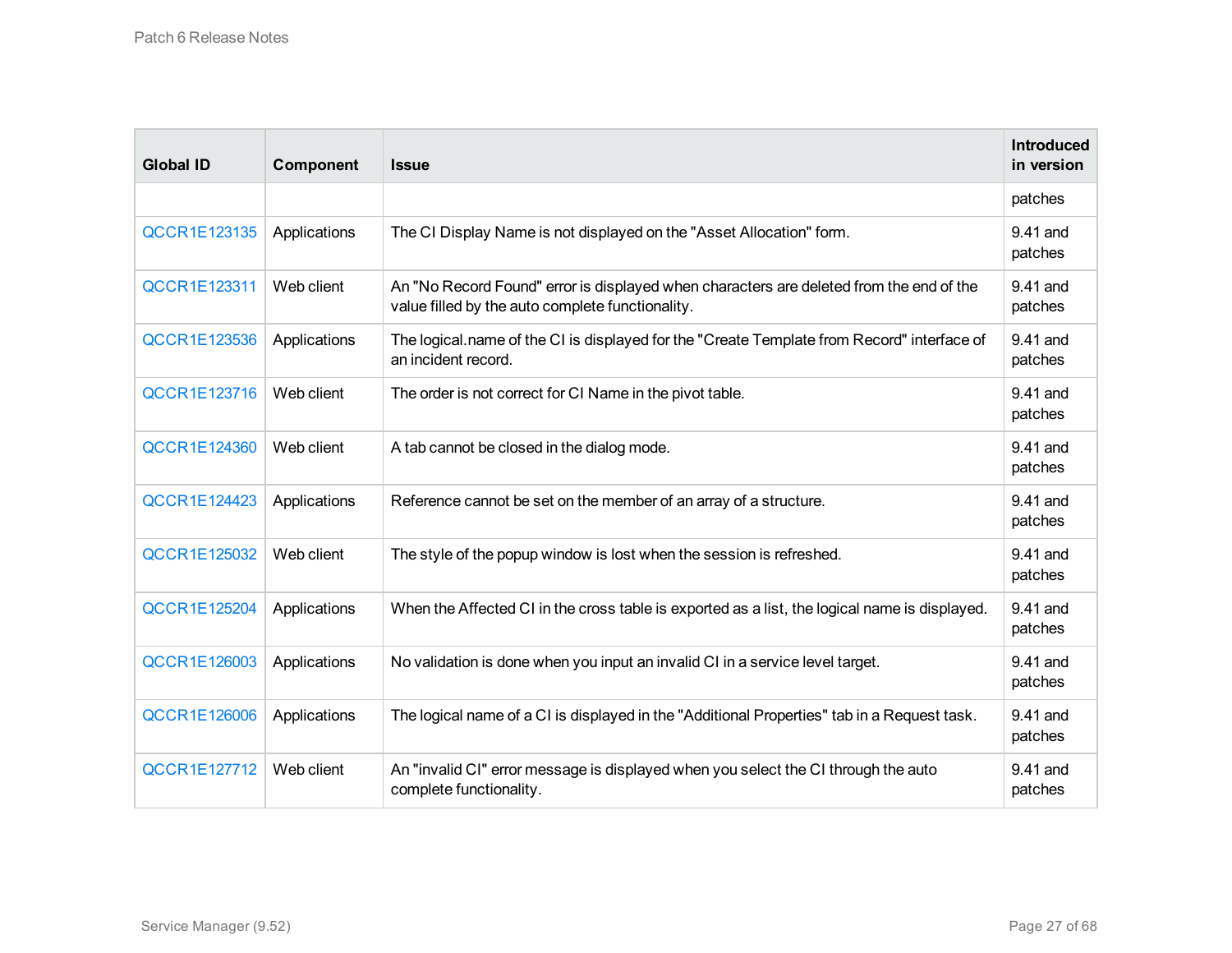| <b>Global ID</b>    | Component                    | <b>Issue</b>                                                                                                                                                                                                                                                                                                                                                                                                                                          | <b>Introduced</b><br>in version |
|---------------------|------------------------------|-------------------------------------------------------------------------------------------------------------------------------------------------------------------------------------------------------------------------------------------------------------------------------------------------------------------------------------------------------------------------------------------------------------------------------------------------------|---------------------------------|
| <b>QCCR1E121670</b> | Service<br>Manager<br>server | The value of the comfill control is not restored if it is an array list in the change record.                                                                                                                                                                                                                                                                                                                                                         | 9.41 and<br>patches             |
| <b>QCCR1E127303</b> | Web client                   | Chinese characters sent from Lync are displayed as "????" in Service Manager<br>Collaboration.                                                                                                                                                                                                                                                                                                                                                        | 9.41 and<br>patches             |
| QCCR1E127732        | Mobility                     | The page is hung after you fill the incident subcategory in Chrome (version 44) on Android.<br>Workaround: Refresh the page in this case, and the list will be displayed. You can<br>then select an item and save the record successfully.                                                                                                                                                                                                            | 9.41 and<br>patches             |
| <b>QCCR1E128218</b> | Applications                 | When you are adding/modifying CI relationships, the following Relationship Type values<br>are available for selection: Accesses, Aggregation, ClientServer, Composition, and so<br>on, (which are correct values). However, when you are viewing CI relationships in the CI<br>detail form, you can select only the following Relationship Type values as a filter: All,<br>Logical, and Physical (which are no longer used in Service Manager 9.41). | 9.41 and<br>patches             |
| <b>QCCR1E126631</b> | Process<br>Designer          | When you select a value for a task category in the task planner two times, only one value is<br>available the second time.<br>Workaround: To see all list items, clean the combo field and click the drop-down<br>button again.                                                                                                                                                                                                                       | 9.41 and<br>patches             |
| <b>QCCR1E126641</b> | Smart<br>Analytics           | Related record information for Phase, Status, and Title in the Interaction details page is not<br>displayed until you exit the related Incident session.                                                                                                                                                                                                                                                                                              | 9.41 and<br>patches             |
| <b>QCCR1E124819</b> | Install and<br>upgrade       | After an upgrade to 9.40, some users cannot see the inboxes.<br>Tip: To solve this issues, do the following after the upgrade:<br>Step 1. Mass unload the inboxes.<br>Type "db" in the command line, and press Enter to open the Database Manager.                                                                                                                                                                                                    | 9.40 and<br>patches             |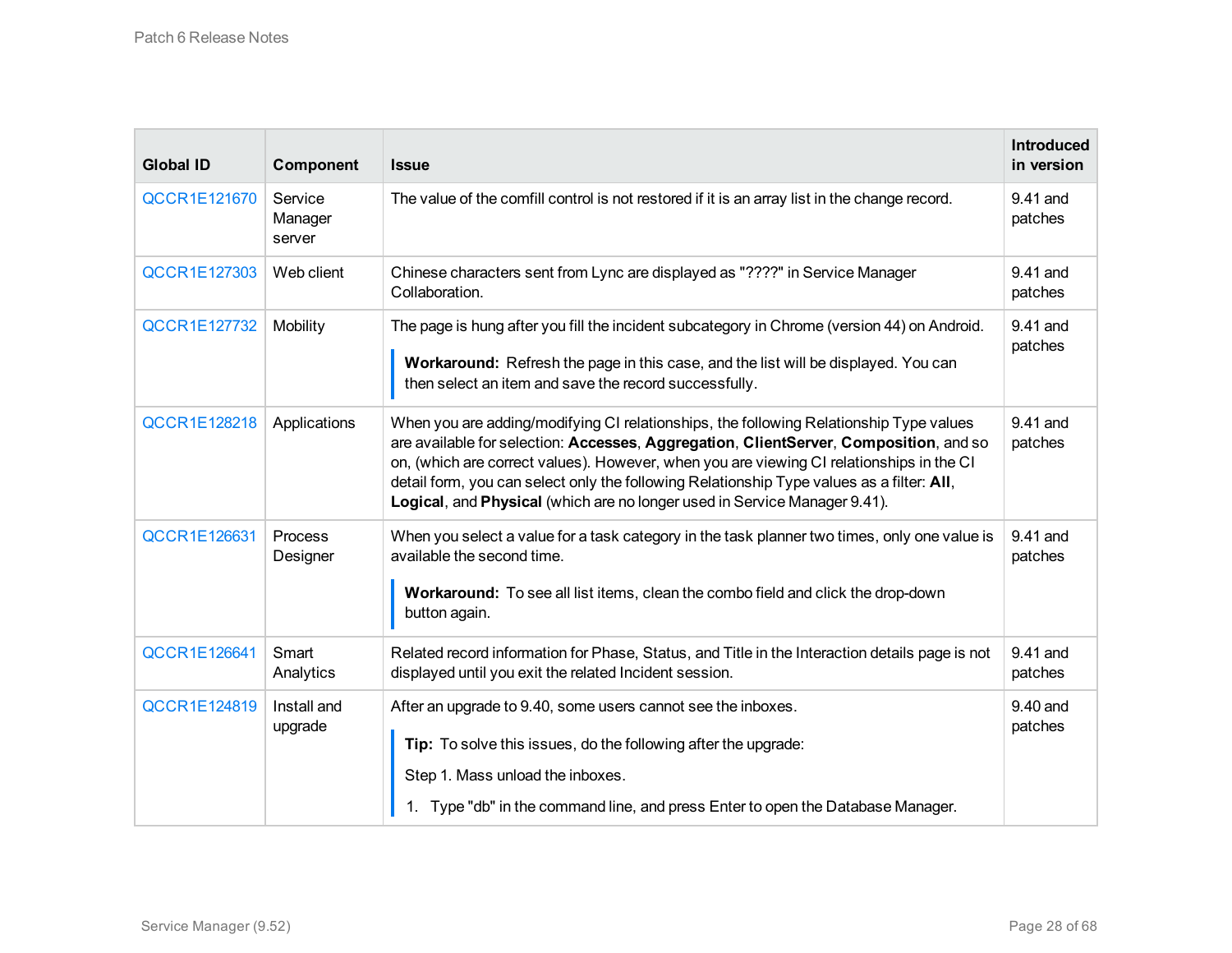| <b>Global ID</b>    | Component              | <b>Issue</b>                                                                                                                            | <b>Introduced</b><br>in version |
|---------------------|------------------------|-----------------------------------------------------------------------------------------------------------------------------------------|---------------------------------|
|                     |                        | Enter "inbox" in the Table field, and then click Search.<br>2.                                                                          |                                 |
|                     |                        | Double-click "inbox.view" from the list that is displayed.<br>3.                                                                        |                                 |
|                     |                        | Click Search to display all inboxes.<br>4.                                                                                              |                                 |
|                     |                        | Click "Mass Unload" from the record list pane.<br>5.                                                                                    |                                 |
|                     |                        | Follow the wizard to export all inbox records to an unload file.<br>6.                                                                  |                                 |
|                     |                        | Step 2. Remove all inboxes                                                                                                              |                                 |
|                     |                        | Type "db" in the command line, and press Enter to open the Database Manager.<br>1.                                                      |                                 |
|                     |                        | Select the Administration mode check box.<br>2.                                                                                         |                                 |
|                     |                        | Enter "inbox" in the Table field, and then click Search.<br>3.                                                                          |                                 |
|                     |                        | Double-click "inbox.view" from the list that is displayed.<br>4.                                                                        |                                 |
|                     |                        | Click Search to display all inboxes.<br>5.                                                                                              |                                 |
|                     |                        | Click Mass Delete to delete all inboxes.<br>6.                                                                                          |                                 |
|                     |                        | Step 3. Load the exported inboxes back to SM                                                                                            |                                 |
|                     |                        | 1. Type "db" in the command line, and press Enter to open the Database Manager.                                                         |                                 |
|                     |                        | 2. Right-click the window, and then select Import/Load.                                                                                 |                                 |
|                     |                        | 3. In the File Name field, browse to the unload file that you created previously.                                                       |                                 |
|                     |                        | 4. Click Load FG to load the inbox records.                                                                                             |                                 |
| <b>QCCR1E127857</b> | Install and<br>upgrade | An error that indicates the query field "pd.enabled" in "upginfo" is not defined in "dbdict" is<br>generated when smupgrade is invoked. | 9.41 and<br>patches             |
|                     |                        | Workaround: Purge data and reload preupg bin again after preupg bin is loaded for the<br>first time.                                    |                                 |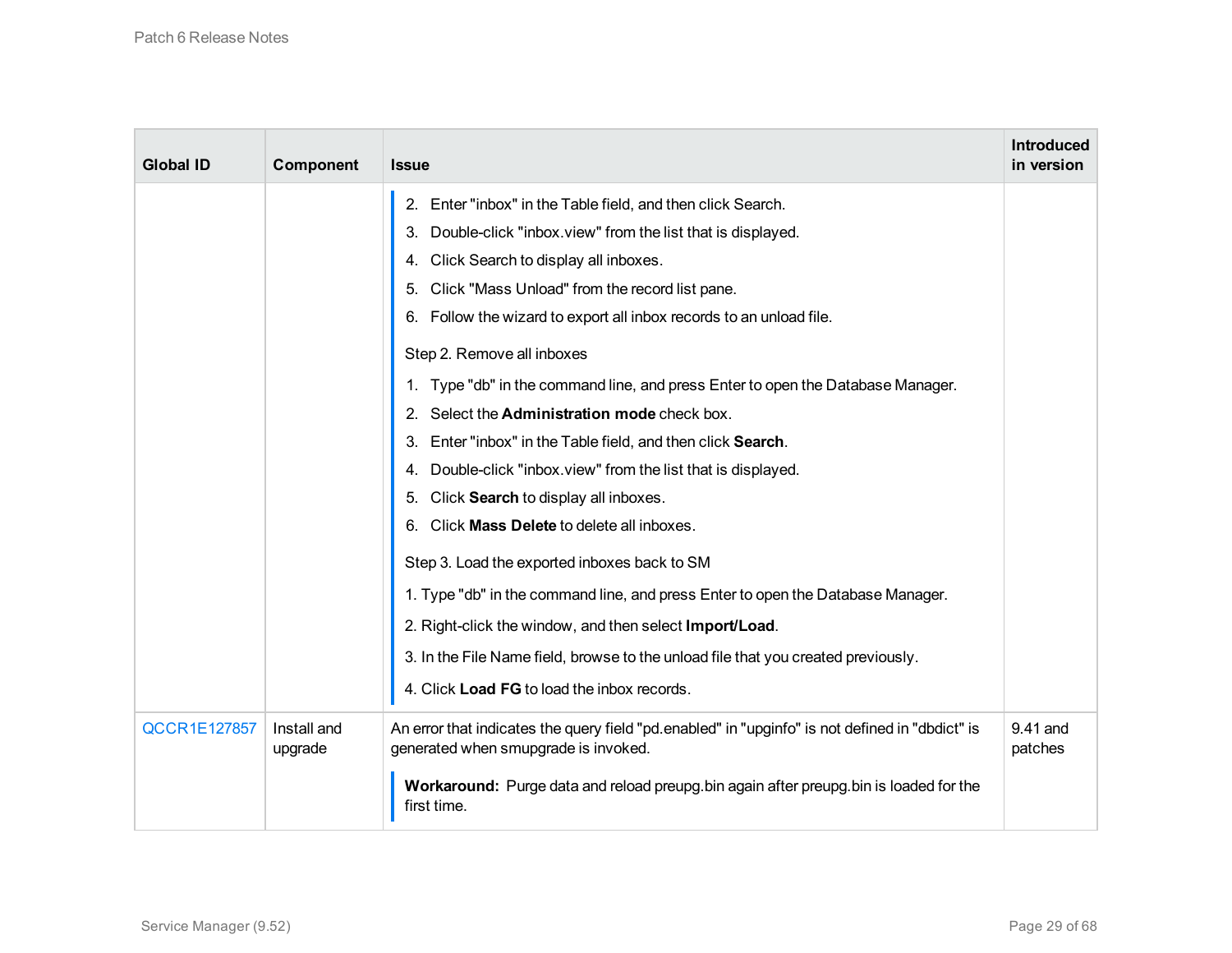| <b>Global ID</b>    | Component          | <b>Issue</b>                                                                                                          | <b>Introduced</b><br>in version |
|---------------------|--------------------|-----------------------------------------------------------------------------------------------------------------------|---------------------------------|
| <b>QCCR1E121160</b> | Service<br>Manager | The HPE Legacy listener does not connect to the Service Manager database after the<br>primary key feature is enabled. | 9.40 and<br>patches             |
|                     | server             | <b>Workaround:</b>                                                                                                    |                                 |
|                     |                    | 1. Make the following changes to the SQLServer SQL:                                                                   |                                 |
|                     |                    | ALTER TABLE [932].[dbo].[OPERATORM1]<br>ADD RECORD KEY varchar(60) NOT NULL DEFAULT('a')                              |                                 |
|                     |                    | ALTER TABLE [932].[dbo].[OPERATORA1]<br>ADD RECORD_KEY varchar(60) NOT NULL DEFAULT('a')                              |                                 |
|                     |                    | $\bullet\quad\bullet\quad\bullet$                                                                                     |                                 |
|                     |                    | ALTER TABLE [932].[dbo].[OPERATORA5]<br>ADD RECORD KEY varchar(60) NOT NULL DEFAULT('a')                              |                                 |
|                     |                    | UPDATE [932].[dbo].[OPERATORM1]                                                                                       |                                 |
|                     |                    | set<br>$[RECORD_KEY] = [NAME]$                                                                                        |                                 |
|                     |                    | UPDATE [932].[dbo].[OPERATORA1]                                                                                       |                                 |
|                     |                    | set<br>$[RECORD_KEY] = [NAME]$                                                                                        |                                 |
|                     |                    | $\cdots$                                                                                                              |                                 |
|                     |                    | UPDATE [932].[dbo].[OPERATORA5]                                                                                       |                                 |
|                     |                    | set<br>$[RECORD_KEY] = [NAME]$                                                                                        |                                 |
|                     |                    | 2. Log on to Service Manager, open the Operator dbdict, and then import this new<br>column.                           |                                 |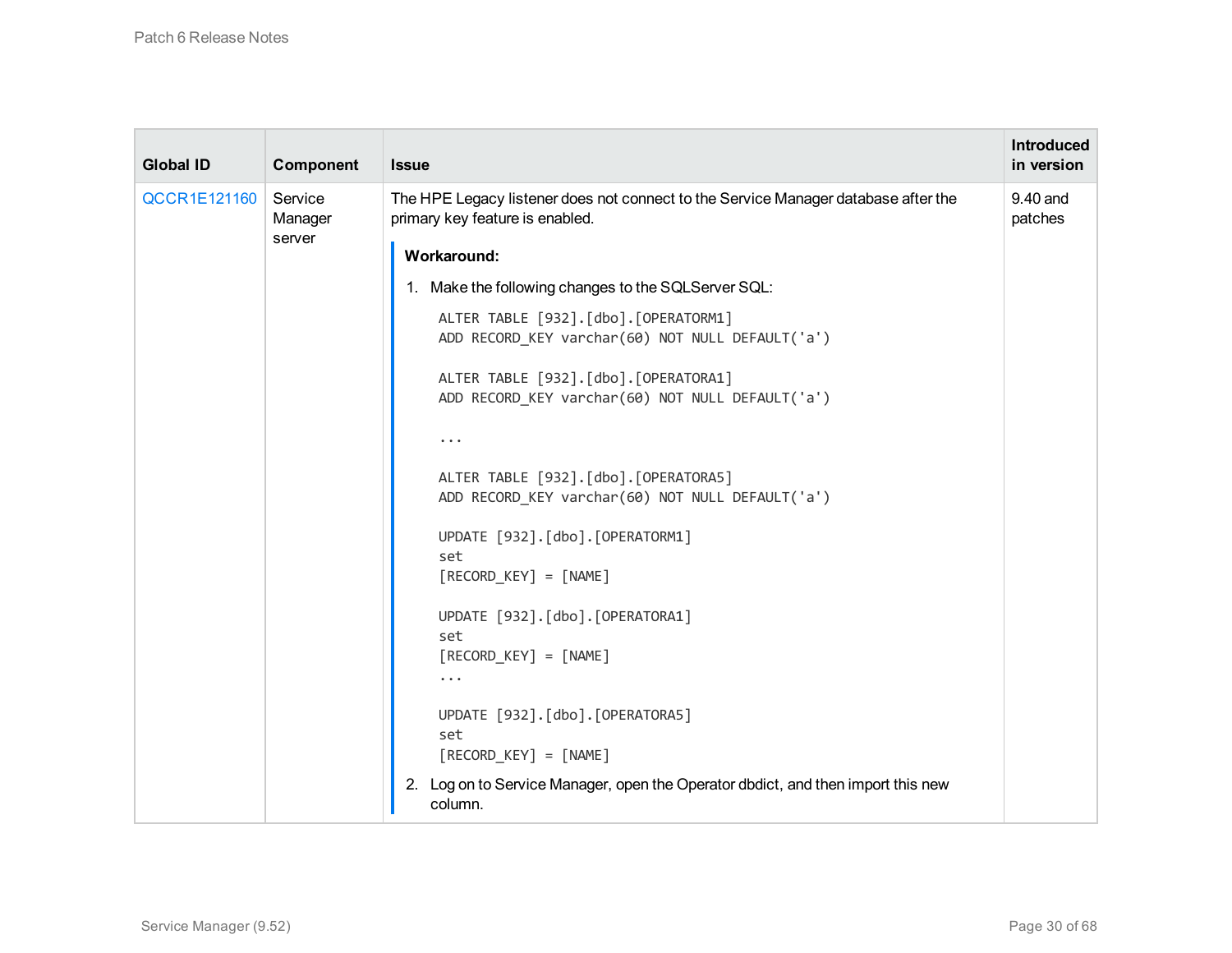| <b>Global ID</b>    | Component                    | <b>Issue</b>                                                                                                                                                                                                                                                                              | <b>Introduced</b><br>in version |
|---------------------|------------------------------|-------------------------------------------------------------------------------------------------------------------------------------------------------------------------------------------------------------------------------------------------------------------------------------------|---------------------------------|
|                     |                              | 3. Add this new column as the unique key.                                                                                                                                                                                                                                                 |                                 |
| <b>QCCR1E135225</b> | Service<br>Manager<br>server | Crystal Reports cannot access Request data by using sc report odbc.                                                                                                                                                                                                                       | 9.40 and<br>patches             |
| <b>QCCR1E118066</b> | Service<br>Manager studio    | Truncation and overlapping of elements on the details page of the Missing Reference<br>Report occurs when you use the vertical view.<br>Workaround: Resize the details page to make it wider or use the horizontal layout.                                                                | 9.40 and<br>patches             |
| <b>QCCR1E117293</b> | Service<br>Manager studio    | When you rebuild relationships in Relationship Manager, link type relationships that have a<br>"fixed" status are removed.                                                                                                                                                                | 9.40 and<br>patches             |
| <b>QCCR1E115272</b> | Service<br>Manager studio    | ERDs cannot be recovered when you open another tab in the same browser.                                                                                                                                                                                                                   | 9.40 and<br>patches             |
| <b>QCCR1E93098</b>  | Applications                 | When you modify a problem record, and then try to close the record whilst a backend<br>process modifies the record at the same time, you are prompted with a message that asks<br>you to merge the conflict.<br>However, after the record is merged, you cannot close the problem record. | 9.40 and<br>patches             |
| <b>QCCR1E118260</b> | Applications                 | When you search for an incident, interaction, or change in a heavily-populated database,<br>the operation takes more than 20 seconds.<br>Workaround: Change the first unique key to the primary key for the modules that<br>have this issue.                                              | 9.40 and<br>patches             |
| <b>QCCR1E116869</b> | Service<br>Manager<br>server | The primary key is lost after you change the length of a field in a dbdict.<br>Workaround: Manually recreate the primary key.                                                                                                                                                             | 9.40 and<br>patches             |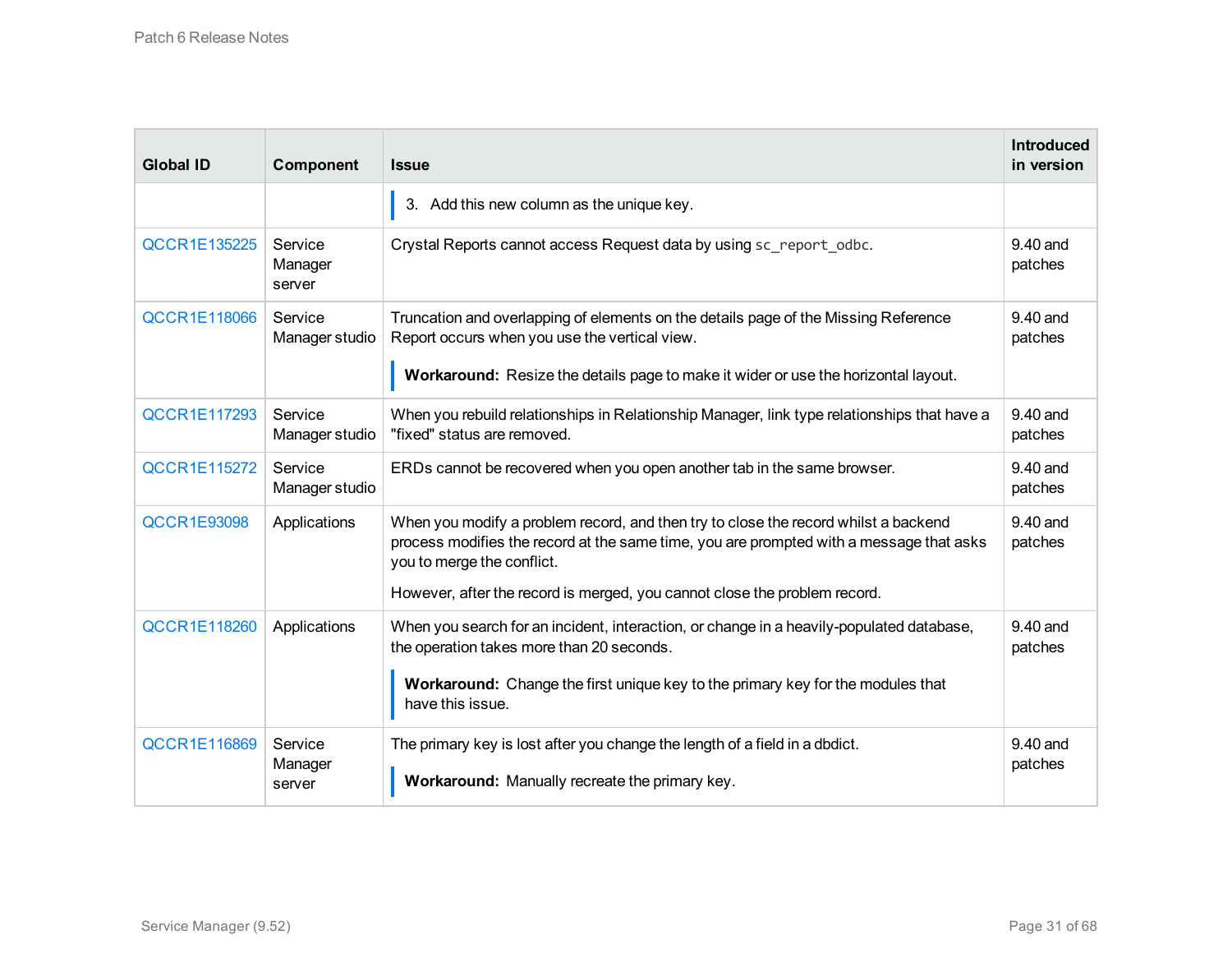| <b>Global ID</b>    | Component                    | <b>Issue</b>                                                                                                                                                                                                                                                                                                  | <b>Introduced</b><br>in version |
|---------------------|------------------------------|---------------------------------------------------------------------------------------------------------------------------------------------------------------------------------------------------------------------------------------------------------------------------------------------------------------|---------------------------------|
|                     |                              |                                                                                                                                                                                                                                                                                                               |                                 |
| <b>QCCR1E112005</b> | Service<br>Manager<br>server | Due to a limitation in Oracle 11g, records in the patchrelresults and scmessage tables that<br>have a Primary Key cannot be unloaded correctly in an Oracle 11g database.<br>Workaround: Change the Primary Key of the patchrelresults and scmessage tables<br>to a Unique Key before you perform the unload. | 9.40 and<br>patches             |
| <b>QCCR1E111068</b> | Process                      | When you click a Change model in the navigation tree in Firefox, a TypeError occurs.                                                                                                                                                                                                                          | 9.40 and                        |
|                     | Designer                     | Workaround: Use Internet Explorer or Chrome.                                                                                                                                                                                                                                                                  | patches                         |
| <b>QCCR1E112202</b> | Process                      | When a workflow description tooltip contains too many lines, the background color is                                                                                                                                                                                                                          | 9.40 and                        |
|                     | Designer                     | incorrectly displayed as white.                                                                                                                                                                                                                                                                               | patches                         |
| <b>QCCR1E113131</b> | Process                      | When you save a record for which an additional form is configured, the display returns to                                                                                                                                                                                                                     | 9.40 and                        |
|                     | Designer                     | the primary form.                                                                                                                                                                                                                                                                                             | patches                         |
| <b>QCCR1E115310</b> | Process<br>Designer          | Hotkeys are not supported for menu items in the workflows page.                                                                                                                                                                                                                                               | 9.40 and<br>patches             |
| <b>QCCR1E115608</b> | Process<br>Designer          | You cannot modify the option ID of workflow-based actions, and an option ID that<br>duplicates an ID in display options may be generated.<br>Workaround: Manually change the display option ID.                                                                                                               | 9.40 and<br>patches             |
| <b>QCCR1E115772</b> | Process                      | In Internet Explorer, the workflow viewer may unexpectedly scroll right or down if you have                                                                                                                                                                                                                   | $9.40$ and                      |
|                     | Designer                     | a scroll bar and the browser zooms in.                                                                                                                                                                                                                                                                        | patches                         |
| <b>QCCR1E115828</b> | Process                      | You cannot expand or collapse the workflow list folder by using the Space key. This                                                                                                                                                                                                                           | 9.40 and                        |
|                     | Designer                     | behavior is therefore not consistent with accesibility behaviour in the standard client.                                                                                                                                                                                                                      | patches                         |
| <b>QCCR1E116043</b> | Process                      | The workflow viewer moves to next phase incorrectly when an automatic transition is                                                                                                                                                                                                                           | 9.40 and                        |
|                     | Designer                     | blocked by an unclosed task.                                                                                                                                                                                                                                                                                  | patches                         |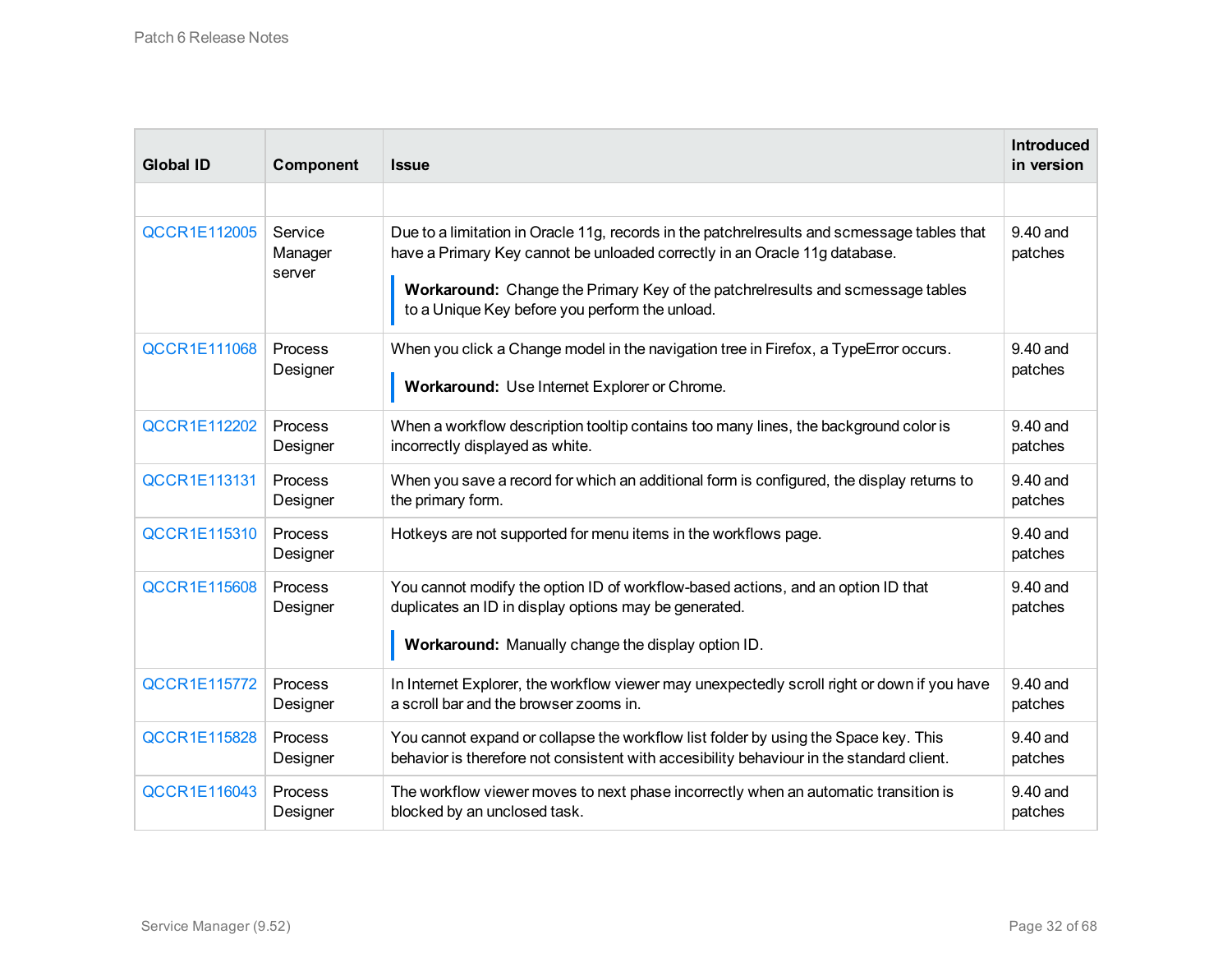| <b>Global ID</b>    | Component           | <b>Issue</b>                                                                                                                                                                                                                                                                                                                                    | <b>Introduced</b><br>in version |
|---------------------|---------------------|-------------------------------------------------------------------------------------------------------------------------------------------------------------------------------------------------------------------------------------------------------------------------------------------------------------------------------------------------|---------------------------------|
|                     |                     | Workaround: Reload the record.                                                                                                                                                                                                                                                                                                                  |                                 |
| <b>QCCR1E116343</b> | Process<br>Designer | The query editor may be launched with an incorrect query record table name.                                                                                                                                                                                                                                                                     | 9.40 and<br>patches             |
| <b>QCCR1E116937</b> | Process<br>Designer | Requests that have an open request task cannot transition to the next phase, but activities<br>can be saved.                                                                                                                                                                                                                                    | 9.40 and<br>patches             |
| <b>QCCR1E117154</b> | Process<br>Designer | There is no reminder to users that they must set the table name of a rule set in order to<br>populate the "Group Field Name" and "Service Field Name" drop-down lists in the<br>Assignment rule configuration form.                                                                                                                             | 9.40 and<br>patches             |
| <b>QCCR1E117366</b> | Process<br>Designer | The User Option condition does not work correctly when the option value is an array type.<br><b>Workaround:</b> In Condition Editor, set the value of User Option UO1 = {"1"} instead of<br>User Option UO1 = "1"                                                                                                                               | 9.40 and<br>patches             |
| <b>QCCR1E118589</b> | Process<br>Designer | If you use the task editor to edit a task in a change model, and then try to save the change<br>model, you receive a "The record being updated has been modified since read" error<br>message.<br>Workaround: Close the current change model and open it again to update the<br>changes in the change model other than the task editor changes. | 9.40 and<br>patches             |
| <b>QCCR1E118741</b> | Process<br>Designer | Inconsistencies can occur between Change categories and "Open in Phase'/'Close by<br>Phase" tasks in change models.<br>Workaround: Manually update the "Open in Phase" and "Close by Phase" in Task<br>Planner.                                                                                                                                 | 9.40 and<br>patches             |
| <b>QCCR1E117551</b> | Installation and    | You receive the following error after you upgrade Service Manager:                                                                                                                                                                                                                                                                              | 9.40 and                        |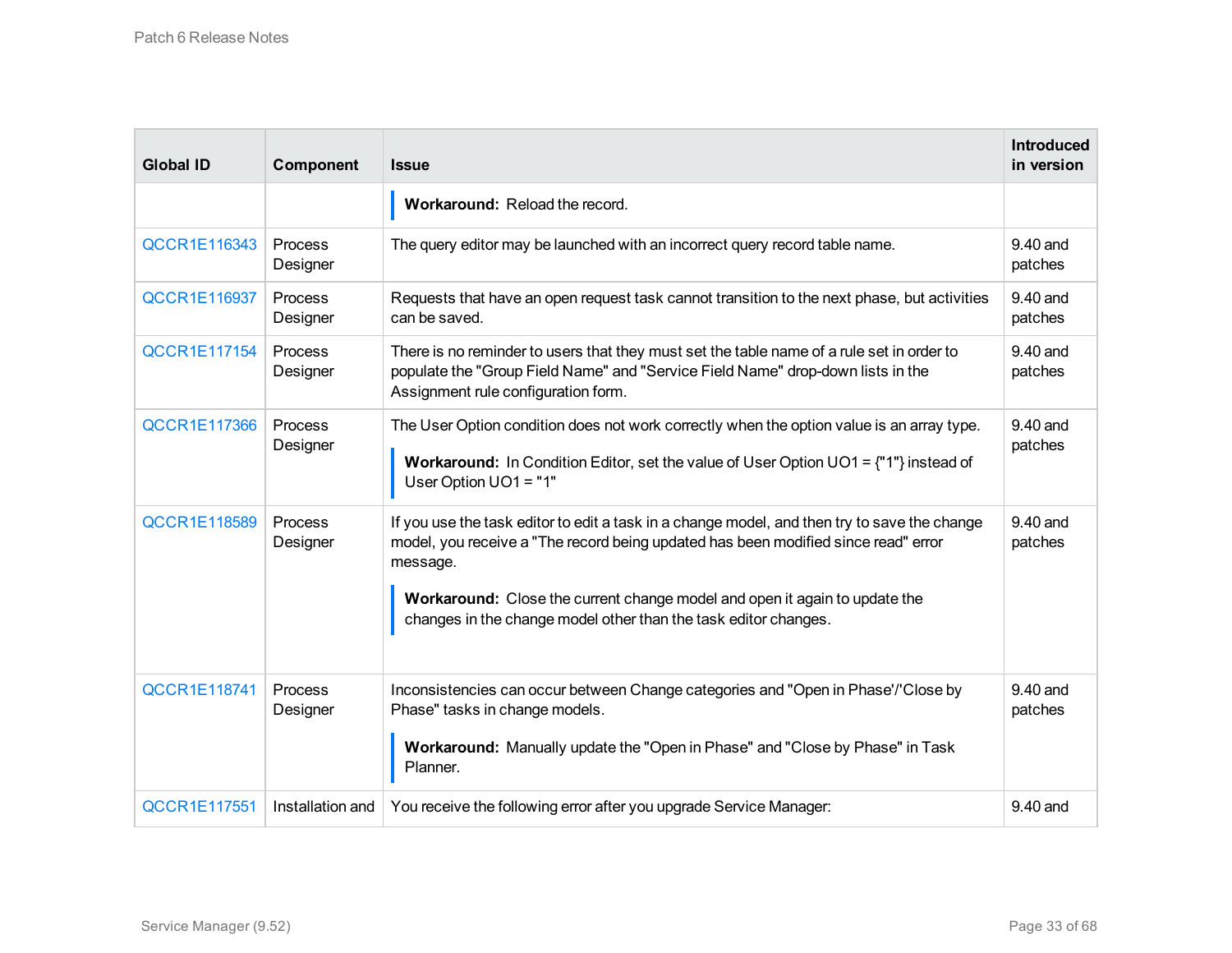| <b>Global ID</b>    | Component          | <b>Issue</b>                                                                                                                                                                                                         | <b>Introduced</b><br>in version |
|---------------------|--------------------|----------------------------------------------------------------------------------------------------------------------------------------------------------------------------------------------------------------------|---------------------------------|
|                     | upgrade            | Invalid object name 'CM3RM2'                                                                                                                                                                                         | patches                         |
|                     |                    | Note: Ignore this error if CM3RM2 is created after the upgrade.                                                                                                                                                      |                                 |
| <b>QCCR1E117439</b> | Mobile client      | The chm.cm3r.release.mobile form retrieves members from the "COORDINATOR" group<br>as the Change Coordinator values. However, the current data source table is "cm3groups,"<br>which is for Service Manager Classic. | 9.40 and<br>patches             |
|                     |                    | <b>Workaround:</b> Use the "assignment" table instead of the "cm3groups" table in Service<br>Manager Codeless.                                                                                                       |                                 |
| QCCR1E103336        | Mobile client      | There is no split line between the Updates tab and the Approval tab in an Emergency<br>Change record when you use the Google Chrome browser for Android.                                                             | 9.40 and<br>patches             |
| <b>QCCR1E117328</b> | Mobile client      | A Reject Reason is filed in the retraction page with an empty Reject Reason option.                                                                                                                                  | 9.40 and<br>patches             |
| <b>QCCR1E117598</b> | Mobile client      | The Array comfill is displayed as a black block when you use the Mobile Applications in the<br>self-service user view.                                                                                               | 9.40 and<br>patches             |
| <b>QCCR1E115349</b> | Mobile client      | Items in the "My open Requests" and "My Closed Requests" lists are not displayed in the<br>correct order. The latest request to be created does not appear at the top.                                               | 9.40 and<br>patches             |
| <b>QCCR1E118626</b> | Mobile client      | Pictures attached to interactions are not saved to the local gallery in IOS 8.1.1.<br>Workaround: Use the Chrome browser instead of Safari.                                                                          | 9.40 and<br>patches             |
| <b>QCCR1E118215</b> | Smart<br>Analytics | The Distributed Image Server does not support large size images (over 1MB) in concurrent<br>user testing.                                                                                                            | 9.40 and<br>patches             |
| <b>QCCR1E118907</b> | Smart<br>Analytics | Hot Topic Analytics does not support accessibility as expected.                                                                                                                                                      | 9.40 and<br>patches             |
| <b>QCCR1E113455</b> | Service            | The remote path and mapping path cannot be set in the File Server Base Path if you do not                                                                                                                            | 9.40 and                        |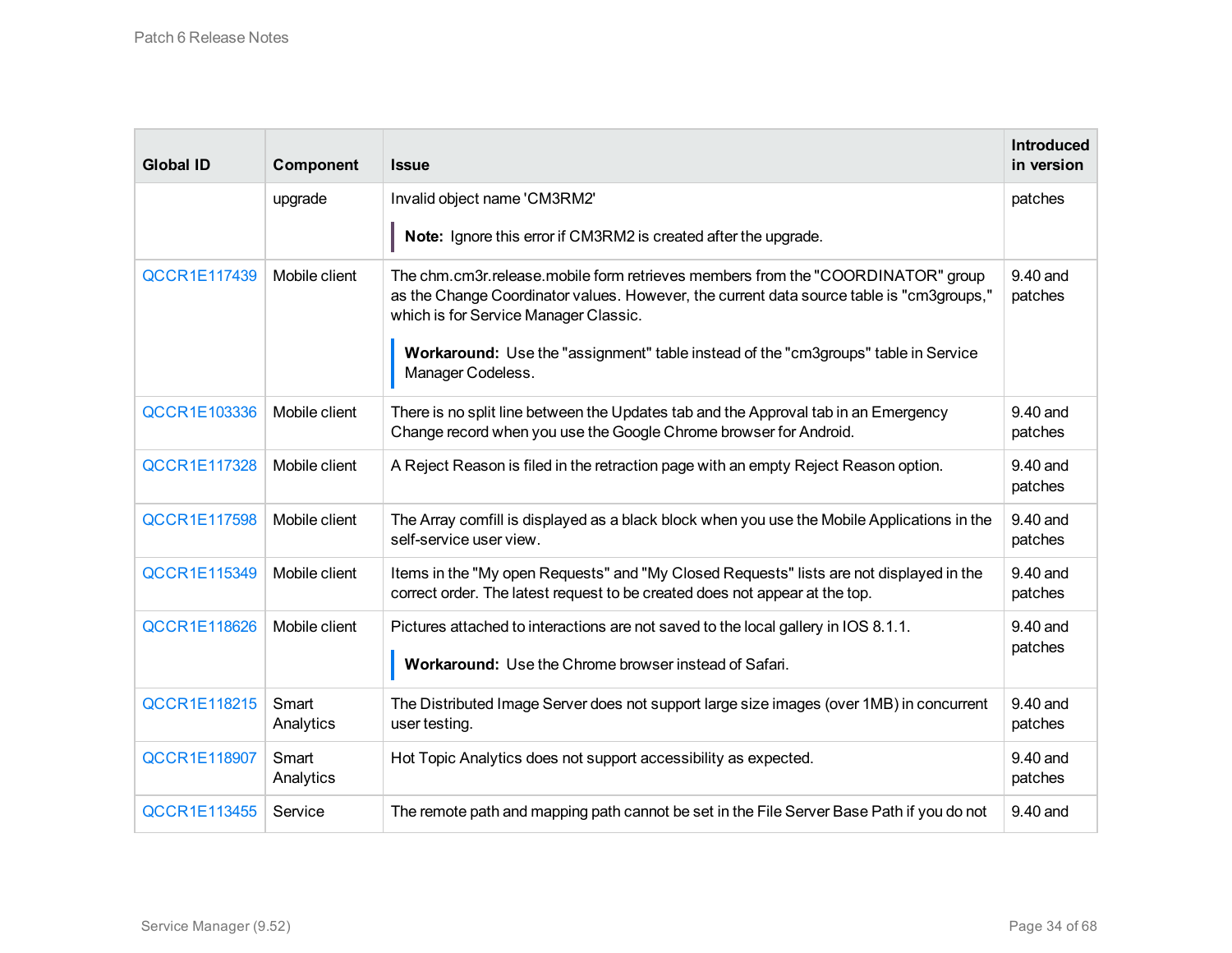| <b>Global ID</b>    | Component                     | <b>Issue</b>                                                                                                                                                                                                                                                                                         | <b>Introduced</b><br>in version |
|---------------------|-------------------------------|------------------------------------------------------------------------------------------------------------------------------------------------------------------------------------------------------------------------------------------------------------------------------------------------------|---------------------------------|
|                     | Manager<br>Reports            | start Service Manager with administrative privelages.<br>Workaround: Start Service Manager as an administrator.                                                                                                                                                                                      | patches                         |
| <b>QCCR1E109588</b> | Service<br>Manager<br>Reports | List reports cannot retrieve data from replicated databases.                                                                                                                                                                                                                                         | 9.40 and<br>patches             |
| <b>QCCR1E110835</b> | Service<br>Manager<br>Reports | Reports that have long legend text do not print as expected.<br>Workaround: Shorten the legend label.                                                                                                                                                                                                | 9.40 and<br>patches             |
| <b>QCCR1E105868</b> | Service<br>Manager<br>Reports | Service Manager loads reports in a dashboard one-by-one.                                                                                                                                                                                                                                             | 9.40 and<br>patches             |
| <b>QCCR1E105815</b> | Service<br>Manager<br>Reports | Service Manager server CPU utilization is higher than expected when the ToDo queue is<br>set as the landing page and the inbox size exceeds 50K.<br>Workaround: Check the inbox size periodically, and control the size manually.                                                                    | 9.40 and<br>patches             |
| <b>QCCR1E109576</b> | Service<br>Manager<br>Reports | When you export a report from the webtier, the report data and definition are fetched from<br>server. Therefore, the exported and on-screen reports may differ if you have modified the<br>report data but not refreshed the screen.<br>Workaround: Refresh the dashboard before exporting a report. | 9.40 and<br>patches             |
| <b>QCCR1E118434</b> | Service<br>Manager<br>Reports | The temp file in the Tomcat temp directory cannot be deleted after the session is closed.                                                                                                                                                                                                            | 9.40 and<br>patches             |
| QCCR1E106640        | Service<br>Manager            | Query conditions in the condition box and condition builder are not consistent.                                                                                                                                                                                                                      | 9.40 and<br>patches             |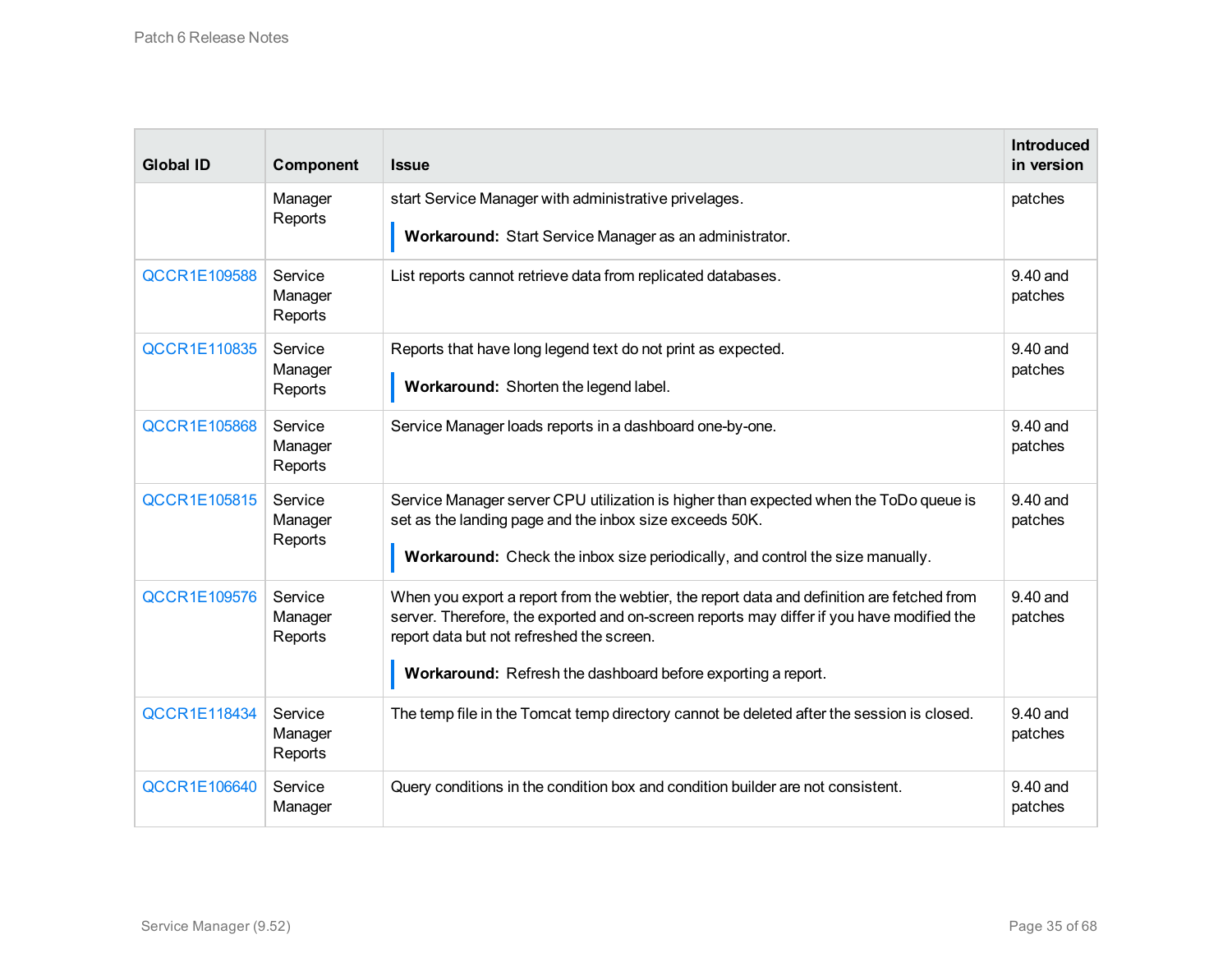| <b>Global ID</b>    | Component                     | <b>Issue</b>                                                                                                                                                                                                                                                                                                                                                                                                                                                                                                                                                                                                          | <b>Introduced</b><br>in version |
|---------------------|-------------------------------|-----------------------------------------------------------------------------------------------------------------------------------------------------------------------------------------------------------------------------------------------------------------------------------------------------------------------------------------------------------------------------------------------------------------------------------------------------------------------------------------------------------------------------------------------------------------------------------------------------------------------|---------------------------------|
|                     | Reports                       |                                                                                                                                                                                                                                                                                                                                                                                                                                                                                                                                                                                                                       |                                 |
| <b>QCCR1E118269</b> | Service<br>Manager<br>Reports | The JVM heap size for the report export thread needs to be at least 1024MB when the<br>export threads are configured to 10.<br>Workaround: Set a dedicated Service Manager instance for the reporting schedule.                                                                                                                                                                                                                                                                                                                                                                                                       | 9.40 and<br>patches             |
| <b>QCCR1E111234</b> | Service<br>Manager<br>Reports | You can export reports as a PDF only in the system language font.                                                                                                                                                                                                                                                                                                                                                                                                                                                                                                                                                     | 9.40 and<br>patches             |
| <b>QCCR1E117603</b> | Service<br>Manager<br>Reports | The meaning of the text string "inbox" is not always clear.                                                                                                                                                                                                                                                                                                                                                                                                                                                                                                                                                           | 9.40 and<br>patches             |
| QCCR1E118983        | Applications                  | If your SQL Server database uses Unicode with a collation that does not support a specific<br>language (for example, Latin1_General_100_BIN, which does not support Chinese), when<br>you create an HTML Template with a name containing text in that language, save the<br>template and open the template again by performing a search, the template name is<br>displayed incorrectly – characters in that language are displayed as unrecognizable text.<br>Workaround: Click Tailoring > Database Dictionary, search for "htmltemplates,"<br>click the htmlcode field, and then change the SQL RC value to "true." | 9.40 and<br>patches             |
| <b>QCCR1E119106</b> | Applications                  | If your SQL Server database uses Unicode with a collation that does not support a specific<br>language (for example, Latin1_General_100_BIN, which does not support Chinese), when<br>you create a knowledge document whose title contains characters in the unsupported<br>language, the document is displayed correctly. However, if you search in the Knowledge<br>Library using keywords from the document, the document is returned in the search results<br>with characters in that language displayed as unrecognizable text.<br>Workaround: Click Tailoring > Database Dictionary, search for                 | 9.40 and<br>patches             |
|                     |                               | "kmknowledgebaseupdates,"click the recdata field, and then change the SQL RC                                                                                                                                                                                                                                                                                                                                                                                                                                                                                                                                          |                                 |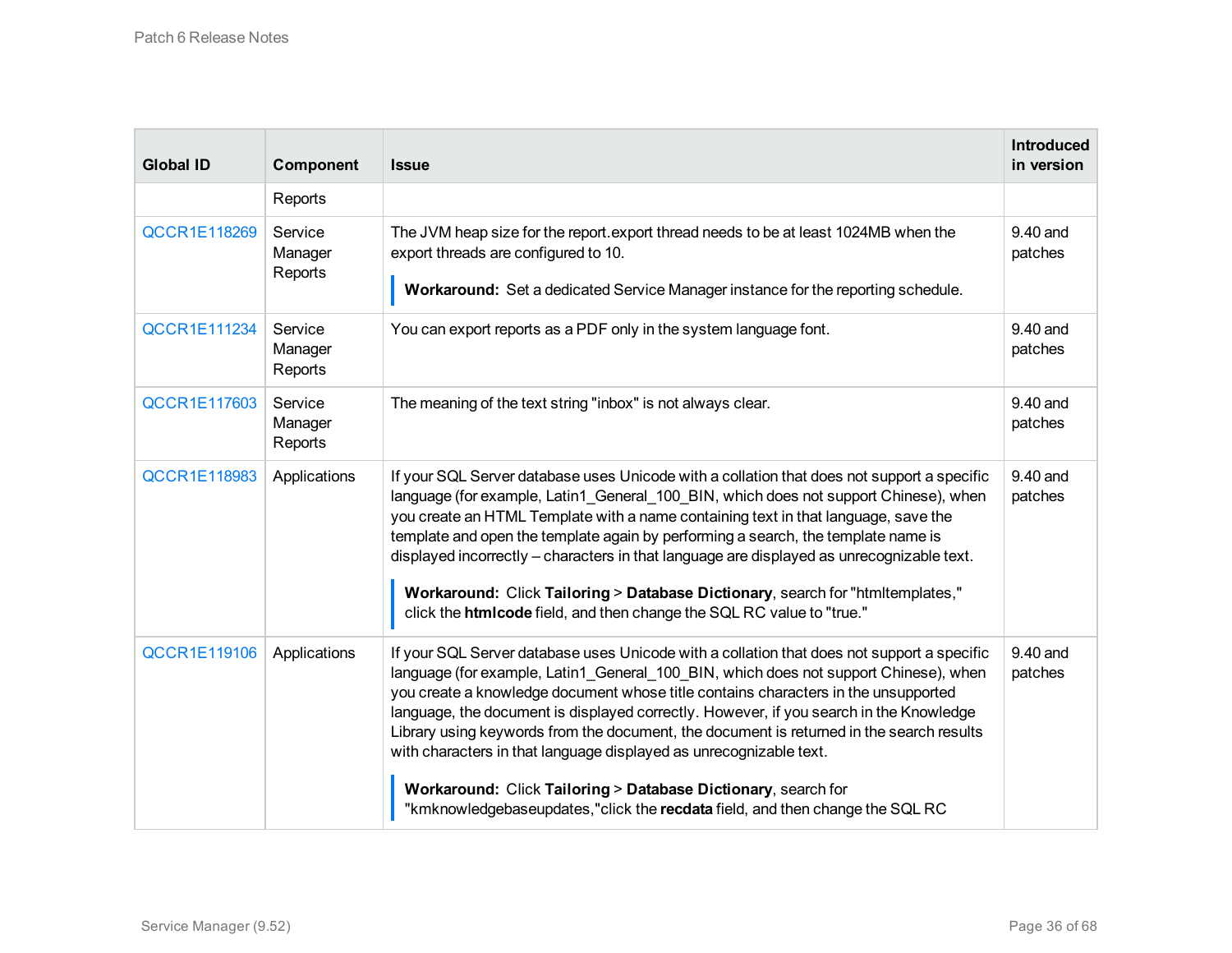| <b>Global ID</b>    | Component    | <b>Issue</b>                                                                                                                                                                                                                                                                                                                                                                                                                     | <b>Introduced</b><br>in version |
|---------------------|--------------|----------------------------------------------------------------------------------------------------------------------------------------------------------------------------------------------------------------------------------------------------------------------------------------------------------------------------------------------------------------------------------------------------------------------------------|---------------------------------|
|                     |              | value to "True."<br>If you already have garbled data in your search results, perform a full index against that<br>library.                                                                                                                                                                                                                                                                                                       |                                 |
| <b>QCCR1E89819</b>  | Applications | The "Request TCAB Approval" step in the Normal Change workflow takes more than 100<br>seconds to complete when there are 6000 users in the database.<br><b>Workaround:</b> Modify the "operator" dbdict manually to fix this issue. First, create a<br>new "a6" table in the SQL Tables tab. Then, modify the value of the "secRole" field<br>from "m1" to "a6" in the Fields tab for both fields (array field and child field). | $9.40$ and<br>patches           |
| <b>QCCR1E117326</b> | Applications | The total cost of a Request, Incident, Problem, Change, or task record is recalculated when<br>you update the cost information. Therefore, when you update an operator's hourly rate, the<br>historical cost of the record (that is, cost that is already incurred) may also be updated<br>incorrectly.                                                                                                                          | 9.40 and<br>patches             |
| <b>QCCR1E118616</b> | Applications | The Create One Request Fulfillment Record for each Device of Class X at location Y<br>effect option in Scheduled Maintenance does not work correctly.                                                                                                                                                                                                                                                                            | 9.40 and<br>patches             |
| <b>QCCR1E114145</b> | Applications | If two items in a bundle have the same user option name, only the last user option can be<br>referenced by the system for evaluation.<br>Workaround: Do not use duplicate user options for items in one service catalog<br>bundle.                                                                                                                                                                                               | 9.40 and<br>patches             |
| <b>QCCR1E117903</b> | Applications | When you cancel a planned purchase task before you finish creating it, validation of the<br>task still occurs.                                                                                                                                                                                                                                                                                                                   | $9.40$ and<br>patches           |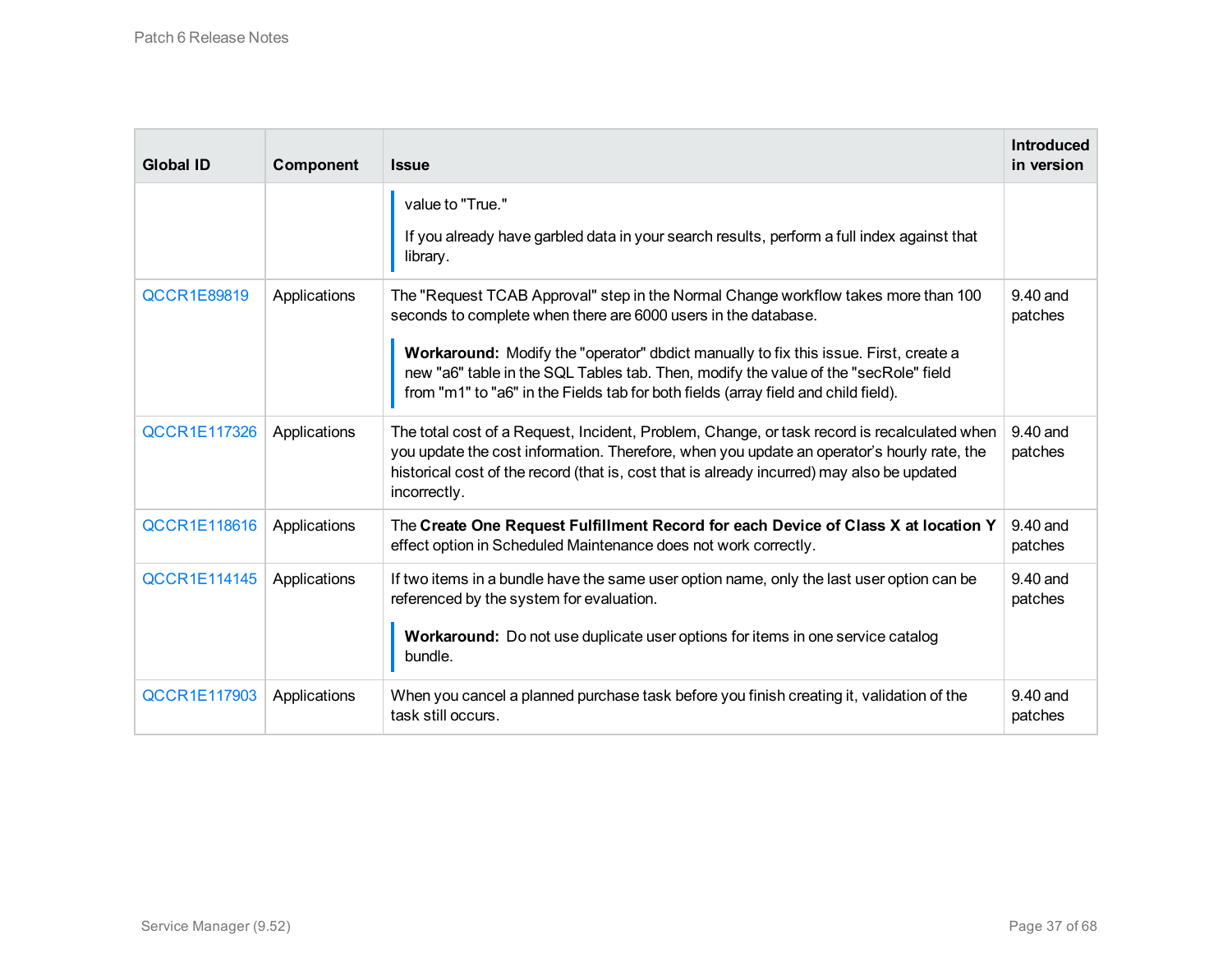# <span id="page-37-0"></span>Installation notes

This section provides instructions for installing each component in this patch release.

Before you proceed, we recommend that you consult the latest *Service [Manager](https://docs.software.hpe.com/SM/9.52/Codeless/Content/install/support_matrix/support_matrix.htm) 9.52 Support Matrix*.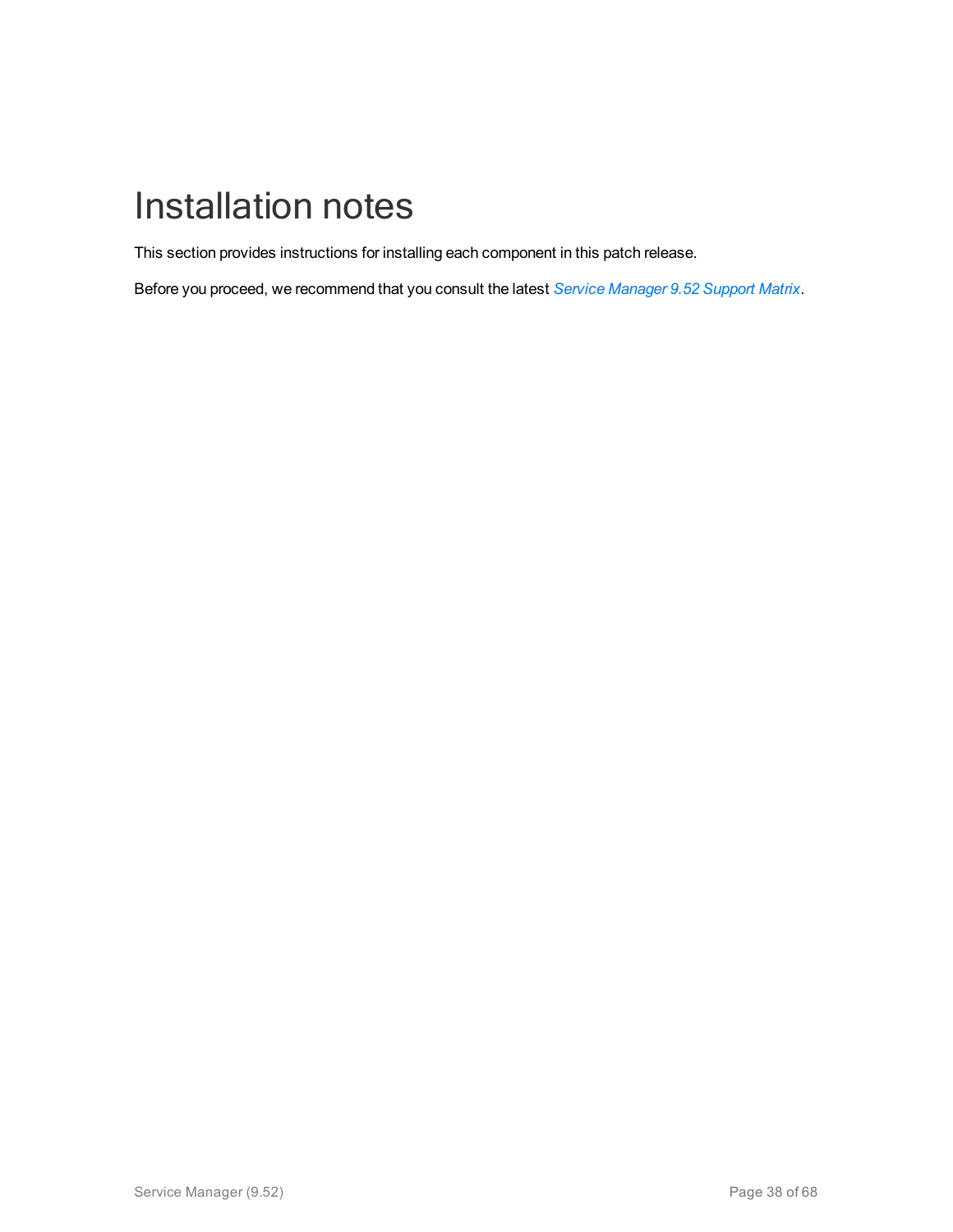### <span id="page-38-0"></span>Backup and backout instructions

In case you need to restore your Service Manager system to its original state after installing the component patches in this release, make necessary backups before each patch installation. If a rollback is needed, follow the backout instructions.

### <span id="page-38-1"></span>Applications

This release does not contain an applications or upgrade package. The latest applications version is 9.52. An applications upgrade is optional if your application version is 9.34 or later. If you plan to upgrade your applications to 9.52, make a backup of your database before the upgrade in case you need to restore your database after the upgrade. Creating a backup of the entire database and restoring the database if needed is the best approach for a full applications upgrade. You can install the Service Manager 9.52 applications or upgrade package according to your current applications version. You can find the SM 9.52 Applications or Upgrade package as well as *Service Manager9.52 Release Notes* in the Service Manager 9.52 installation media.

If you plan to load individual unload files in this release, follow the backup and backout instructions below.

#### **Backup**

**Tip:** Service Manager 9.52 only supports application versions 9.34 and later. If your application is version 9.34 or later, we recommend that you use Unload Manager to make a backup of the files that will be modified by an unload file, because Unload Manager can create a backup of your old data during the installation of the unload; you can also use Database Manager to backup the files instead. If your application version is not supported, please upgrade your applications to a supported version.

To use Unload Manager to make a backup, follow these steps:

- 1. Go to **System Administration** > **Ongoing Maintenance** > **Unload Manager**.
- 2. Double-click **Apply Unload** to open the wizard.
- 3. Select the unload file you want to apply, also specify a backup file, and then click **Next**. Details of the unload file appear.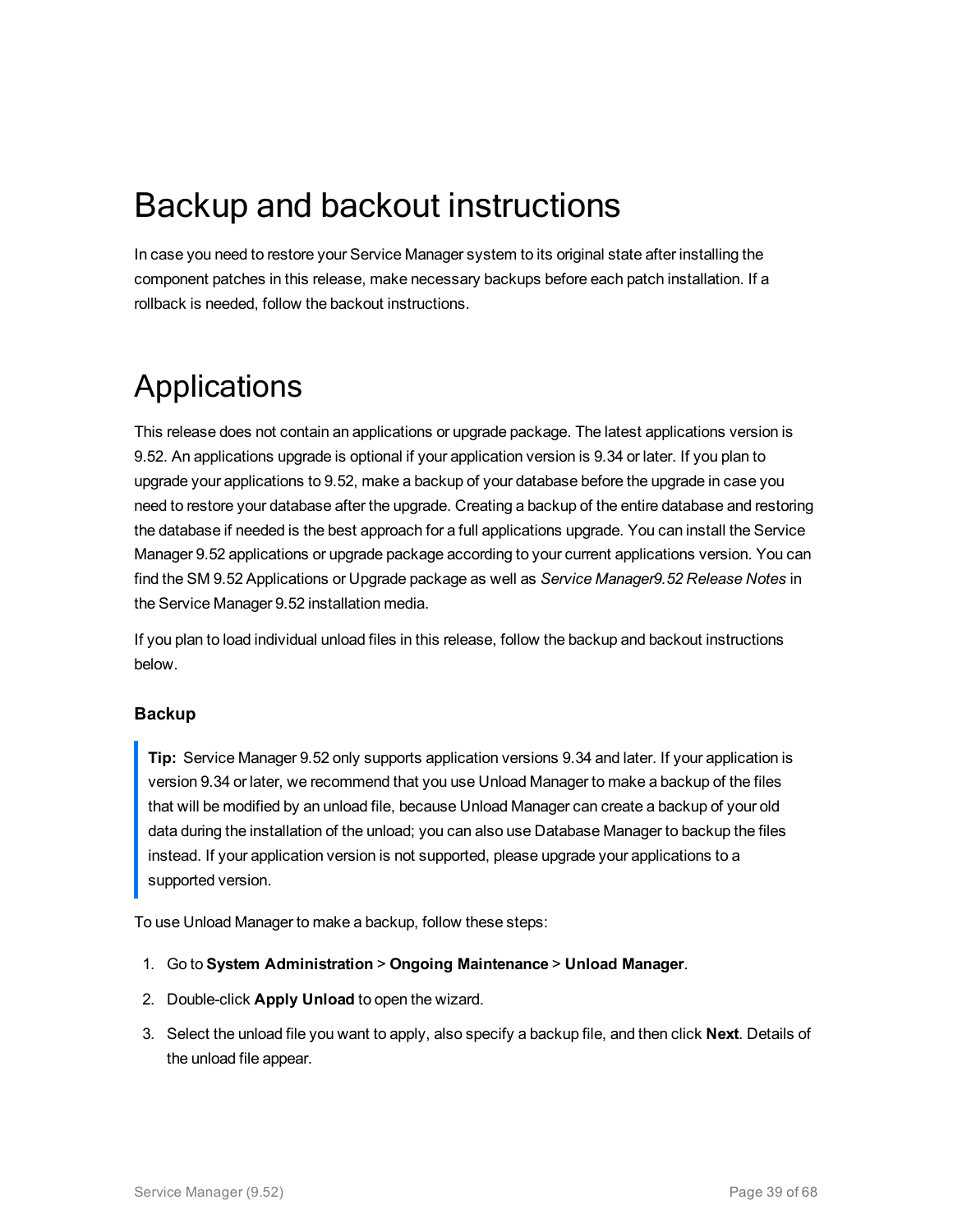- 4. Double-click a conflicting object in the table to open the merge tool:
	- a. Merge the object, and then select the **Reconciled** check box.
	- b. Click **Save** to go back to the wizard.
- 5. Click **Next** after all the conflicting objects are reconciled.
- 6. Click **Yes** on the confirmation window to apply the unload.
- 7. Click **Finish**.

Now, the unload has been applied and at the same time your old data backed up.

To use Database Manager to make a backup, follow these steps:

- 1. Go to Database Manager, select **Import/Load** from **More** or the More Actions menu, and browse to the unload file.
- 2. Click **List Contents** on the menu bar to view a list of files that have been updated in this unload.

See the following figure for an example.

| <b>Process</b>                                                                                                                                                                                               |
|--------------------------------------------------------------------------------------------------------------------------------------------------------------------------------------------------------------|
| {["svc.add.cart", {\$L.callnextprocess=true}, {}, {{["se.get.record", {"name", "file", "text", "string1"}, {"incident.id in \$L.file", "\$L.svcCart", "\"sdID\"", "\"svcCart\""}, not null(incident.id in \$ |
| RAD - money.format (10)                                                                                                                                                                                      |
| scmessage                                                                                                                                                                                                    |
| {["cs", "10", 20, "Neopravitelná chyba v aplikaci: %S na panelu %S", "error", {}, '02/28/12 15:33:24', 4, "ramuro"]}                                                                                         |
| {["de", "10", 20, "Nicht behebbarer Fehler in der Anwendung: %S auf Feld %S", "error", {}, '02/28/12 15:33:32', 3, "ramuro"]}                                                                                |
| {["en", "10", 20, "Unrecoverable error in application: %S on panel %S", "error", {}, '02/28/12 15:33:12', 66, "ramuro"}}                                                                                     |
| {["es", "10", 20, "Error irrecuperable en la aplicación: %5 en panel %5", "error", {}, '02/28/12 15:33:36', 5, "ramuro"]}-                                                                                   |
| {["fr", "10", 20, "Erreur non récupérable dans l'application : %S sur le panneau %S", "error", {}, '02/28/12 15:33:46', 3, "ramuro"]}                                                                        |
| {["hu", "10", 20, "Visszaállíthatatlan hiba lépett fel az %5-alkalmazásban a %5 panelen", "error", {}, '02/28/12 15:33:51', 3, "ramuro"]}                                                                    |
| {["it", "10", 20, "Errore irreversibile nell'applicazione: %5 nel riquadro %5", "error", {}, '02/28/12 15:35:08', 3, "ramuro"]}                                                                              |
| {["iten", "10", 20, "Unrecoverable error in application: %5 on panel %5", "error", {}, '02/28/12 15:35:23', 3, "ramuro"]}                                                                                    |
| {["ja", "10", 20, "sAsvsŠsPq̃[sVsẼsűSASt̀TñčtčsČ\\sGsTq̃[(spslsZ%S[2]kãSt̃%S[1])", "error", {}, '02/28/12 15:35:34', 3, "ramuro"]}}                                                                          |
| {["ko", "10", 20, "머플리케이션에 복구할 수 없는 오류 %S이(가) 패널 %S에서 발생했습니다.", "error", {}, '02/28/12 15:35:44', 3, "ramuro"]}                                                                                              |
| {["nl", "10", 20, "Unrecoverable error in application: %S on panel %S", "error", {}, '02/28/12 15:35:51', 3, "ramuro"]}                                                                                      |
| {["pl", "10", 20, "\"Nieodwracalny biId w aplikacji: %5, panel %5.\"", "error", {}, '02/28/12 15:36:01', 3, "ramuro"]}                                                                                       |
| {["pt", "10", 20, "Erro irrecuperável no aplicativo: %S no painel %S", "error", {}, '02/28/12 15:36:14', 3, "ramuro"]}                                                                                       |
| {["pt-Br", "10", 20, "Unrecoverable error in application: %5 on panel %5", "error", {}, '02/28/12 15:36:24', 3, "ramuro"]}                                                                                   |
| {["ru", "10", 20, "Unrecoverable error in application: %5 on panel %5", "error", {}, '02/28/12 15:36:35', 3, "ramuro"]}                                                                                      |
| {["zh-Hans", "10", 20, "åaČcČŪcŪŻåąkäylåĚąců×äąăäyŮåkIJæğ¢åŁŮcšĬéČňèUU: %SīĖěäLŮäąůéŘ¢æŘ¿ %SīĖŢ", "error", {}, '03/14/13 01:34:16', 5, "Imingyan"]}-                                                         |
| ScriptLibrary                                                                                                                                                                                                |
| {["svcCartHelper", "/** @fileoverview svcCartHelper - contains functions used by the Service Catalog module when dealing with svcCart and svcCartItems* @author Alex Corvino*//** This function i            |
| datadict                                                                                                                                                                                                     |
| {["activity", {}, "miscellaneous", , , "FALCON", '01/21/96 17:00:00', "cblanck", '06/19/07 00:58:57', , , , , {"cust.visible", "datestamp", "description", "neqdatestamp", "number", "operator", "syshom     |
| activity                                                                                                                                                                                                     |

scmessage

{["en", "1000", 10, "Please specify Area name", "fc", {}, '12/01/10 09:33:44', 0, "rolfel"]}

#### This figure shows the contents of an unload file that contains changes to the following files.

| File        | <b>Record</b> |
|-------------|---------------|
| Process     | svc.add.cart  |
| application | money.format  |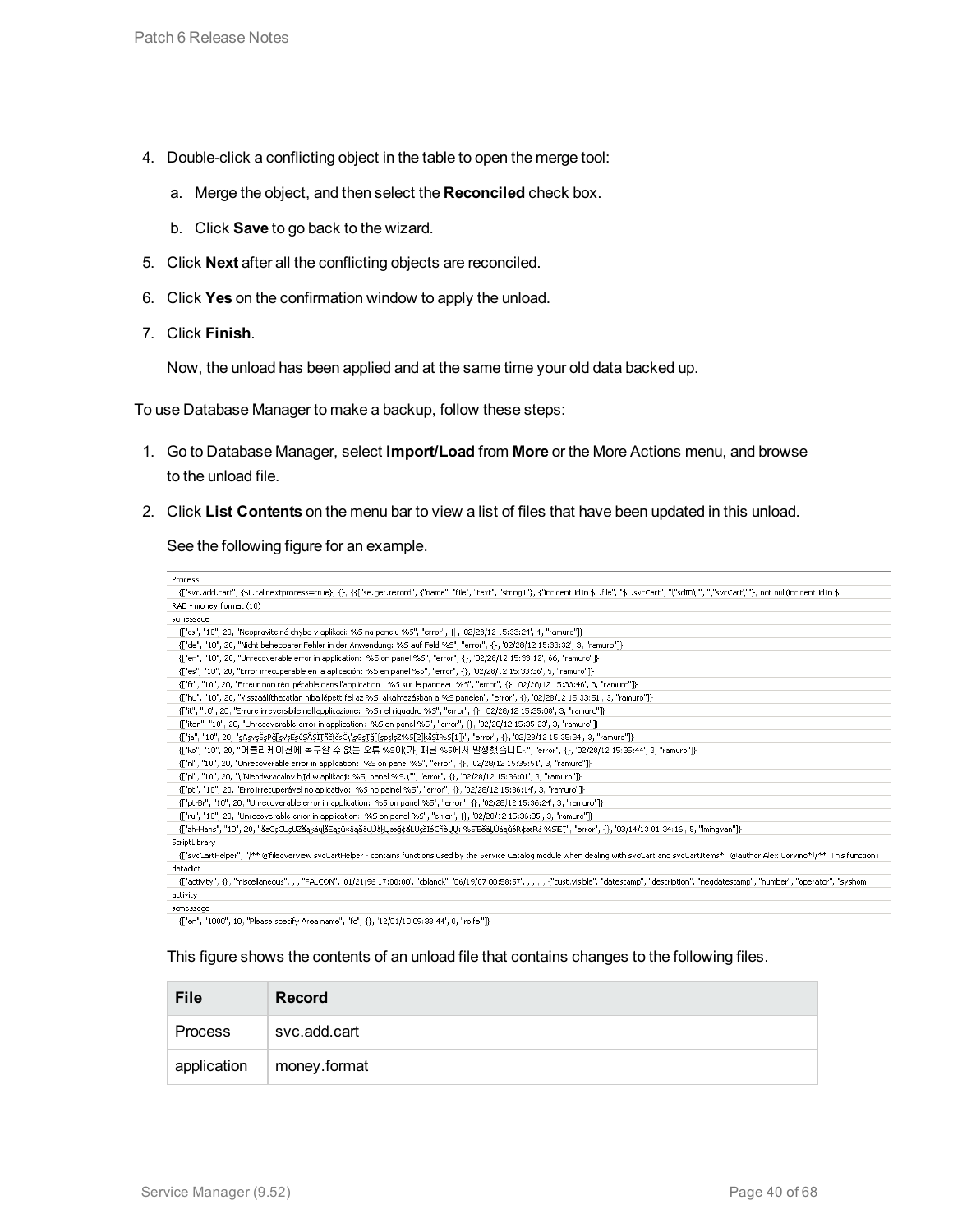| <b>File</b>   | Record                                                                                                                                    |
|---------------|-------------------------------------------------------------------------------------------------------------------------------------------|
|               | Note: The scmessage records listed under each RAD application are<br>messages used in this RAD application; no backup is needed for them. |
| ScriptLibrary | svcCartHelper                                                                                                                             |
| datadict      | activity                                                                                                                                  |
| dbdict        | activity<br><b>Note:</b> The "activity" file with no records actually represents the dbdict<br>record of the activity file.               |
| scmessage     | The record whose message class is "fc" and message number is 1000.                                                                        |

- 3. Go to Database Manager, in the Table field enter a file name you got in step 2, and click the **Search** button.
- 4. If the format selection page shows, select the proper format by double-clicking it (for example, select the device format for the device file), and then search for the file record.
- 5. Click **More** (or the More Actions menu) > **Export/Unload** after the file record is displayed.

**Note:** If **Export/Unload** is not available, check the **Administration Mode** check box in Database Manager and try again.

6. In the pop-up window, specify your backup upload file path/name, and click **Unload Appl**.

**Caution:** Make sure that **Append to file** is selected.

7. Repeat steps 3 through 6 to back up the rest of the files you got in step 2.

#### **Backout**

**Tip:** You can use Unload Manager (recommended) or Database Manager (if Unload Manager is not available in your application version) to roll back to your old data, as described in the following instructions.

To roll back to your old data using Unload Manager, follow these steps:

- 1. Go to **System Administration** > **Ongoing Maintenance** > **Unload Manager**.
- 2. Double-click **Apply Unload** to open the wizard.
- 3. Select the unload file generated in the backup process, specify a backup file, and then click **Next**.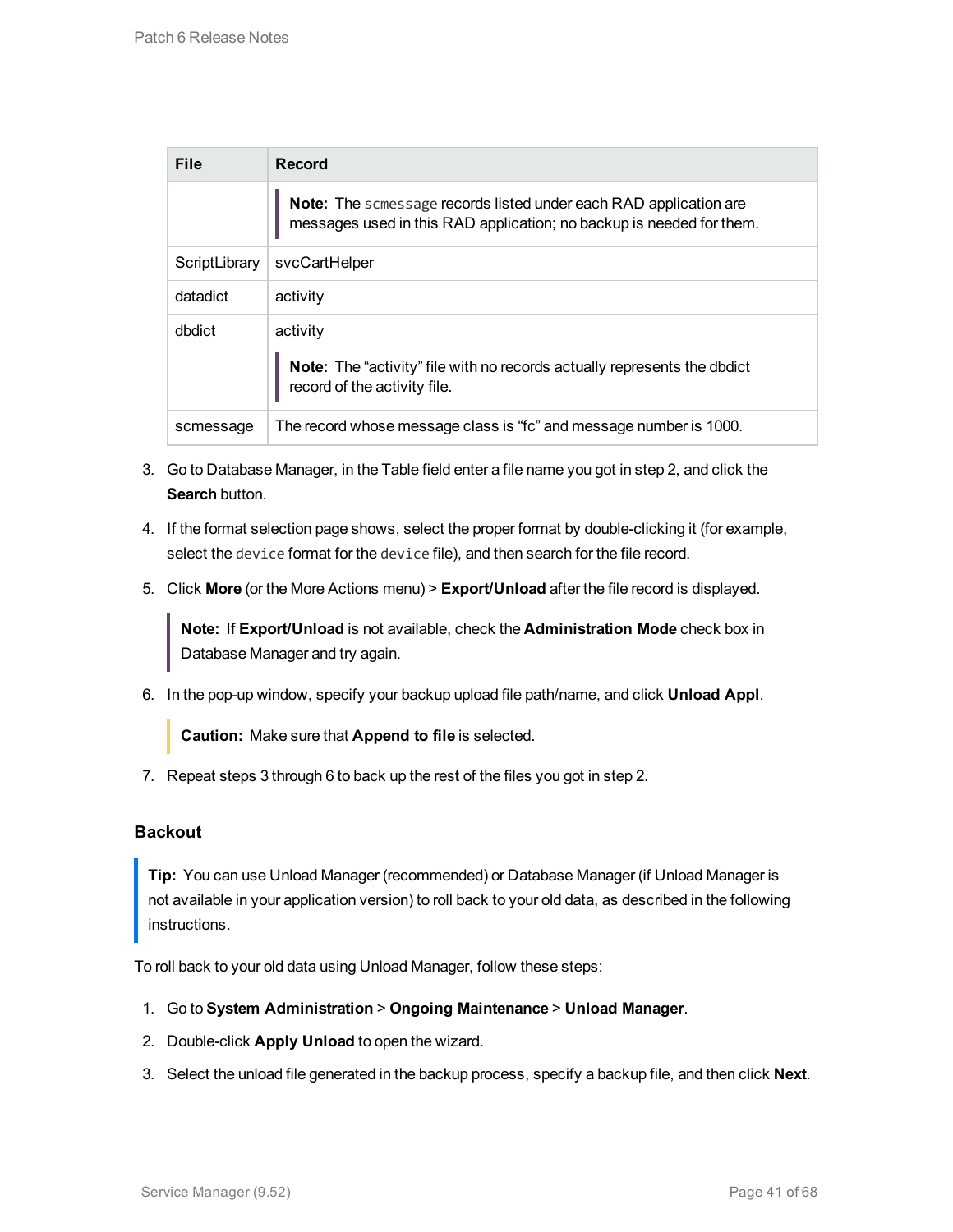Details of the unload file are displayed.

- 4. Double-click a conflicting object in the table to open the merge tool:
	- a. Merge the object, and then select the **Reconciled** check box.
	- b. Click **Save** to return to the wizard.
- 5. Click **Next** after all the conflicting objects are reconciled.
- 6. Click **Yes** on the confirmation window to apply the backup unload.
- 7. Click **Finish**.

To roll back to your old data using Database Manager, follow these steps:

- 1. Go to Database Manager, click **More** > **Import/Load**.
- 2. Browse to the backup unload file you created.
- <span id="page-41-0"></span>3. Click **Load FG**.

### Server

#### **Backup**

Before you apply the server patch, make a backup of the server installation folder (for example, C:\Program Files\HPE\Service Manager 9.52\Server). If you have used the Windows or Linux PatchSetup tool to install the current server patch, a backup is already made by the tool.

**Note:** If you have a horizontally-scaled system, you must back up the server installation folder for each server instance.

Service Manager has supported FIPS mode since version 9.32. To run Service Manager in FIPS mode, you must upgrade your database to the 256-bit AES encryption algorithm. Once you change all of the encrypted fields to use the new 32 character encryption you cannot roll back the RTE and still read the encrypted data.

#### **Backout**

Follow these steps to back out the installation:

- 1. Stop the Service Manager server.
- 2. Execute the PatchUninstall.bat on Windows or PatchUninstall.sh on Linux (the file is located in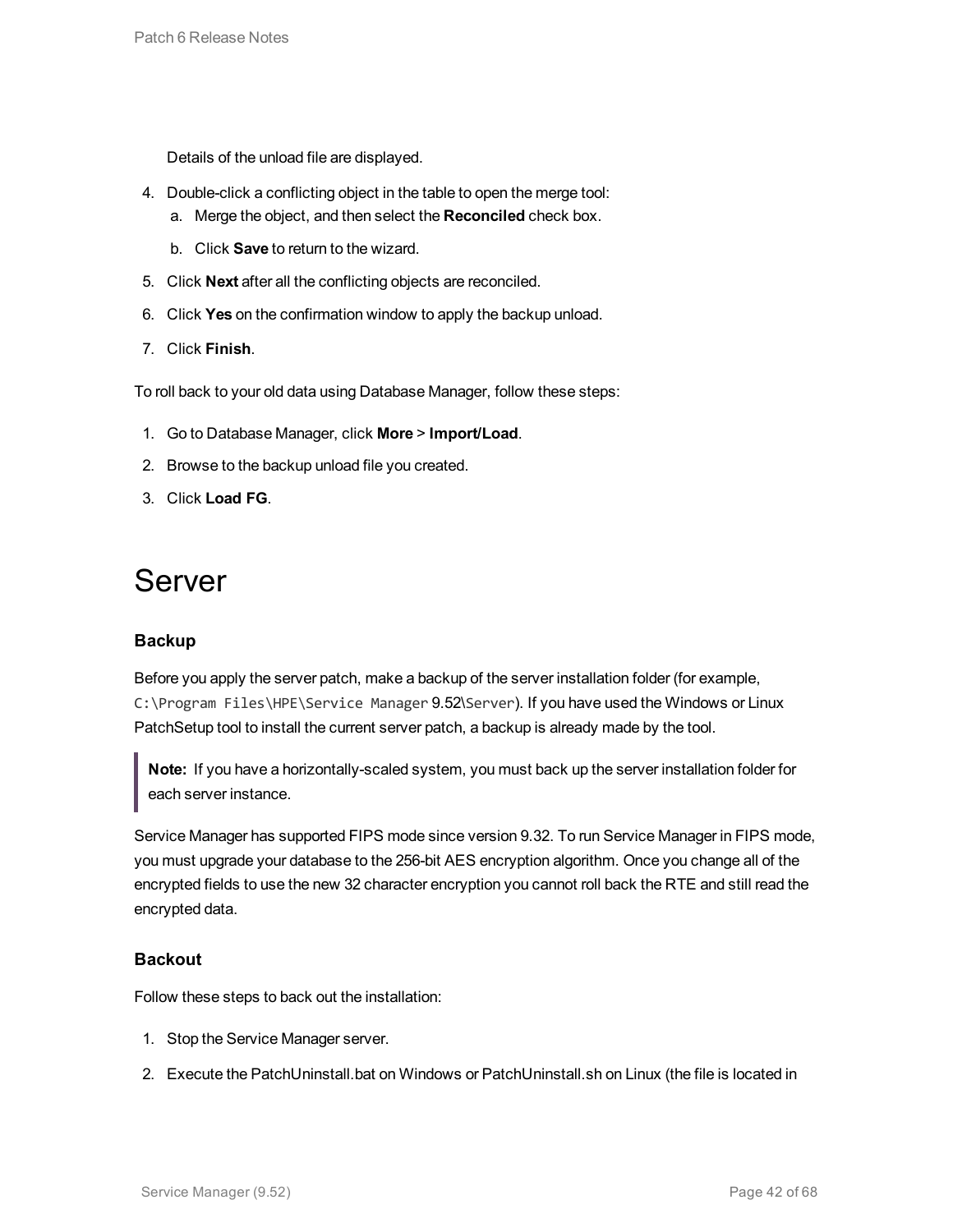the *<SM Installation>* directory).

**Note:** You can only use the server patch uninstallation tool if you have applied the current patch by using the server patch installation tool. Furthermore, you can only use the tool to restore a version that was backed up by the server patch installation tool.

- 3. When prompted, enter the full path of the Service Manager server backup directory. A list of the available backups is displayed.
- 4. Select the desired backup version and confirm your selection.

**Note:** If you have a horizontally-scaled system, make sure that every server instance is replaced with its backup.

- 5. If you have also loaded platform unload files required for your server changes, you must also roll back the application changes made by the unload files. See ["Applications"](#page-38-1) on page 39.
- 6. Restart the Service Manager server.

If the tool fails to back out the server patch, the details are recorded in the PatchUninstall.log file.

**Note:** If you cannot use the tool to back out your Linux or Windows-based Service Manager server, follow these manual steps instead:

- 1. Stop the Service Manager server.
- 2. Remove the existing server installation folder.
- 3. Copy the backup folder back.

**Note:** Make sure that the embedded Tomcat is also replaced with the backup, because the version of the embedded Tomcat may have dependency on a specific server version.

**Note:** If you have a horizontally-scaled system, make sure that every server instance is replaced with its backup.

- 4. If you have also loaded platform unload files required for your server changes, you must also roll back the application changes made by the unload files. See ["Applications"](#page-38-1) on page 39.
- 5. Restart the Service Manager server.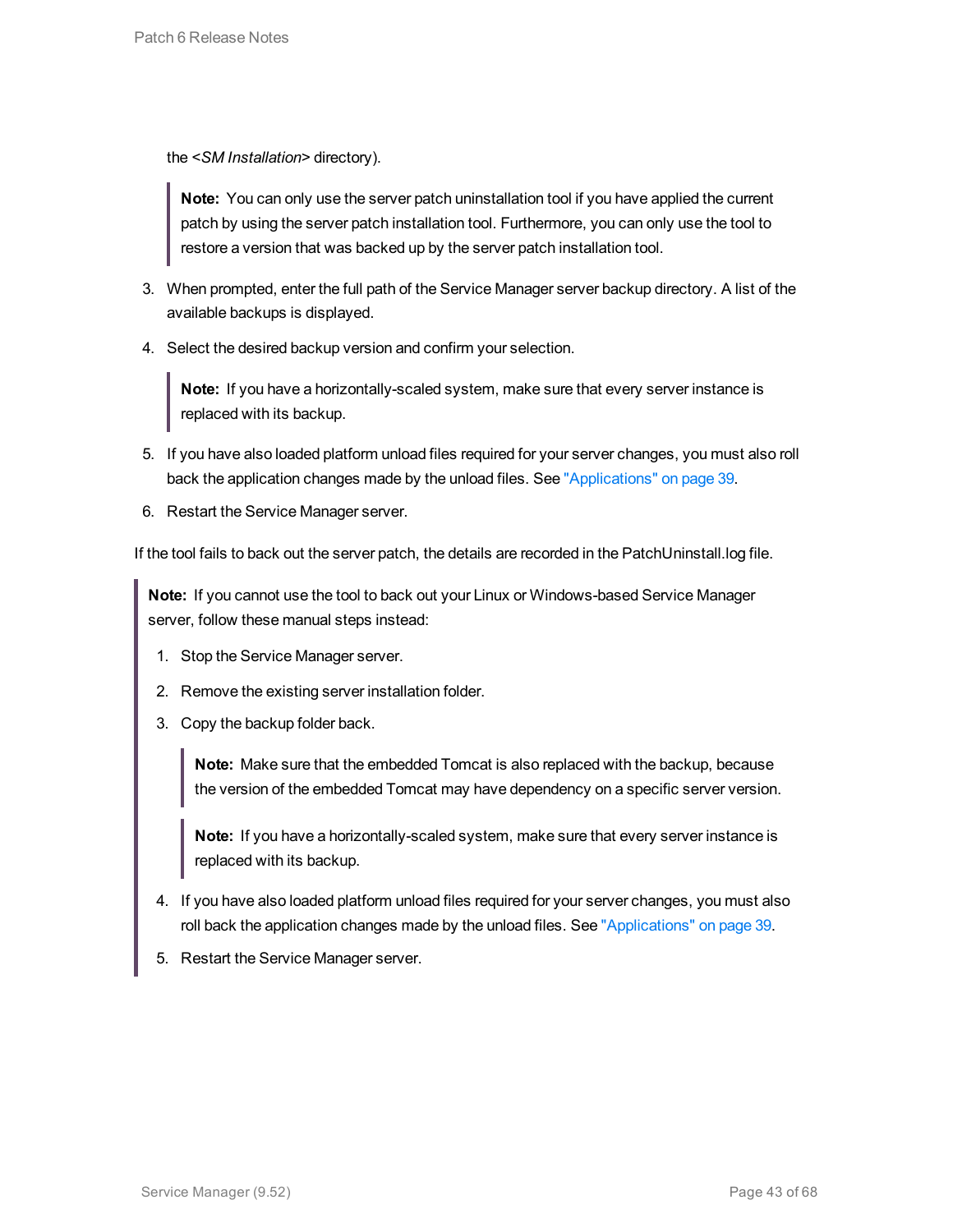### <span id="page-43-0"></span>Web tier

#### **Backup**

Before you deploy the new web tier, back up the following items:

- $\cdot$  lwssofmconf.xml
- $\bullet$  web.xml file
- application-context.xml
- log4j.properties
- splash screen
- style sheets
- The folder that is defined in the *customize-folder* parameter in the web.xml file
- <webtier>\images\obj16\ folder
- <sup>l</sup> Any other customizations that you made, including your webtier-<*version*>.war (webtier-ear- <*version*>.ear) file.

#### **Backout**

To roll back to the old web tier, follow these steps:

- 1. Delete or uninstall the existing web tier.
- 2. Clear the cache of your web application server (for example, Tomcat).
- 3. Redeploy the old web tier.
- <span id="page-43-1"></span>4. Restore your old customizations.

### Windows client

#### **Backup**

1. Make a backup of your Windows client home folder. For example, C:\Users\<username>\ServiceManager. Your connections and personalized settings are stored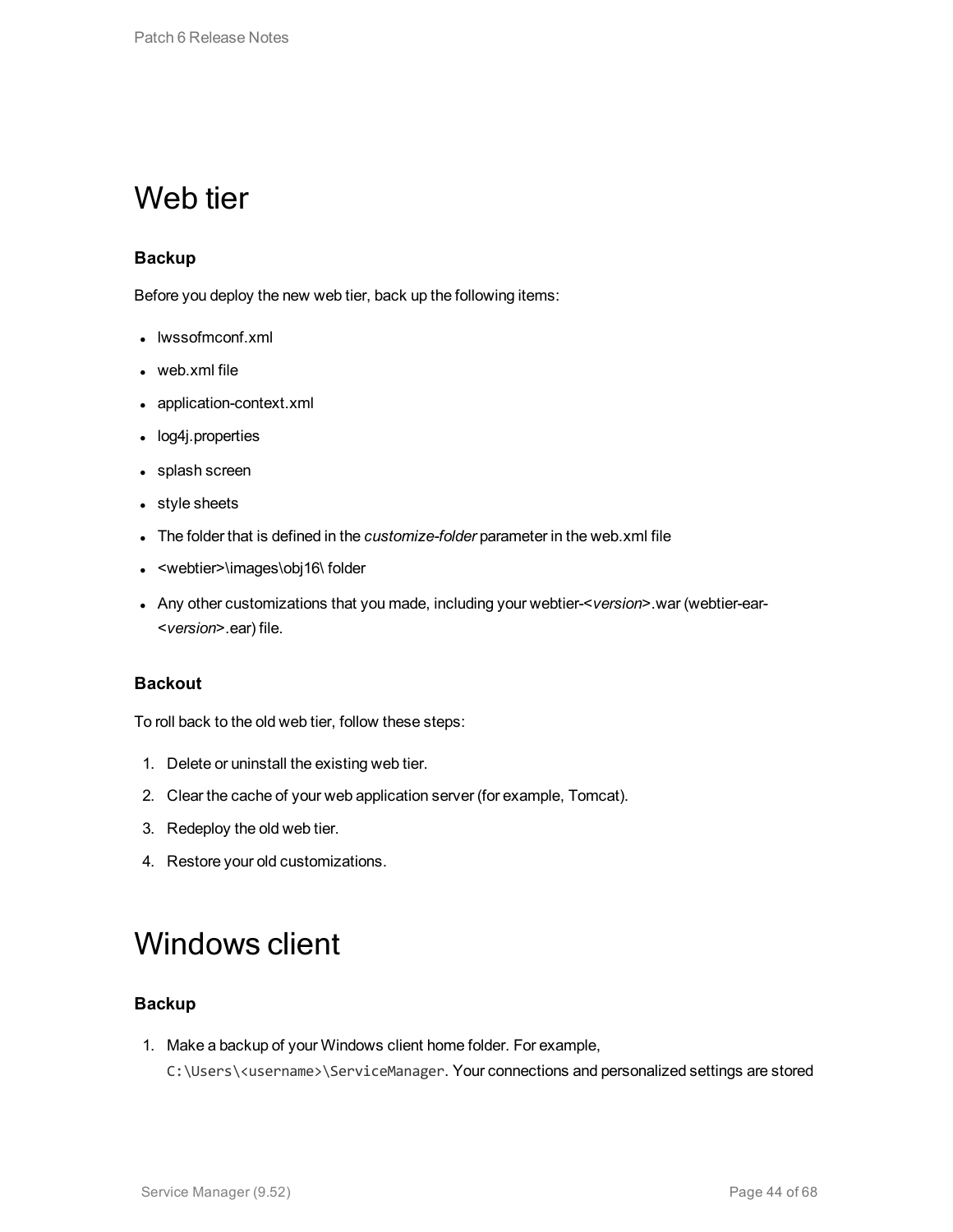in this folder.

**Note:** This is the out-of-the-box home directory, and could differ from yours if you made changes to <*Client*>\configuration\config.ini file. If so, back up the files from the location specified in that file.

- 2. Make a backup of your certificate configuration files if any (**Window** > **Preferences** > **HP Service Manager** > **Security**). For example, your CA certificates file and client keystore file.
- 3. Make a backup of the following folder: <Client>\plugins\com.hp.ov.sm.client.eclipse.user\_ x.xx.xxxx\src\resources\icons\obj16\.

#### **Backout**

- 1. Uninstall the new Windows client.
- 2. Reinstall the previous Windows client.
- <span id="page-44-0"></span>3. Restore your old Windows connections and configurations.

### **SRC**

#### **Backup**

Before deploying new SRC war package, back up the following files if they have been customized:

- WEB-INF/classes/applicationcontext.properties
- WEB-INF/classes/lwssofmconf.xml
- WEB-INF/classes/cacConfiguration.properties
- WEB-INF/web.xml
- Custom.properties
- secure/configuration folder

#### **Backout**

To roll back to the old SRC, follow these steps:

- 1. Delete or uninstall the existing SRC.
- 2. Clear the cache of your web application server.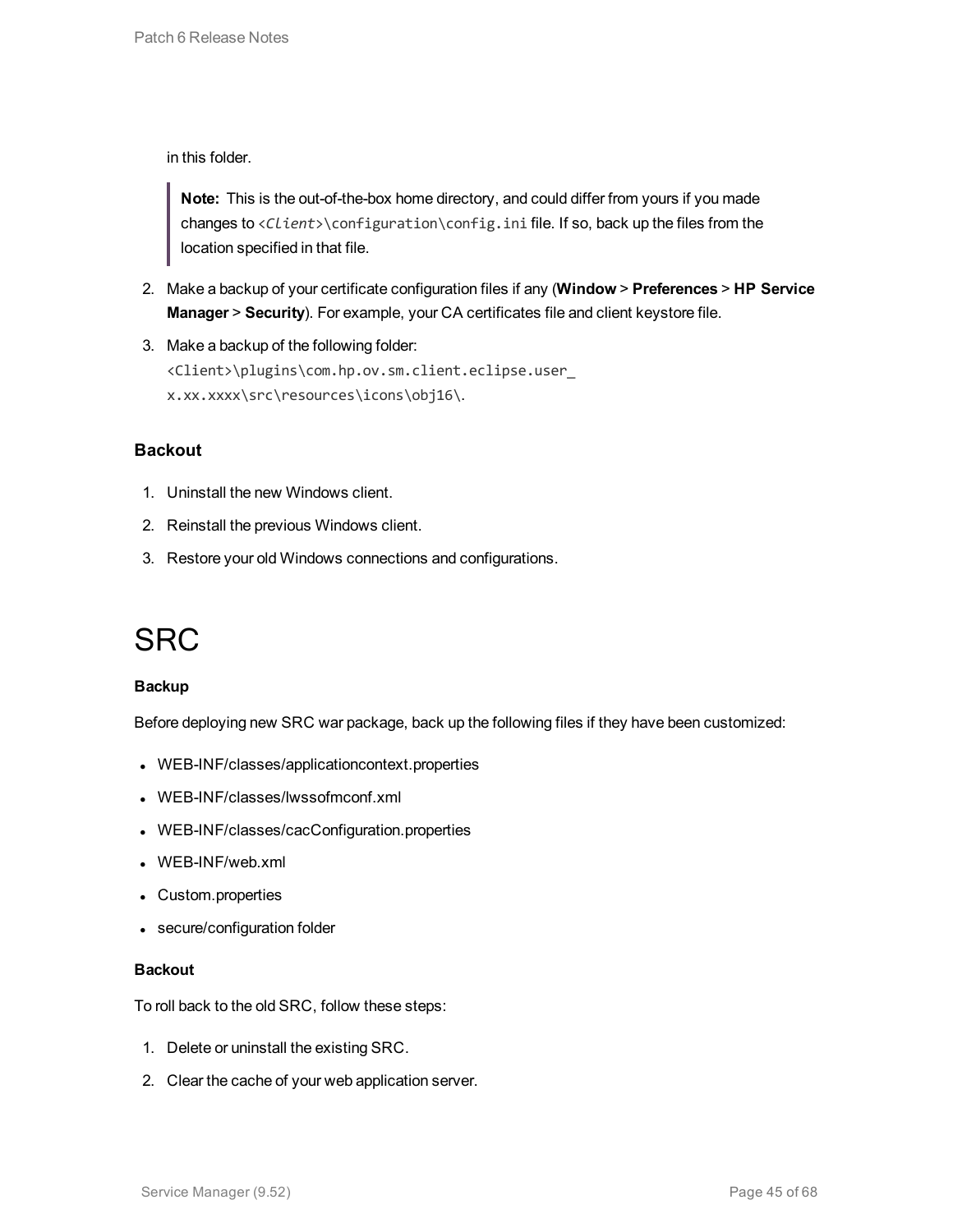- 3. Redeploy the old SRC war package.
- <span id="page-45-0"></span>4. Restore your old customizations.

### Solr Search Engine

To back out your Solr search engine changes, make a backup before your KM patch installation.

**Note:** Keep in mind that you also need to roll back KM-related server side and application side changes. For details, see the Server and Application backup and backout Instructions.

#### **Backup**

Before installing the KM patch component and upgrading the JDK and KM-embedded Tomcat, perform the following tasks:

- Make a backup of the search engine installation folder. For example,  $C:\P$ rogram Files\HPE\Service Manager 9.52\Search Engine Backup
- Make a backup of the files to be modified by the unload files in the KM patch.
- Make a backup of your schemastub.xml file under directory <SM server>/RUN/km/styles/.

#### **Backout**

After installing the KM patch, follow these steps:

- 1. Stop your Solr search engine.
- 2. On Windows: at the Windows command line, run the following command to remove the old KM Search engine windows service:

#### **installasservice.cmd remove [nodetype]**

**Note:** In this command, [nodetype] is a placeholder for "master" or "slave", depending on whether the KM Search engine server is the master or a slave.

- 3. Remove the existing search engine installation folder.
- 4. Copy the backup folder back.
- 5. Rollback the previous JDK installation and change the JAVA HOME environment variable back.
- 6. Be sure to roll back KM related changes on the Service Manager server and application sides, including the kmsolr unloads files and the server's schemastub file.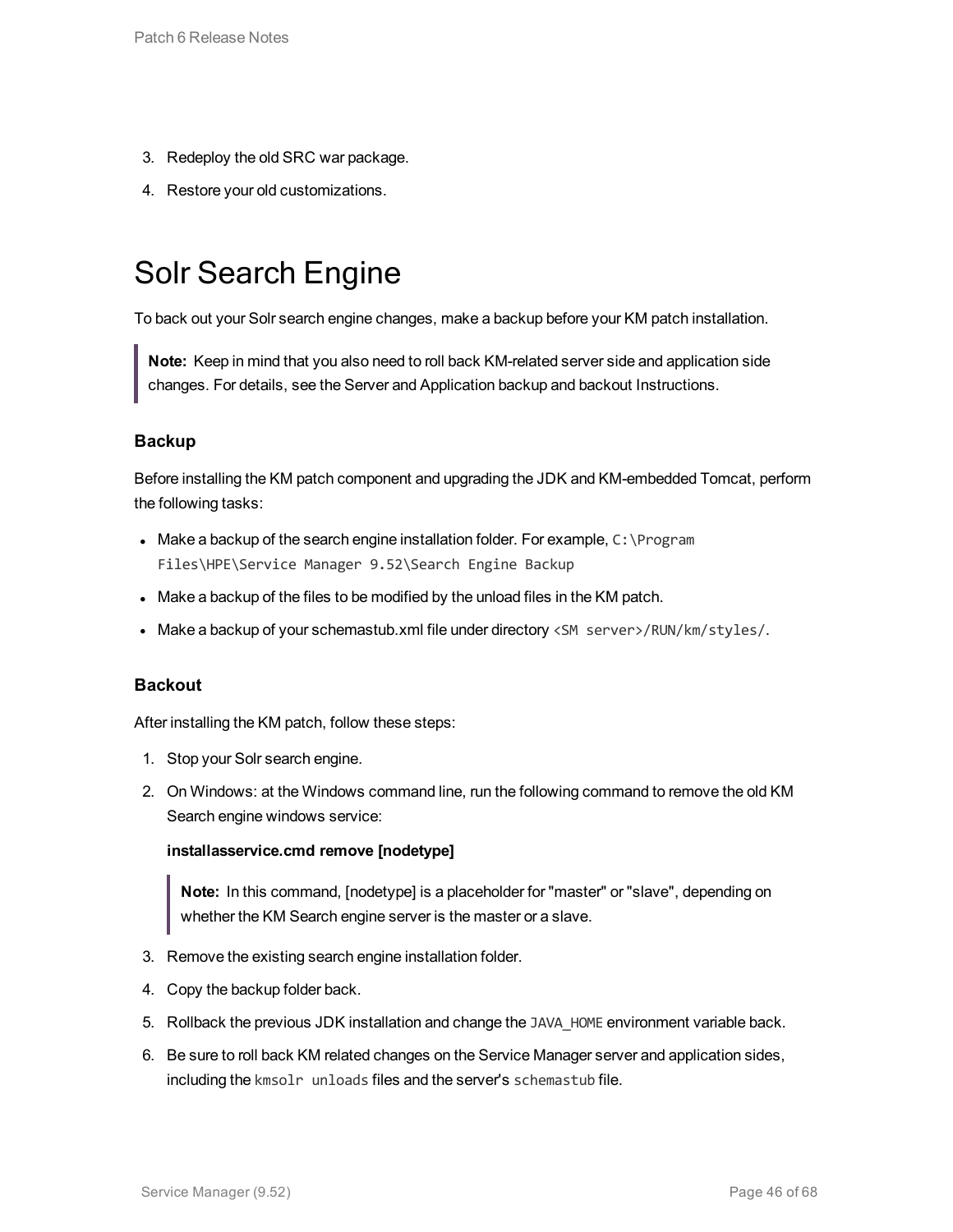7. On Windows: at the Windows command line, run the following command to install the old KM Search engine windows service:

#### **installasservice.cmd install [nodetype]**

**Note:** In this command, [nodetype] is a placeholder for "master" or "slave", depending on whether the KM Search engine server is the master or a slave.

- 8. Restart your Solr search engine.
- <span id="page-46-0"></span>9. Perform a full re-indexing on all of your knowledgebases.

### SM Collaboration

#### **Backup**

Before you deploy the new Openfire chat server, perform the following steps:

- 1. Stop your existing Openfire.
- 2. Rename the existing Openfire folder.
- 3. Make a backup of the following items:
	- <sup>o</sup> <Openfire\_Home>\conf\crowd.properties
	- <sup>o</sup> <Openfire\_Home>\conf\openfire.xml
	- <sup>o</sup> <Openfire\_Home>\conf\security.xml
	- <sup>o</sup> <Openfire\_Home>\plugins\lwssoplugin\lwssofmconf.xml
	- < Openfire\_Home>\lib\ojdbc-xxxx.jar (the JDBC driver if you copied it to this folder before)
	- <sup>o</sup> Any other customizations that you made

#### **Backout**

If you want to roll back after you deploy the new version, perform the following steps:

- 1. Remove the new Openfire installation folder.
- 2. Restore the renamed Openfire folder.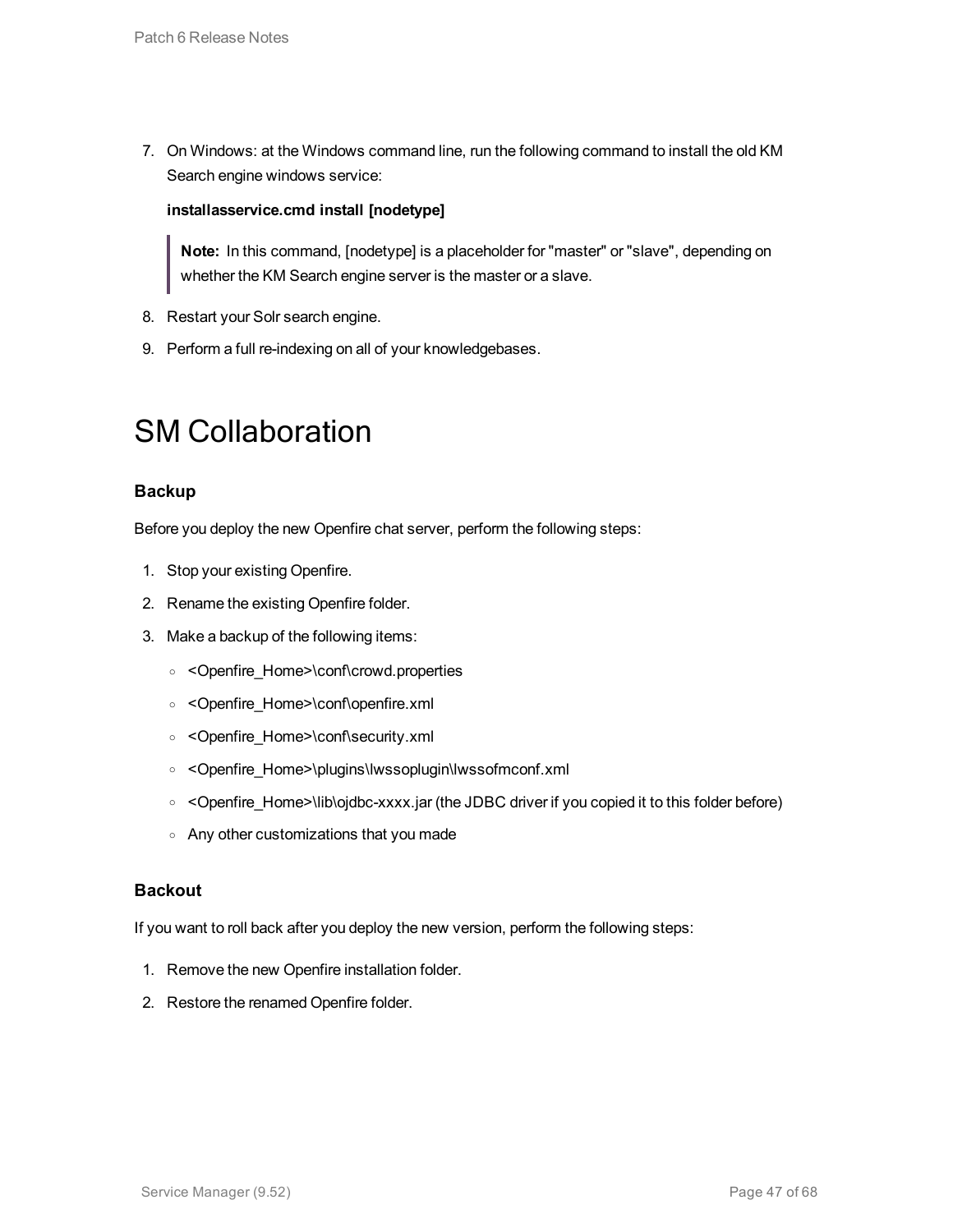## <span id="page-47-0"></span>Digital signature notice

HPE signs Windows executable files with a digital signature. Since January 2012, this process has been updated to use a new VeriSign root certificate. On a Windows system that does not have the new VeriSign root or intermediate certificate installed, when the user right-clicks the file and then goes to **Properties** > **Digital Signatures** > **Details**, the following verification error is displayed:

**The certificate in this signature cannot be verified.**

| <b>Digital Signature Details</b> |                                                                                              | ?                       |  |
|----------------------------------|----------------------------------------------------------------------------------------------|-------------------------|--|
| General<br>Advanced              |                                                                                              |                         |  |
| 辱笑                               | <b>Digital Signature Information</b><br>The certificate in the signature cannot be verified. |                         |  |
| Signer information               |                                                                                              |                         |  |
| Name:                            | Hewlett-Packard Company                                                                      |                         |  |
| E-mail:                          | Not available                                                                                |                         |  |
| Signing time:                    | Tuesday, January 10, 2012 8:13:50 PM                                                         |                         |  |
|                                  |                                                                                              | <b>View Certificate</b> |  |
| Countersignatures                |                                                                                              |                         |  |
| Name of signer:                  | E-mail address:                                                                              | Timestamp               |  |
| VeriSign Time St                 | Not available                                                                                | Tuesday, January 1      |  |
|                                  |                                                                                              | <b>Details</b>          |  |
|                                  |                                                                                              | <b>OK</b>               |  |

To resolve this issue, either enable Windows Update or download and install the G5 Root certificate from the *How to install the 2048-bit Code Signing root and intermediate CA certificates?* article:

https://knowledge.symantec.com/support/ssl-certificatessupport/index?page=content&id=SO19140&actp=search&viewlocale=en\_US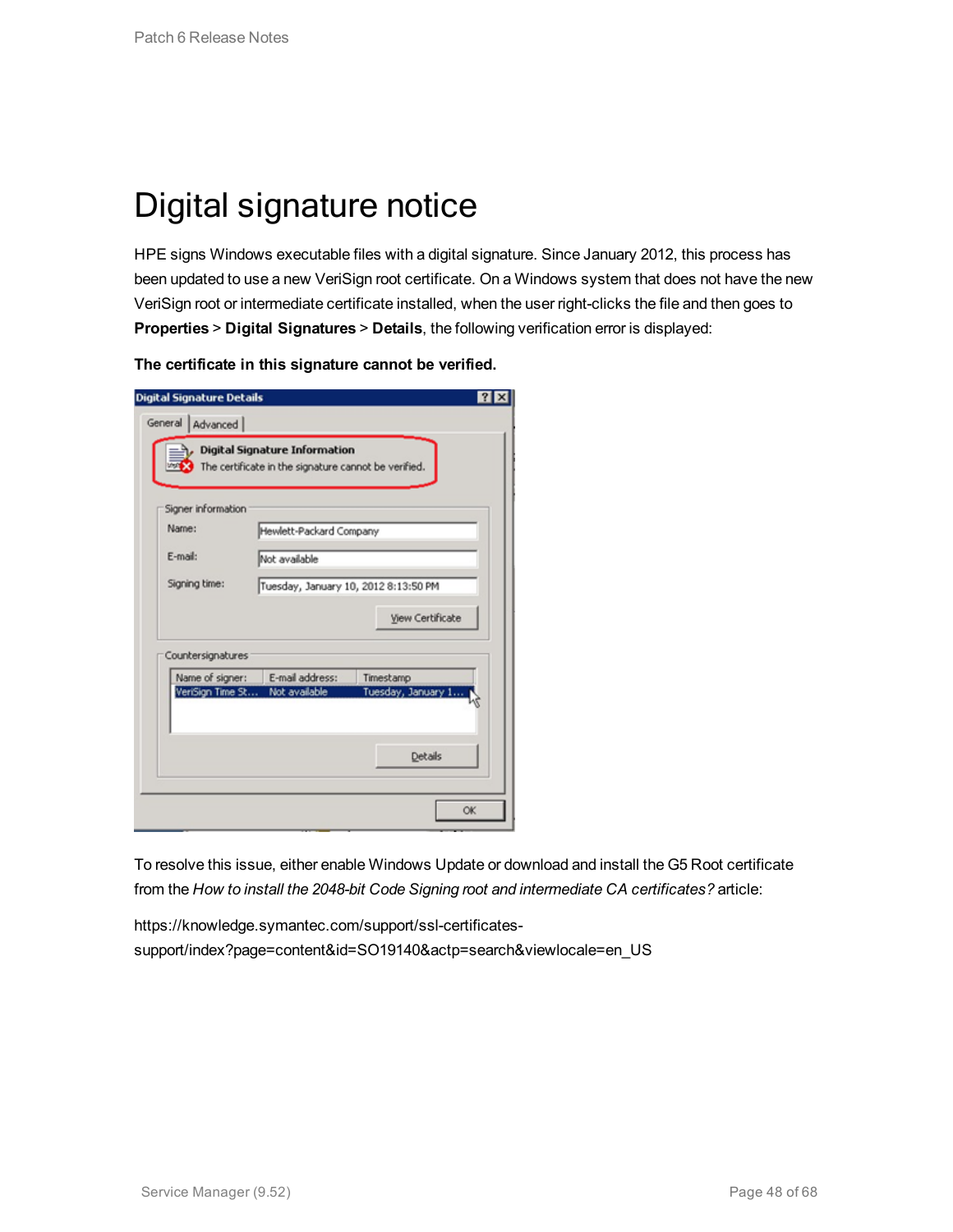### <span id="page-48-0"></span>Regenerate Java certificates

The Service Manager server no longer accepts Java certificates that are generated by using certain "weak" algorithms. If you used these algorithms to generate your Java certificates, you must now regenerate them by using a more complex algorithm, such as RSA.

**Note:** We strongly recommend that you regenerate the Java certificates by using a more complex algorithm. If it is not practical to do so, you can disable this enhancement. However, disabling this enhancement lowers the security profile of Service Manager and you are not adhering to the known security best practices.

Follow these steps to disable this enhancement:

- 1. Open the extra.java.security file that is located in the RUN folder.
- 2. Comment out or delete the contents of the file.
- 3. Restart the Service Manager server.

Alternatively, you can re-enable the acceptance of specific algorithms. For more information about the security best practices for enabling the secure algorithms, refer to [https://wiki.mozilla.org/Security/Server\\_Side\\_TLS](https://wiki.mozilla.org/Security/Server_Side_TLS). Note that disabling certain algorithms may cause connectivity issues between Service Manager and third-party web service clients. Micro Focus recommends thorough connectivity testing after you update this file.

The following algorithms are no longer accepted:

- $\cdot$  MD5
- $\cdot$  DSA
- 3DES EDE
- DES\_CBC
- $\bullet$  DHE, RC4
- $-SSLv3$
- $\cdot$  TLSv1
- ECDH\_anon
- DH\_anon
- . NULL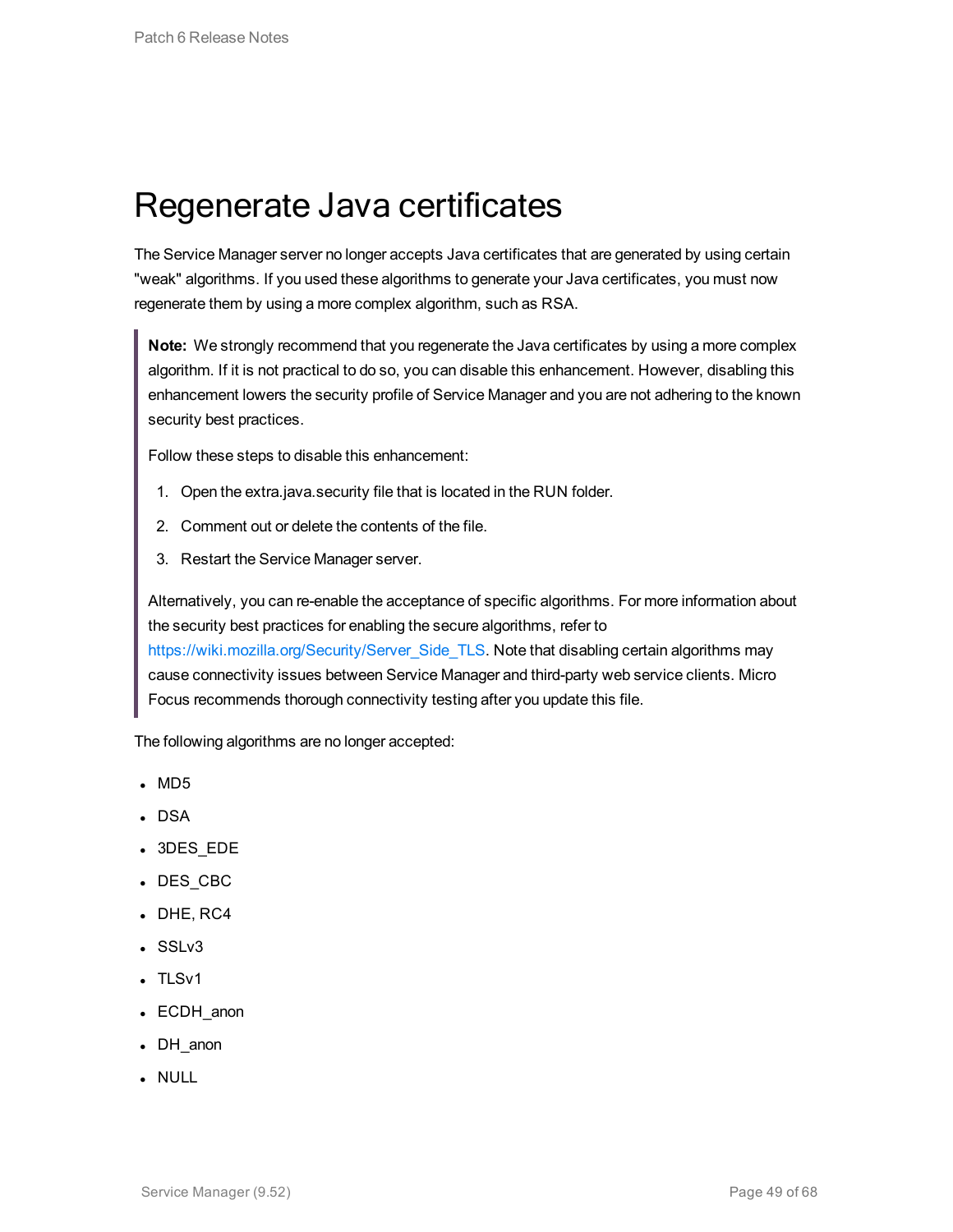- $\bullet$  DH keySize < 768
- <span id="page-49-0"></span> $\cdot$  RSA keySize < 2048

## Applications update installation

This release does not contain an applications or upgrade package. The latest applications version is 9.52. An applications upgrade is optional, and you can install the Service Manager 9.52 Applications or upgrade package according to your current applications version.

You can find the the download links for SM 9.52 Applications or Upgrade package as well as *Service Manager 9.52 Release Notes* from the [Overview](https://softwaresupport.softwaregrp.com/km/KM02688311) of Service Manager 9.5*x* Releases knowledge document.

### <span id="page-49-1"></span>Server update installation

The server update for your operating system consists of a compressed file, sm9.52.6008-P6\_<OS>.zip (or .tar), which contains updated files of the Service Manager server. These files add to or replace the files in the [SM Server Root]\([SM Server Root]/)RUN, irlang, bin, legacyintegration, and platform\_ unloads directories.

**Note:** If you use an Oracle RDBMS, be aware that Oracle Call Interface (OCI) 11.2.0.3 or later is required for Service Manager. For more information, see the latest *Service Manager 9.52 Support Matrix* at https://softwaresupport.hp.com/group/softwaresupport/support-matrices

#### **Built-in troubleshooting tool (SM Doctor)**

The server patch will install the Service Manager Doctor (SM Doctor) tool in the <*SM server root*>\ (<*SMserver root*>/)smdoctor directory. For information on how to use this tool, see **Troubleshoot** > **Service Manager Doctor** section in the Help Center.

### <span id="page-49-2"></span>Upgrade paths

This server patch must be applied on top of an earlier Service Manager 9.5*x* system.

The following server upgrade paths are recommended: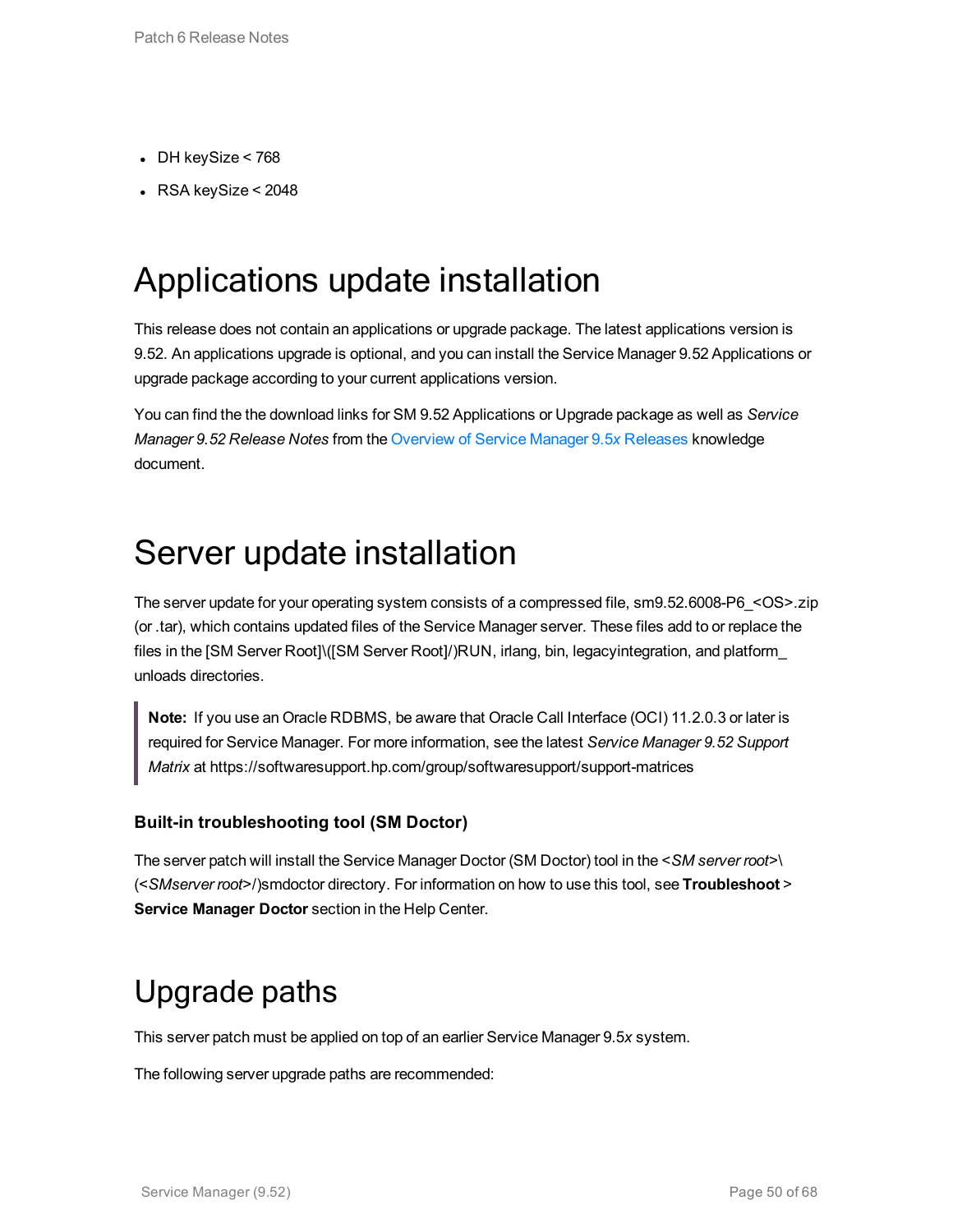- **New customers**: Install the Service Manager 9.50 GA server, and then apply this server patch.
- **Existing Service Manager 9.3x/9.4x customers: Uninstall the old server, install the Service 6.** Manager 9.50 GA server, and then apply this server patch.
- <sup>l</sup> **Existing Service Manager 9.5x customers**: Apply this server patch.

<span id="page-50-0"></span>For installation instructions for the Service Manager 9.50 server, see *Install the Service Manager Server* in *Service Manager9.52 Help Center*.

### JRE upgrade

On Windows-based platforms, the server's embedded JRE is automatically upgraded to Azul Zulu 32 bit OpenJDK version 1.8.0\_181 after you apply the server patch. No manual tasks are necessary on Windows-based platforms.

On Linux-based platforms, there are some additional tasks for this JRE upgrade after you apply the server patch. To use the embedded Azul Zulu 32-bit OpenJDK on Linux-based platforms, follow these steps:

- 1. Navigate to the Server's RUN directory.
- 2. Run the **removeLinks.sh** command, and then run the **setupLinks.sh jre** command as the owner of the Service Manager installation directory. The system displays the JRE found in RUN folder, no need to create symbolic link. message.

To use an Oracle JRE, manually download and install Oracle JRE 8.

For more information, see the JRE support section of the *Deployment architecture* topic in *Service Manager 9.52 Help Center*.

Before you proceed, pay attention to the following issues.

#### **Preventing failure of external web service calls over SSL**

The JRE upgrade will cause external web service calls over SSL to fail if the remote endpoint does not support Server Name Indication (SNI), which is by default activated in JRE 8. Once Service Manager is upgraded to use JRE 8, it starts to use SNI extensions during the SSL handshake. If the remote endpoint does not support SNI, the web service call will fail with an error message.

To solve this issue, do either of the following: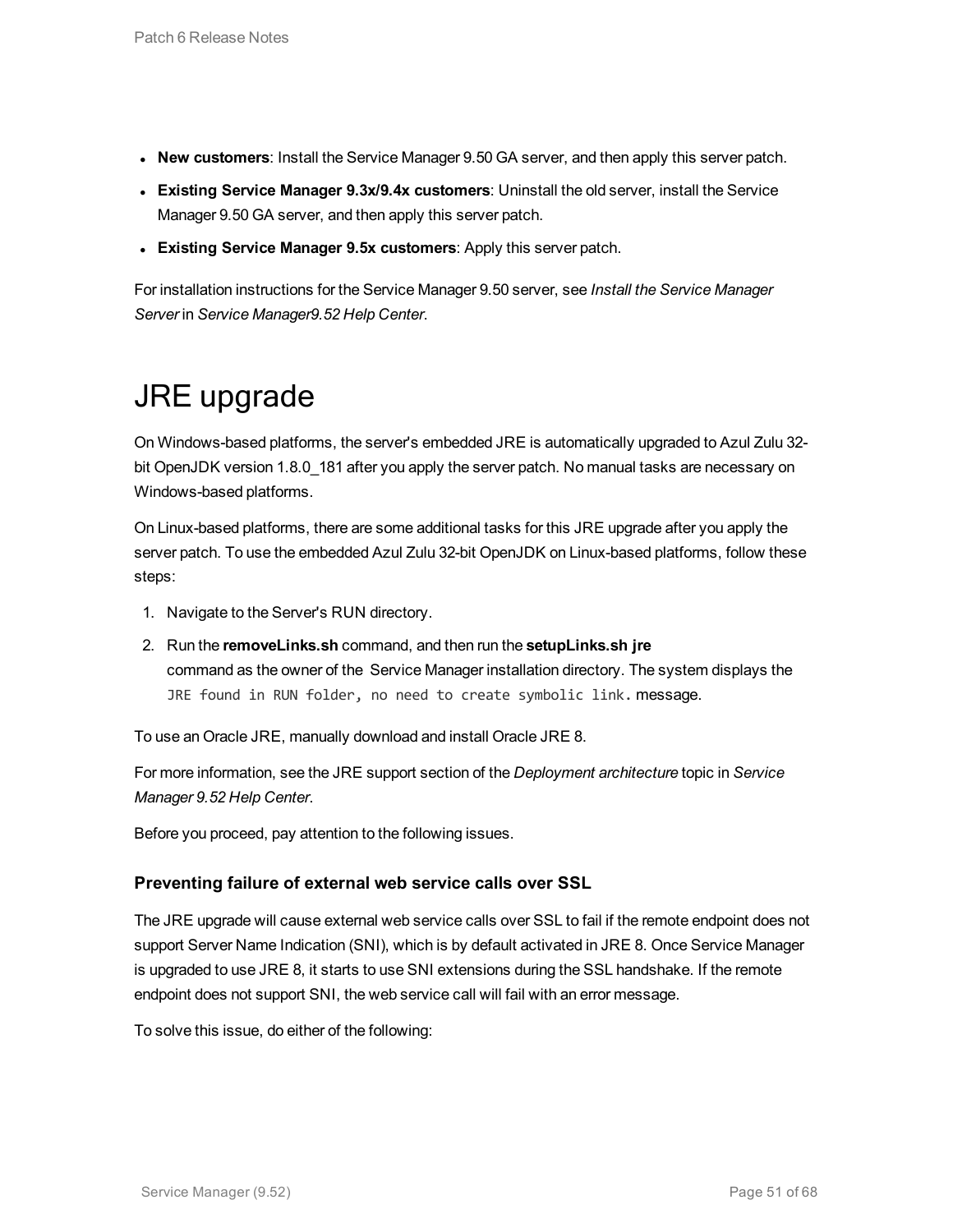- Activate SNI at the remote end point (recommended)
- If the remote endpoint does not support SNI extensions, SNI cannot be activated. In this case, add the following JVMOption<*n*> parameter either to the sm.ini file, or to the start command of the servlet(s) in the sm.cfg file:

```
JVMOption2:-Djsse.enableSNIExtension=false (in sm.ini)
sm -JVMOption2:-Djsse.enableSNIExtension=false (in sm.cfg)
```
#### **Running the server on Linux with JRE 8**

If you are using a horizontal implementation on Linux, after you upgrade the server, you may not be able to kill a locked session from the Show Locks format (system.status.locks.g). This issue occurs only when JRE 8 is used and only on certain Linux versions.

If it occurs, perform the following steps for the hosts file of each server to the solve the issue:

- 1. Open the hosts file of your server host (/etc/hosts).
- 2. Comment out the following line: 127.0.0.1 localhost

That is, change the line to the following: #127.0.0.1 localhost

- 3. Make sure the hosts file specifies only one host name for your server's IP.
- <span id="page-51-0"></span>4. Repeat the steps above for the rest of the server hosts.

### Server patch installation steps

#### **Caution:**

- The server patch will upgrade your embedded Tomcat to version 8.5.42, and therefore requires additional steps.
- The server patch will upgrade your JGroups (in the RUN/lib directory) to version 3.2.

**Note:** If you have a horizontally-scaled system, you must upgrade all your server instances.

To install the new server patch, follow these steps:

- 1. Stop all Service Manager clients.
- 2. Stop the Service Manager server.
- 3. Execute the PatchSetup.bat on Windows or PatchSetup.sh on Linux (the file is located in the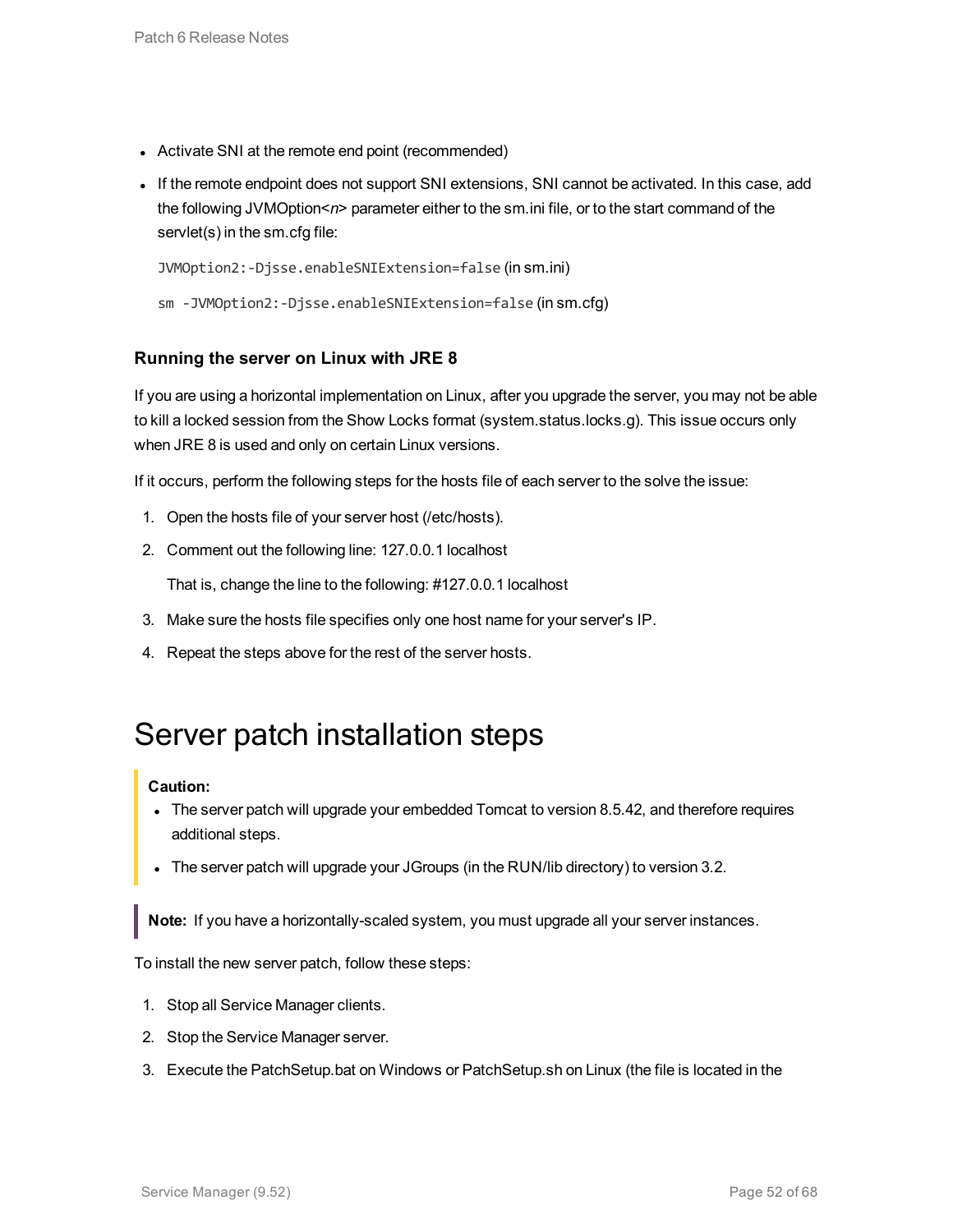patch directory).

- 4. When prompted, enter the full path of the current Service Manager server installation directory and the full path of the Service Manager server backup directory.
- 5. If you have made any customizations/changes to the original RUN/tomcat folder, restore them in the new RUN/tomcat folder.
- 6. Your old schemastub.xml file (in the <*SM\_Server\_Home*>\RUN\km\styles\ directory) has been updated to a newer version. Either keep your old file by copying it back or keep the updated version (a full reindex for the knowledgebases is then required).
- 7. Run the **sm -unlockdatabase** command.

**Note:** This step is required the first time you upgrade to 9.30p4 or later; it is also required whenever you change the server's IP address after your upgrade to 9.30p4 or later. The purpose of this step is to prevent stale license information from being kept in the system. In a scaling implementation, you can run this command from any one of your servers.

- 8. Restart the Service Manager server.
- 9. Restart the Service Manager clients.
- 10. Verify the version using either of the following methods:
	- <sup>o</sup> From the Windows client, click **Help** > **About Service Manager Server**. The server version should be:

#### **Release9.52.6008build P6**

<sup>o</sup> From the server's RUN folder, run the **sm -version** command. The server version should be:

**Version: 9.52.6008**

**Patch Level: P6**

<span id="page-52-0"></span>If the tool fails to install the server patch, the details are recorded in the PatchSetup.log file.

### Server application unload installation

**Note:** All unload files in the server's platform\_unloads directory in this release have been already merged into Service Manager applications 9.52. These files are provided just in case you do not plan to upgrade to applications 9.52 while still want to take advantage of the relevant new features or fixes. Unload files included in this release are for Service Manager 9.34, 9.35, and 9.4*x*applications, because the server and clients in this release do not support applications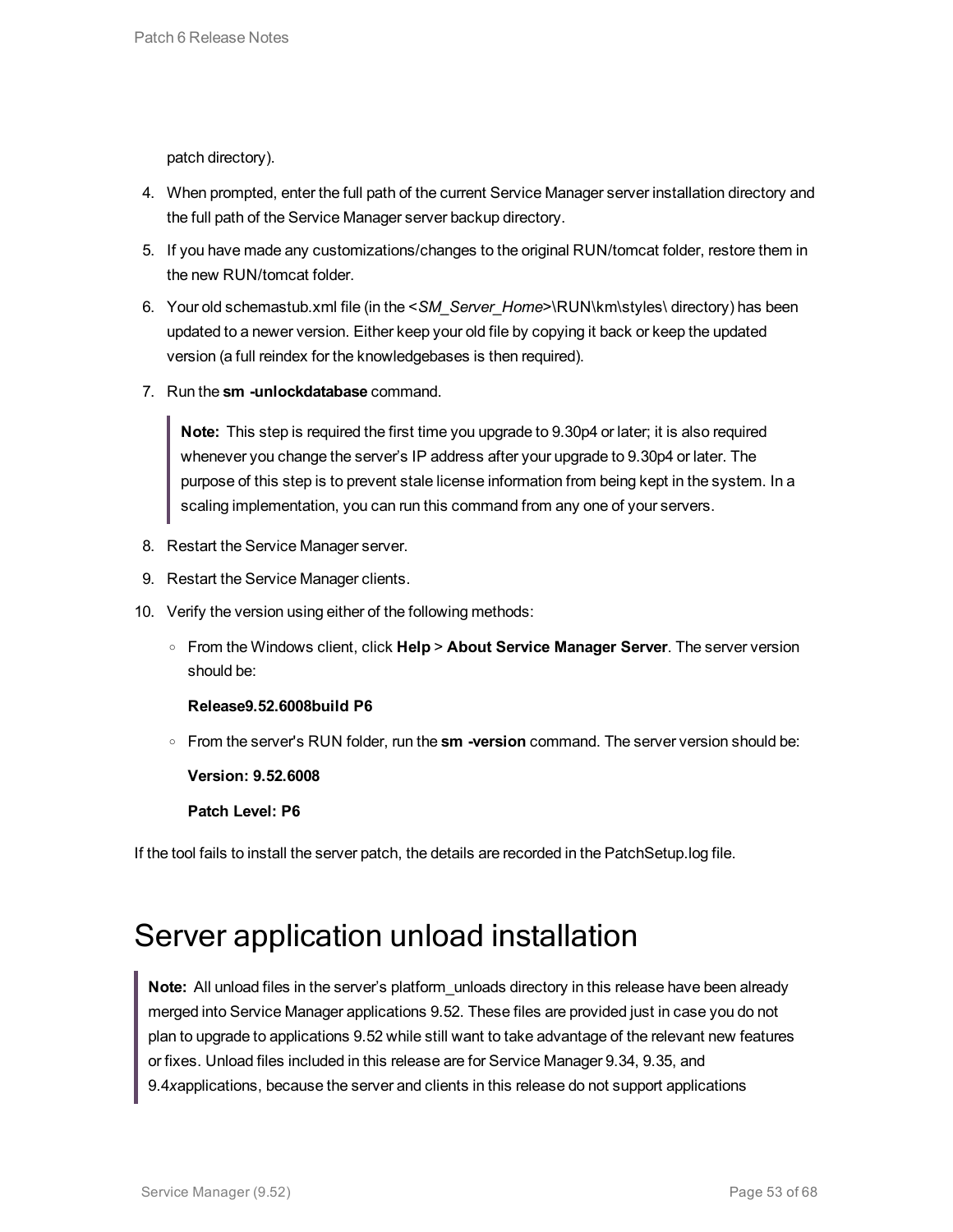versions earlier than 9.3*x*. For the specific applications version to which each unload applies, see the "Applicable applications version" column in the following table.

#### **Unload Files Included in the current patch**

This release includes the following unload files.

| <b>Unload</b>                                | Applicable<br>applications<br>version                 | <b>Description</b>                                                                                                                                                                                                                                      |  |
|----------------------------------------------|-------------------------------------------------------|---------------------------------------------------------------------------------------------------------------------------------------------------------------------------------------------------------------------------------------------------------|--|
| QCCR1E152483<br>SM952P6<br><b>SM934.unl</b>  | 9.34, 9.35,<br>9.40, 9.41,<br>9.50, 9.51,<br>and 9.52 | Improves the RESTful performance when using the start<br>parameter to iterate a large table.                                                                                                                                                            |  |
| QCCR1E148685<br>SM952P4<br><b>SM952.unl</b>  | 9.52                                                  | Fixes an issue in which create problem and create change do<br>not work for Hot Topic Analytics in the Incident module.<br>Note: You need to apply this unload file only if you have<br>applied the QCCR1E141792_SM952P3_SM952.unl file in<br>SM9.52p3. |  |
| QCCR1E141792_<br>SM952P3<br>SM952.unl        | 9.52                                                  | Improves the scalability of the Hot Topic Analytics (HTA)<br>solution and provides more meaningful HTA results.                                                                                                                                         |  |
| QCCR1E140639<br>SM952p2_<br><b>SM950.unl</b> | 9.50                                                  | Enables SmartEmail to supports SharedInboxes via IMAP-S<br>and EWS.                                                                                                                                                                                     |  |
| QCCR1E135272_<br>SM950<br>SM941.unl          | 9.41                                                  | Enables the Collaboration functionality to work correctly when<br>you run Service Manager applications version 9.41 with version<br>9.50 or later of the Service Manager Server and clients.                                                            |  |
| QCCR1E131250<br>SM950<br>SM940.unl           | 940 and 941                                           | Fixes the issue that Smart Analytics cannot recognize the text<br>in a photo.                                                                                                                                                                           |  |
| QCCR1E118520<br>SM950<br>SM934.unl           | 9.34, 9.35,<br>and 9.40                               | Enables the enhanced query hash algorithm for the web client.                                                                                                                                                                                           |  |
| QCCR1E112815<br>SM950_<br>SM934.unl          | 9.34                                                  | Fixes an issue in which Time Period Management menus are<br>not displayed correctly due to incorrect menu condition settings.                                                                                                                           |  |
| QCCR1E112012<br>SM950<br>SM934.unl           | $9.34 + PD4,$<br>9.35+PD4                             | Solves the issue that PD Framework components (including<br>Condition Editor, Query Editor, Workflow Editor, and Task<br>Planner) do not work correctly if an earlier version of the                                                                    |  |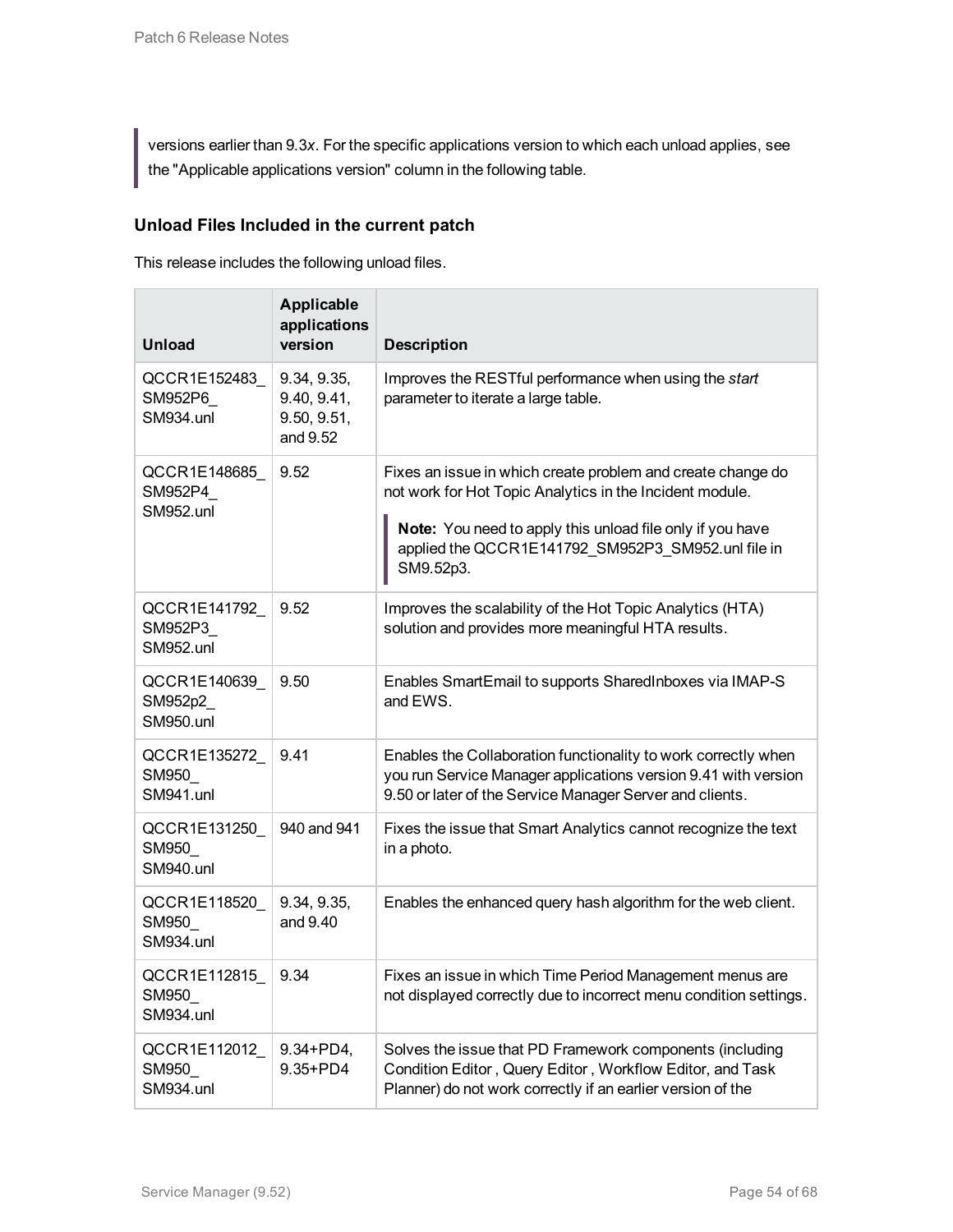| Unload                                   | Applicable<br>applications<br>version | <b>Description</b>                                                                                                                                                                      |  |
|------------------------------------------|---------------------------------------|-----------------------------------------------------------------------------------------------------------------------------------------------------------------------------------------|--|
|                                          |                                       | applications is running on the 9.50 RTE and web tier.<br>Note: This unload is required if you are running 9.34 or 9.35<br>applications with Process Designer Content Pack 4<br>applied. |  |
| QCCR1E99207<br>SM950<br><b>SM934.unl</b> | $9.34$ and<br>9.35                    | Enables Service Manager to lazy load global lists. This reduces<br>the login time in environments that contain a large number of<br>global lists.                                       |  |
| QCCR1E66893<br>SM950<br>SM934.unl        | 9.34, 9.35,<br>9.40, and<br>9.41      | Enables the Document Engine to enforce application-level<br>security for web service Retrieve requests.                                                                                 |  |

#### **How to load an unload file**

**Tip:** Service Manager 9.52 only supports application versions 9.34 and later. If your application is version 9.34 or later, we recommend that you use Unload Manager to make a backup of the files that will be modified by an unload file, because Unload Manager can create a backup of your old data during the installation of the unload; you can also use Database Manager to backup the files instead. If your application version is not supported, please upgrade your applications to a supported version.

<span id="page-54-0"></span>For detailed steps, search for the *Load an unload file* topic in *Service Manager 9.52 Help Center*.

### Web tier installation

The web tier update consists of a compressed file, sm9.52.6008-P6\_Web\_Tier.zip, which contains the installation files (the .war, .ear, and .unl files) that are required to install the Service Manager web tier. Installing the new web tier will upgrade your web client to this release level.

For detailed deployment steps, see *Install the Service Manager web tier* in the *Service Manager 9.52 Help Center*.

#### **New customers**

You only need to install the new web tier using the .war or .ear file from the sm9.52.6008-P6\_Web\_ Tier.zip file in this release.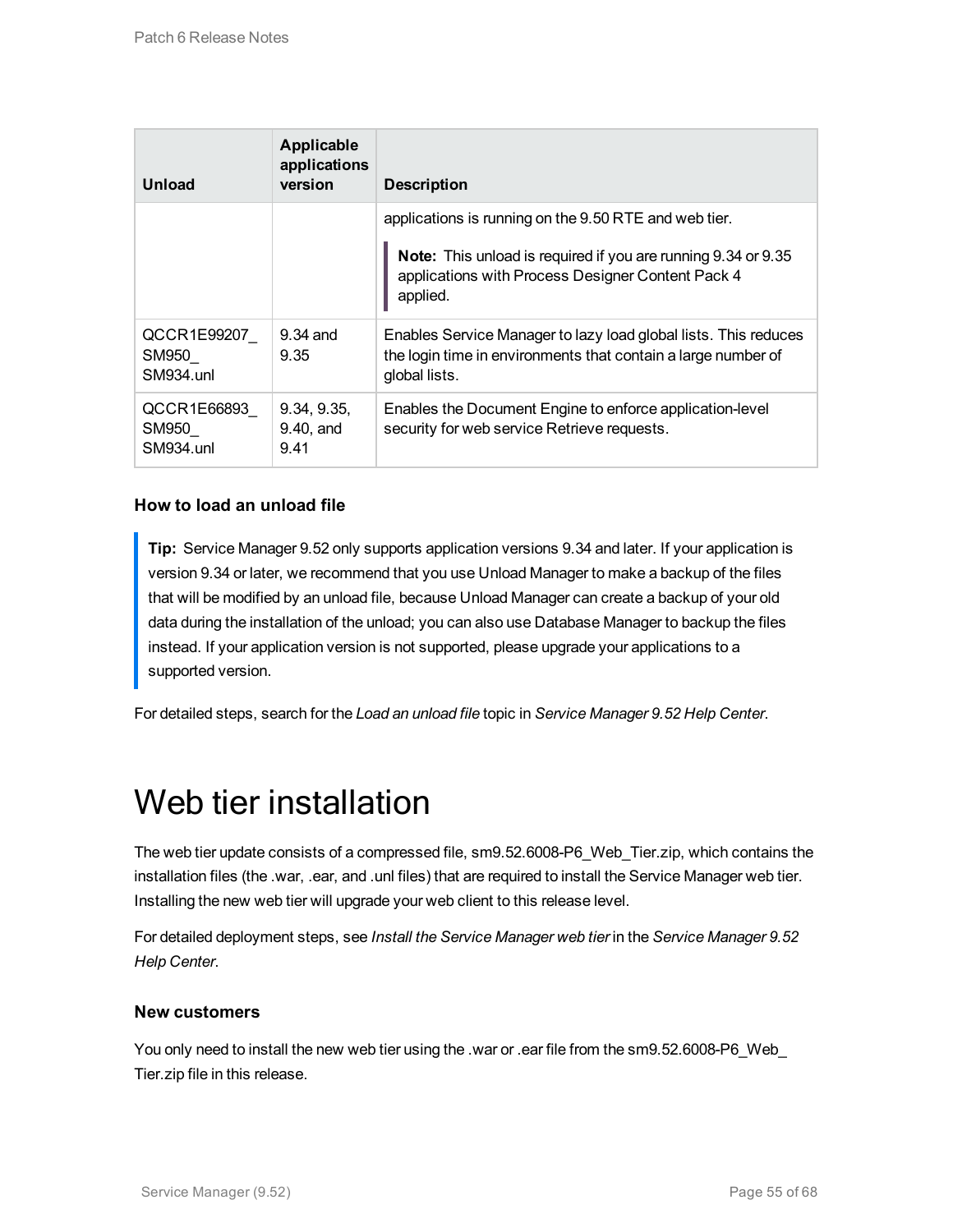#### **Existing customers**

To upgrade your web tier to this patch level, you must back up and uninstall your old web tier, and then install the new web tier. To keep your custom changes, you must back up your customized files and then merge your customizations into the new deployment.

To install the new web tier, follow these steps:

- 1. Make the necessary backups. For more information about how to do this, see Web tier [backout](#page-43-0) [instructions.](#page-43-0)
- 2. Delete or uninstall the existing web tier .war (or the .ear) file.
- 3. Clear the cache of your web application server.
- 4. Deploy the new webtier-9.52.war file or webtier-ear-9.52.ear file.

**Note:** It is best practice to deploy with a unique context root. For example, /webtier-9.52.

- 5. Use a diff utility to compare the new web tier's web.xml file against your backed-up version to ensure that any new parameters are properly merged into the files used in your final deployment. Do this for application-context.xml as well as any other files you may have customized (such as style sheets and splash screens).
- 6. Make any new customizations that are necessary for your deployment.
- 7. Restart the web application server.
- 8. Check the version by clicking the HPE logo (About HP Service Manager) icon.

<span id="page-55-0"></span>The web tier version should be: **9.52.6008-P6**.

### Web tier application unload installation

| Unload                                      | Applicable<br>applications<br>version | <b>Description</b>                                                                                                    |
|---------------------------------------------|---------------------------------------|-----------------------------------------------------------------------------------------------------------------------|
| QCCR1E153165<br>SM952P6<br><b>SM952.unl</b> | 9.52                                  | Enables the drill-down functionality in a vertical bar report to<br>work correctly.                                   |
| QCCR1E154335<br>SM952P6<br><b>SM950.unl</b> | 9.50, 9.51,<br>and 9.52               | Enables the Affect CIs fields to show the display name in the<br>Predefined Additional Task Fields of a planned task. |

The web tier package in this release includes the following unload files.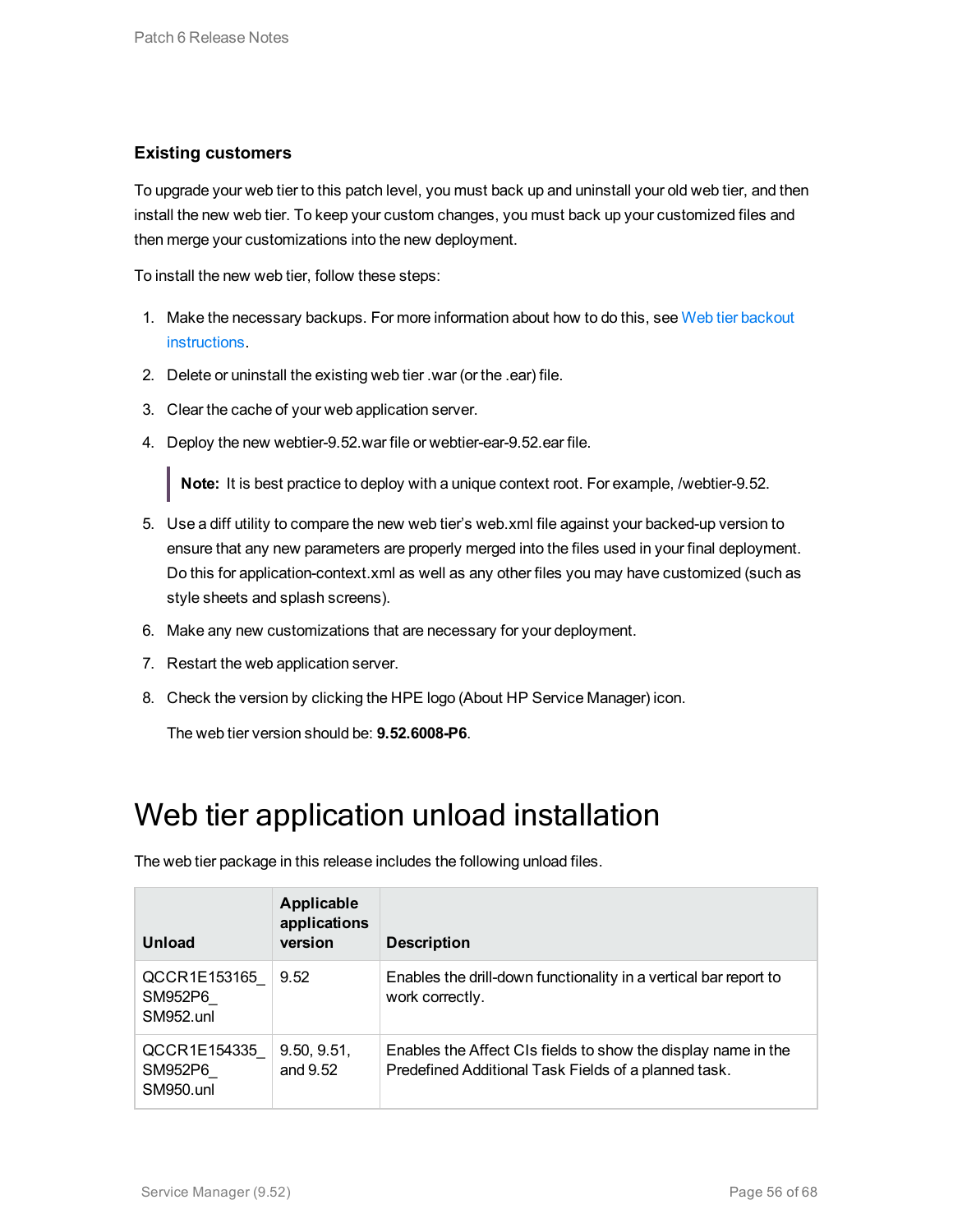| <b>Unload</b>                               | Applicable<br>applications<br>version | <b>Description</b>                                                                                                                                            |  |
|---------------------------------------------|---------------------------------------|---------------------------------------------------------------------------------------------------------------------------------------------------------------|--|
| QCCR1E146520<br>SM952P3<br><b>SM950.unl</b> | 9.50, 9.51,<br>and 9.52               | Displays the display value for a combo box field in a hover-over<br>form.                                                                                     |  |
| QCCR1E137739<br>SM951<br><b>SM950.unl</b>   | 9.50                                  | Enables the use of external libraries when you use 9.50 apps.                                                                                                 |  |
| QCCR1E129149<br>SM950<br><b>SM941.unl</b>   | 9.41                                  | Enables To-Do Alerts to be automatically acknowledged<br>without the user having to click the Acknowledge button.                                             |  |
| QCCR1E125775<br>SM950<br>SM941.unl          | 9.41                                  | Enables IT users to manually trigger context-aware search.<br>Additionally, enables context-aware search to be enabled from<br>ESS.                           |  |
| QCCR1E124742<br>SM950<br><b>SM934.unl</b>   | 9.34, 9.35,<br>and 9.40               | Merges the module configuration requests that are sent from<br>the web client to the server during the login process. This helps<br>to reduce the login time. |  |
| QCCR1E116757<br>SM950<br><b>SM940.unl</b>   | 9.40 and 9.41                         | Enables look up function support for the security manual list<br>type setting.                                                                                |  |
| QCCR1E112070<br>SM950<br><b>SM934.unl</b>   | SM 9.34                               | For Service Catalog User Selection multi-selection support.                                                                                                   |  |
| QCCR1E104944<br>SM950<br><b>SM941.unl</b>   | SM 9.41                               | Enables a fix that hides the User Selections of Service Catalog<br>items if their Visible Condition is set to false.                                          |  |

## <span id="page-56-0"></span>Windows client installation

**Note:** No features are being added to the Service Manager Windows (Eclipse) client. We recommend that Service Manager administrators deploy one of the other three clients (web client, SRC client, or Mobility client) to end users. You still need the Windows client to perform administrative tasks.

The Windows client update consists of a compressed file, sm9.52.6008-P6\_Windows\_Client.zip, which contains the executable installation files of the new Windows client. Installing the new Windows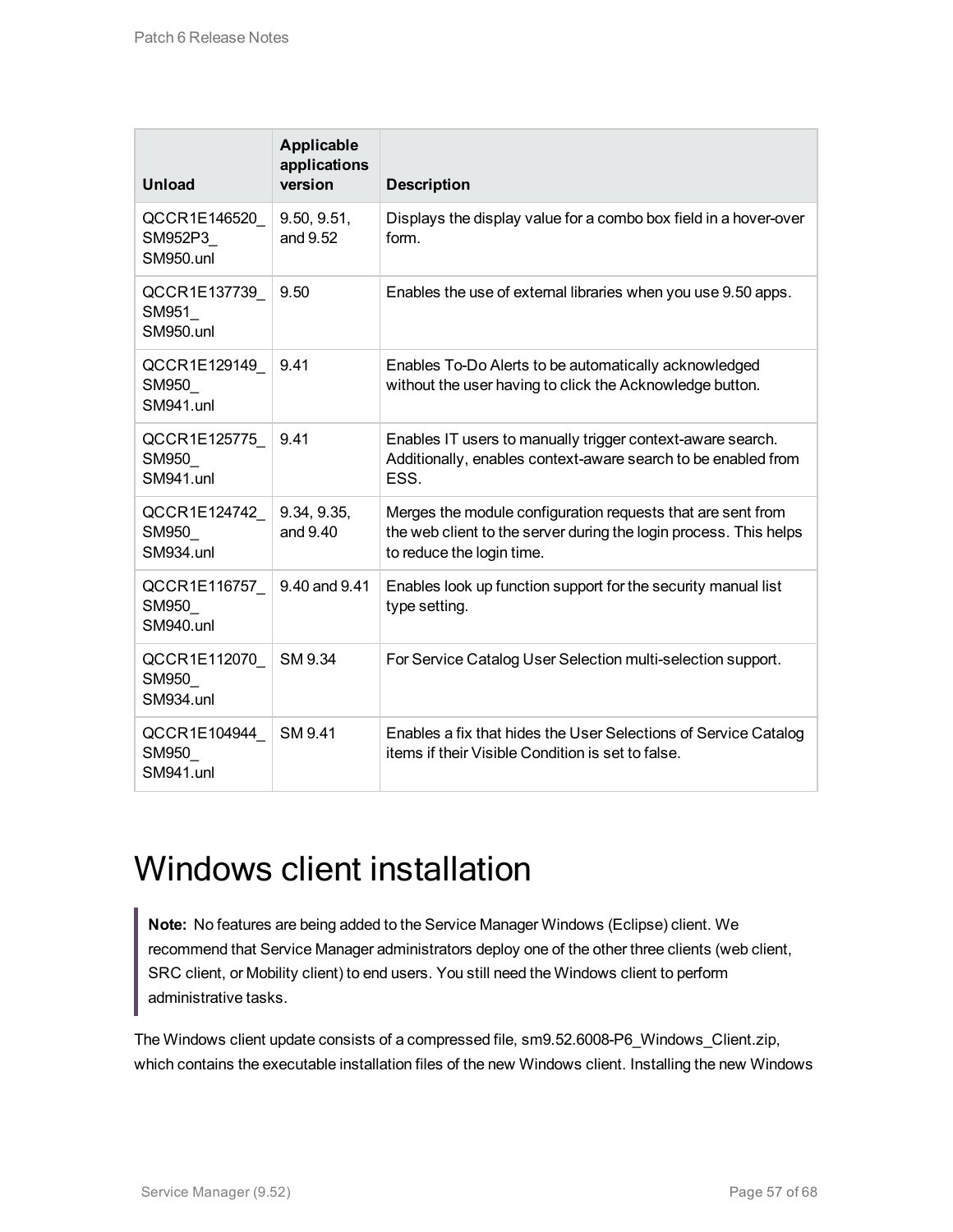client will upgrade your Windows client to this patch level. This version of the Windows client comes with an updated version of JRE 8.

For installation instructions, see *Install the Service Manager Windows Client* in *Service Manager9.52 Help Center*.

**Note:** The Windows client installer will also install the Client Configuration Utility in the <*Service Manager installation path*>\Client\ClientConfiguration directory. To run the utility, double-click the confutil.bat file in this directory. However, we recommend that you use the web client if you want to provide end users with a customized client.

#### **New customers**

You only need to install the new Windows client.

#### **Existing customers**

You need to back up and uninstall the old Windows client, and then install the new Windows client.

To install the new Windows client, follow these steps:

- 1. Stop the Service Manager Windows client.
- 2. Make necessary backups. For details, see Windows client backout [instructions](#page-43-1).
- 3. Uninstall the Service Manager Windows client. (Your connection and personalized settings are retained.)
- 4. Run **setupclient.exe** to install the new client.
- 5. Check the version in **Help** > **About Service Manager Client**.

<span id="page-57-0"></span>The client should be Release: **9.52.6008-P6**.

## Service Request Catalog (SRC) installation

Service Manager 9.52p6 includes the SRC package (src9.52p6.1909221.zip), which contains:

- The SRC deployment file (src-9.52p6.war)
- Unload files for SRC 9.52.p6 and for previous versions

#### **Unload file naming convention**

The unload files use the following naming convention: <CR\_ID>\_SRCxxxPxx\_SMxxx.unl, where: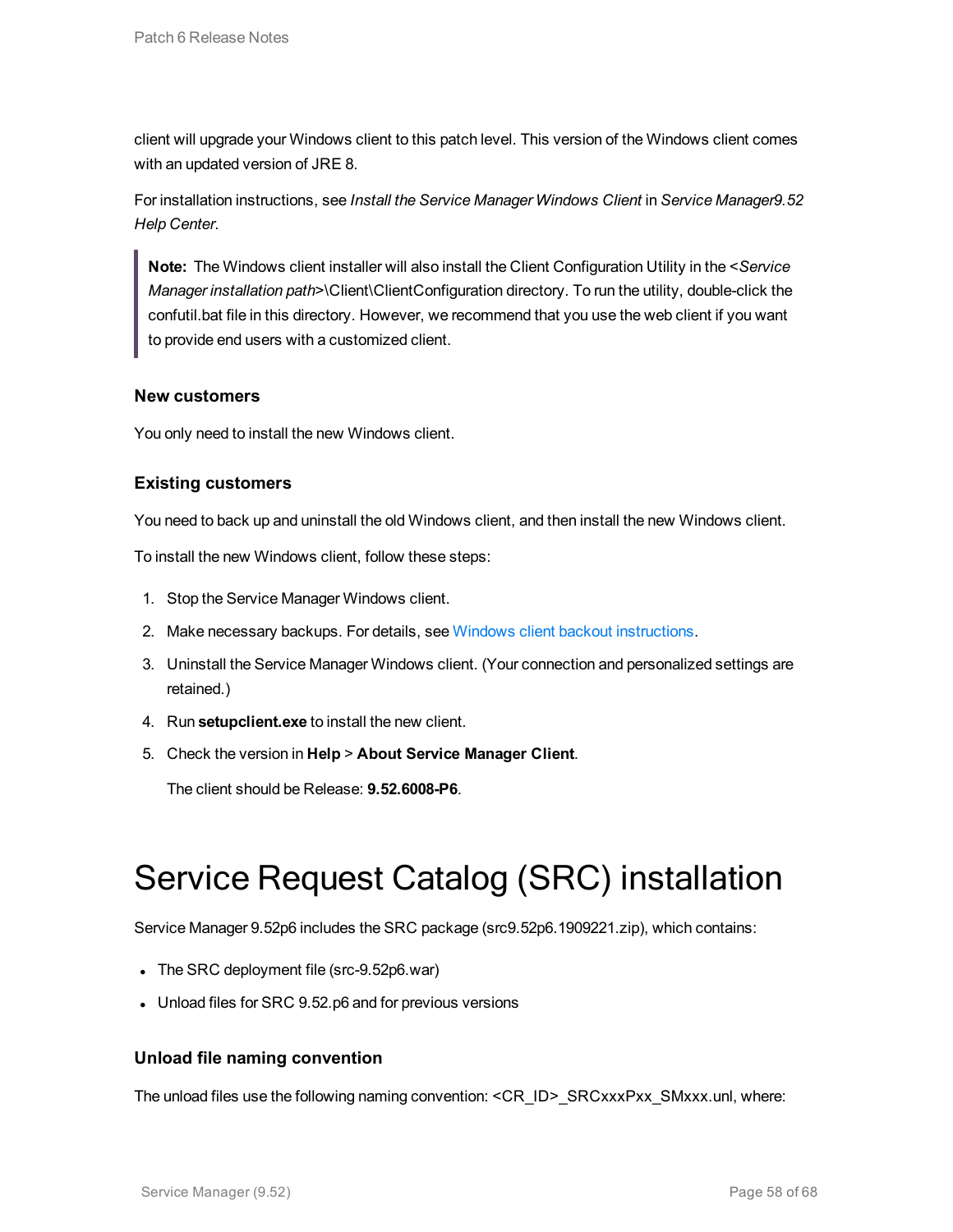- $\bullet$  <CR\_ID>: The identification number of the applications defect that the unload file fixes. For example, QCCR1E12345.
- SRCxxxPxx: The minimum SRC patch level that requires the unload file. For example, SRC9.52p6, which means the unload file comes with the SRC9.52 patch 6 and should be used for patch 6 or higher.
- SMxxx: The Service Manager applications version that requires the unload file. For example, SM952, which means the unload file is intended only for Service Manager applications version 9.52.

Before you proceed, read *Install Service Request Catalog (SRC)* in *Service Manager9.52 Help Center*.

#### **New customers**

- 1. Deploy the src-9.52p6.war file by following the instructions in *Install Service Request Catalog (SRC)*.
- 2. Configure SRC 9.52p6 by following the instructions in *Install Service Request Catalog (SRC)*.

#### **Existing customers**

- 1. Install SRC 9.52p6, as described above.
- <span id="page-58-0"></span>2. Migrate your customizations from the old deployment to SRC 9.52p6.

### SRC application unload installation

This SRC package in this release includes the following unload files.

| Unload file                                  | <b>Introduced</b><br>in which<br>patch | <b>Used</b><br>for<br>apps<br>version<br>(s) | <b>Description</b>                                                                                                                                                                                   |
|----------------------------------------------|----------------------------------------|----------------------------------------------|------------------------------------------------------------------------------------------------------------------------------------------------------------------------------------------------------|
| QCCR1E137462<br>SRC952p1<br><b>SM952.unl</b> | <b>SRC</b><br>9.52p1                   | 9.52                                         | Enables the "visible" and "mandatory" conditions in<br>SRC Tailoring.                                                                                                                                |
| QCCR1E139800<br>SRC952P2<br><b>SM952.unl</b> | <b>SRC</b><br>9.52 <sub>p2</sub>       | 9.52                                         | One service request requires one operator and one<br>group to approve, if the operator is a member of this<br>group and approves the request, the request is<br>automatically approved by the group. |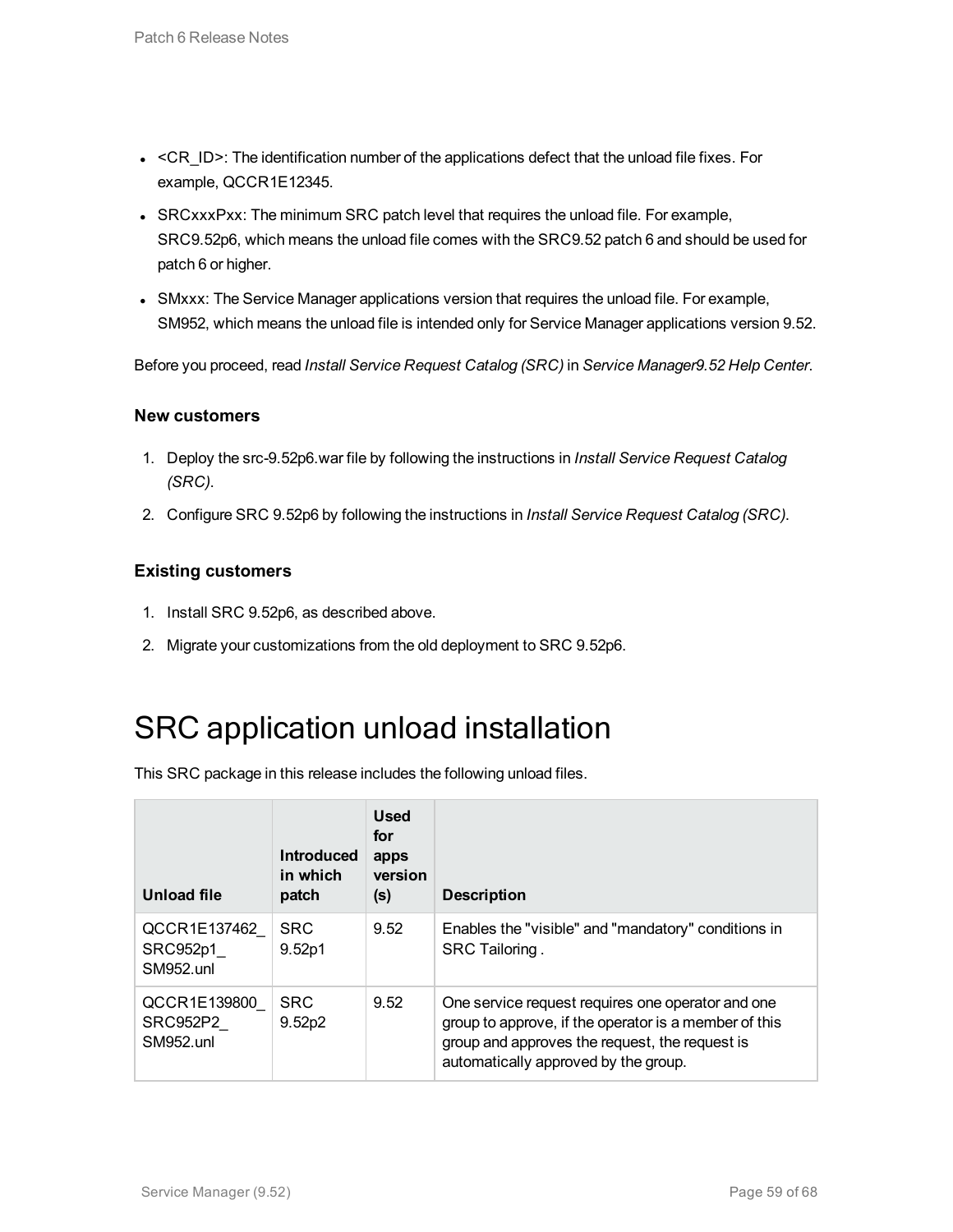| <b>Unload file</b>                      | <b>Introduced</b><br>in which<br>patch | <b>Used</b><br>for<br>apps<br>version<br>(s) | <b>Description</b>                                                                       |
|-----------------------------------------|----------------------------------------|----------------------------------------------|------------------------------------------------------------------------------------------|
| QCCR1E142430<br>SRC9.52P3<br>SM9.52.unl | <b>SRC</b><br>9.52 <sub>p3</sub>       | 9.52                                         | The system displays the Pending Approvals count<br>correctly in Service Request Catalog. |

### <span id="page-59-0"></span>SMA-SM Service Portal installation

This release does not contain a Service Portal package. The latest Service Portal has been shipped with the Service Management Automation (SMA) suite.

The SMA suite is delivered based on ITOM Container Deployment Foundation (CDF). CDF is built to run on many environments. Deploy your IT Operations Management suite on bare metal or a virtual environment, or even in the cloud. CDF uses a native cloud toolset, including Docker technologies and Kubernetes from the Cloud Native Computing Foundation (CNCF), which allows the management of container-based applications at scale.

SMA is an analytics-driven service management solution for managing the entire service portfolio and lifecycle within and beyond IT. To enable existing customers of Service Manager to take advantage of the containerized services offered by SMA and keep their existing Service Manager implementations, SMA supports mixed mode deployment.

SMA-SM Service Portal is normally released in a quarterly cadence. We recommend that you download and install the latest version that supports Service Manager 9.5x. Suppose you want to install SMA-SM Service Portal 2019.08, follow these steps in SMA suite documentation:

- 1. Before the SMA-SM Service Portal installation, you need to plan required hardware resources as described in Plan your [deployment](https://docs.microfocus.com/itom/Service_Management_Automation_-_SM:2019.08/PlanDeployment).
- 2. Once the resources are available, deploy SMA in mixed mode and then set up SMA to work with Service Manager. For details, see Set up [SMA-SM](https://docs.microfocus.com/itom/Service_Management_Automation_-_SM:2019.08/SetUpSMAClassicSM).
- 3. If you encounter any problems, see the SMA [troubleshooting](https://docs.microfocus.com/itom/Service_Management_Automation_-_SM:2019.08/Troubleshoot) documentation.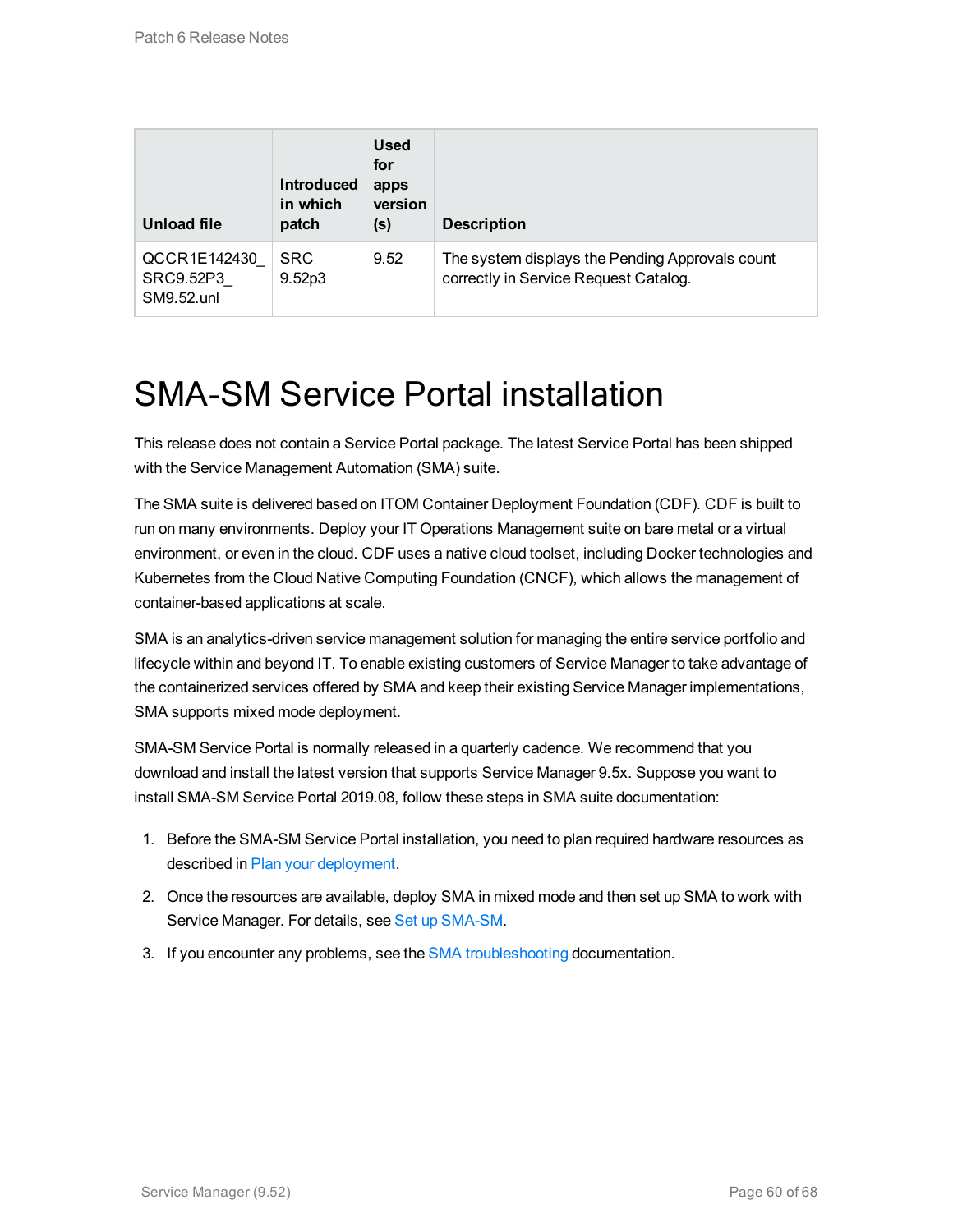### <span id="page-60-0"></span>Mobility client installation

Service Manager 9.52p6 includes a compressed file (sm9.52.6003-P6\_Mobility.zip), which contains the following files:

- Mobility client installation file (webapp-9.52.6003.war)
- Unload to fix the issue in QCCR1E123225 (QCCR1E123225\_SM950\_SM934.unl)
- Unload to fix the issue in QCCR1E125623 (QCCR1E125623\_SM950\_SM934.unl)
- Unload to support Service Manager 9.34 applications (MOBILITY\_ESS\_SM950\_SM934.unl)

**Note:** The Service Manager 9.52p6 Mobility client supports Apache Tomcat 8.x web application servers. Additionally, it can only work with Service Manager server 9.34 or later and applications 9.34 or later.

#### **New customers**

To install the new web client, follow these steps:

1. Load the unload files that are included in sm9.52.6003-P6\_Mobility.zip.

For detailed steps, search for the *Load an unload file* topic in *Service Manager 9.52 Help Center*.

2. Deploy the webapp-9.52.6003.war file.

For more information about how to install the Service Manager 9.52p6 Mobility client, refer to *Install the Mobile Applications client* in *Service Manager 9.52 Help Center*.

#### **Existing customers**

To install the new web client, follow these steps:

- 1. Uninstall the existing Mobility client.
- 2. Load the unload files that are included in sm9.52.6003-P6\_Mobility.zip.

For detailed steps, search for the *Load an unload file* topic in *Service Manager 9.52 Help Center*.

3. Deploy the webapp-9.52.6003.war file.

For more information about how to install the Service Manager 9.52p6 Mobility client, refer to *Install the Mobile Applications client* in *Service Manager 9.52 Help Center*.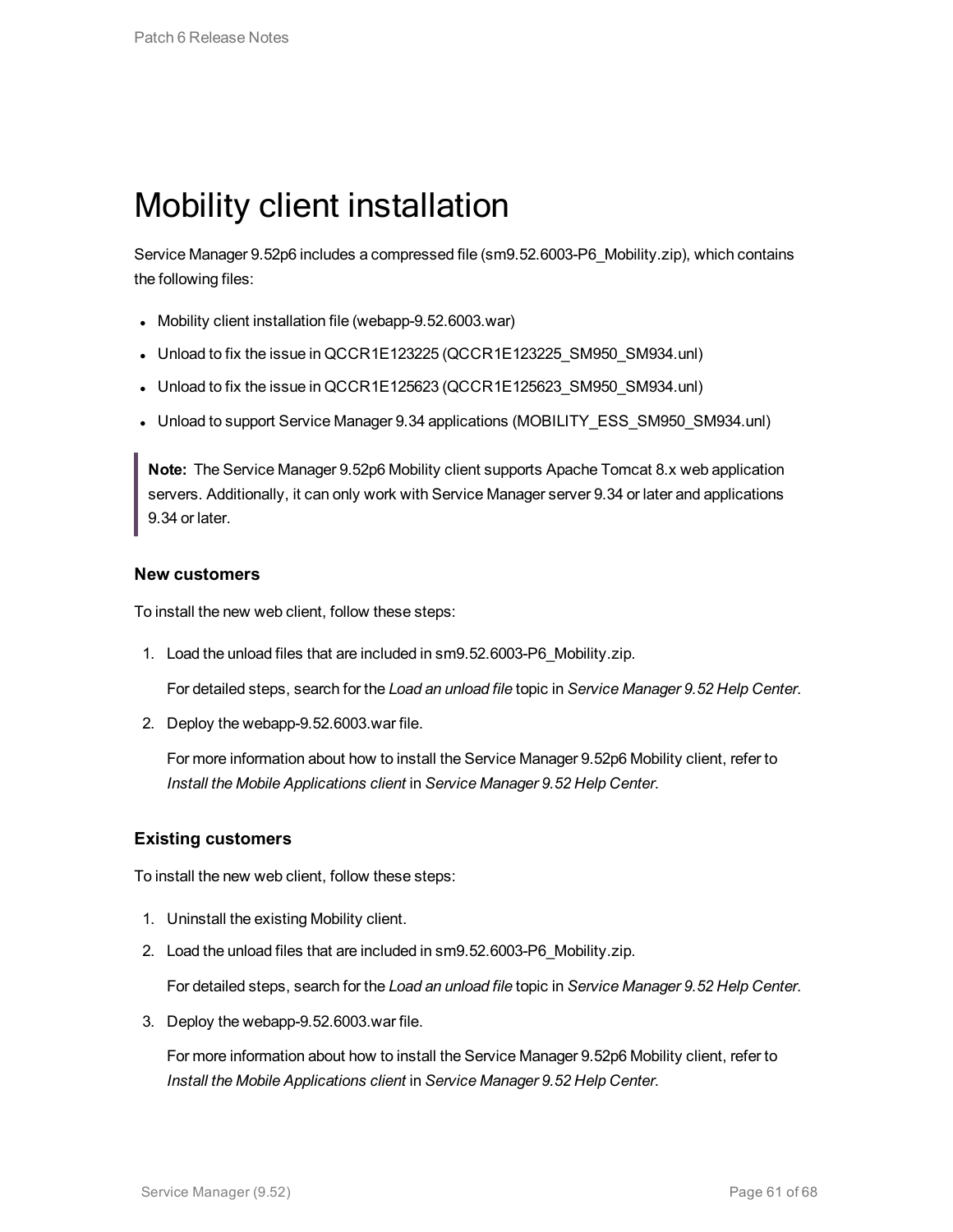# <span id="page-61-0"></span>Knowledge Management (KM) Search Engine installation

### <span id="page-61-1"></span>IDOL Search Engine

Service Manager 9.52 Smart Analytics includes a Smart Search feature based on the IDOL Search Engine. If you want to use the IDOL Search Engine for Knowledge Management, you do not need to install or upgrade the Solr Search Engine.

<span id="page-61-2"></span>For more information on how to install and configure the IDOL Search Engine, see the *Service Manager Smart Analytics Administrator and User Guide*.

### Solr Search Engine

This release includes a package for the Solr Search Engine:

• Knowledgemanagement folder: Contains updated files of the Solr Search Engine.

This patch embeds an openjdk folder in the Knowledgemanagement folder. You can find various OpenJDK JRE versions for your Solr Search Engine as required.

 $\bullet$  \kmsolr\_unloads\QCCR1E128475\_SM950\_SM940.unl: This unload is used to enable HTTPS connections for the Solr Search Engine. Loading this unload will add a new option, SSL Enabled, in the Knowledge Management Environment record (**Knowledge Management** > **Administration** > **Environment**). See also the following HPE white paper:

#### [Configuring](https://softwaresupport.softwaregrp.com/km/KM02119569) FIPS Mode in Service Manager

• km-import-9.52.zip: The installation files of KM Import Utility version 9.52.

**Caution:** The patch will upgrade your embedded Tomcat to version 8.5.42.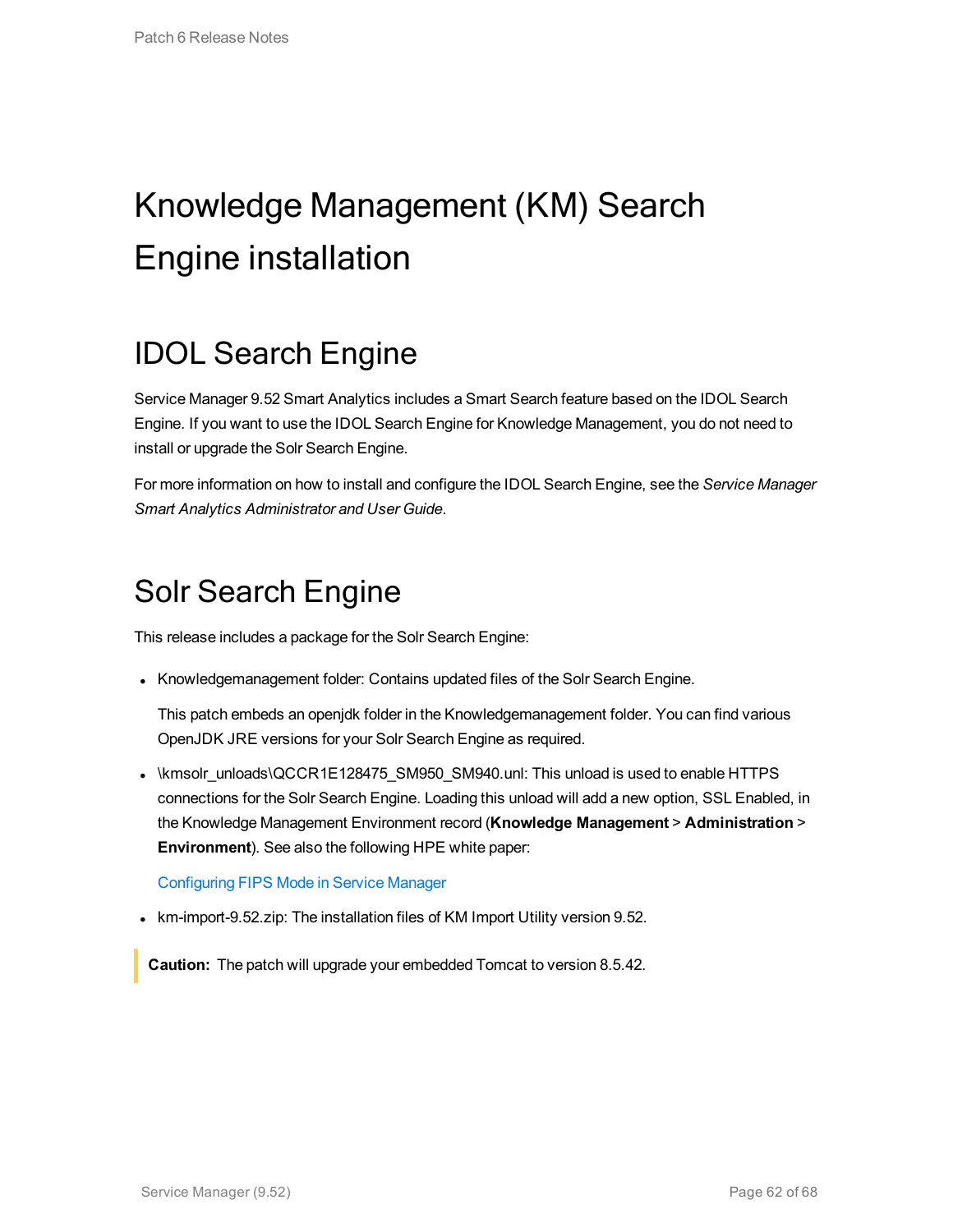#### **New customers**

- 1. Make sure that you have already installed Service Manager 9.52 (or above) server and clients.
- 2. Install the Service Manager 9.50 Solr Search Engine . For installation instructions, see the *Service Manager Knowledge Management Search Engine Guide*.
- 3. Update the JDK installed on your search engine server host to JDK 8, if you have not already done so.

You can update the JAVA HOME environment variable to point to the specific OpenJDK JRE in the openjdk folder. For example, C:\sm9.52.6008-P6\_KM\knowledgemanagement\openjdk\jdk-linuxx86.

4. In Windows: in the Windows command line, run the following command to remove the old KM Search engine windows service from the Solr search engine installation directory (if the service is installed):

#### **installasservice.cmd remove [nodetype]**

**Note:** In this command, [nodetype] is a placeholder for "master" or "slave", depending on whether the KM Search engine server is the master or a slave.

- 5. Make a note of the HTTP port and shutdown port that are defined in the *<Solr installation directory>/tomcat/conf/server.xml* file. Then, remove the Tomcat folder in your Solr Search Engine installation folder.
- 6. Extract the files in the knowledgemanagement folder in the 9.52 km patch .zip file to your Solr Search Engine installation directory to overwrite your existing files.
- 7. In the Windows command line, run the following command to install the new KM Search engine windows service from the Solr search engine installation directory:

#### **installasservice.cmd install [nodetype]**

**Note:** In this command, [nodetype] is a placeholder for "master" or "slave", depending on whether the KM Search engine server is the master or a slave.

- 8. Change the HTTP port and shutdown port that is defined in the *<Solr installation directory>/tomcat/conf/server.xml* file, according to the note you made in step 5.
- 9. Start your Solr Search Engine.
- 10. Configure your search servers and knowledgebases, and perform a full indexing for all of your knowledgebases. For details, see the *Service Manager Solr Search Engine Guide*.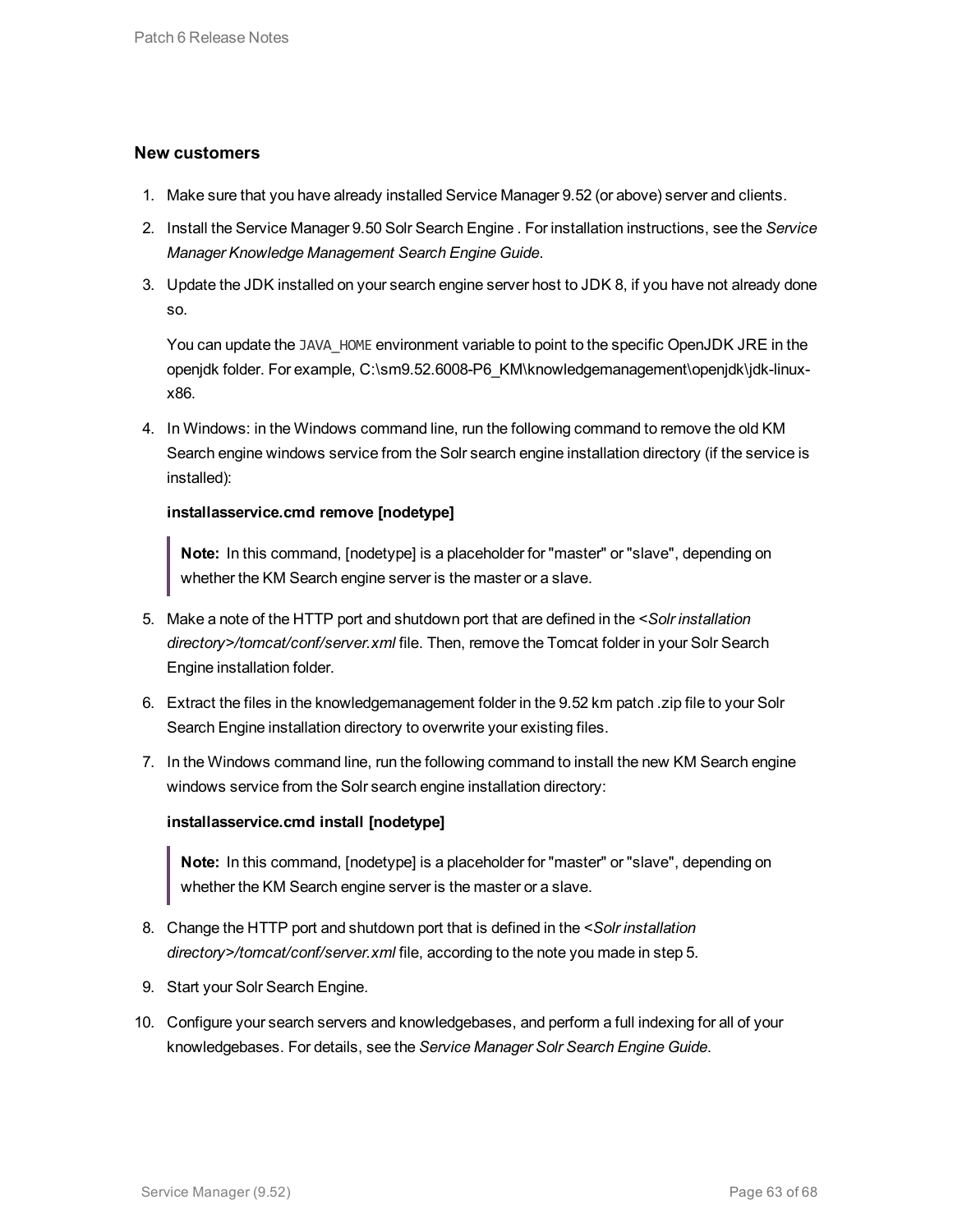#### **Existing customers**

Existing customers must install the Service Manager 9.50 Solr Search Engine first, and then apply the Service Manager 9.52p6 Solr Search Engine patch.

- 1. Make sure that your Service Manager server and clients have upgraded to version 9.52.
- 2. Stop your Solr Search Engine.
- 3. Make a backup of your Solr Search Engine installation folder and other necessary backups.
- 4. Update the JDK installed on your search engine server host to JDK 8, if you have not already done so.

You can update the JAVA HOME environment variable to point to the specific OpenJDK JRE in the openjdk folder. For example, C:\sm9.52.6008-P6\_KM\knowledgemanagement\openjdk\jdk-linuxx86.

5. In Windows: in the Windows command line, run the following command to remove the old KM Search engine windows service from the Solr search engine installation directory:

#### **installasservice.cmd remove [nodetype]**

**Note:** In this command, [nodetype] is a placeholder for "master" or "slave", depending on whether the KM Search engine server is the master or a slave.

- 6. Back up the Tomcat folder in your Solr Search Engine installation folder. Then, remove the Tomcat folder.
- 7. Extract the files in the knowledgemanagement folder in the 9.52 km patch .zip file to your Solr Search Engine installation directory to overwrite your existing files.

**Note:** If you have customized files in the Tomcat folder, for example, server.xml, recover the customizations from the backup you created in step 6.

8. In the Windows command line, run the following command to install the new KM Search engine windows service from the Solr search engine installation directory:

#### **installasservice.cmd install [nodetype]**

**Note:** In this command, [nodetype] is a placeholder for "master" or "slave", depending on whether the KM Search engine server is the master or a slave.

- 9. Change the HTTP port and shutdown port that is defined in the *<Solr installation directory>/tomcat/conf/server.xml* file, according to your requirements.
- 10. If you are running a 9.3x version of the Service Manager applications, load QCCR1E91035\_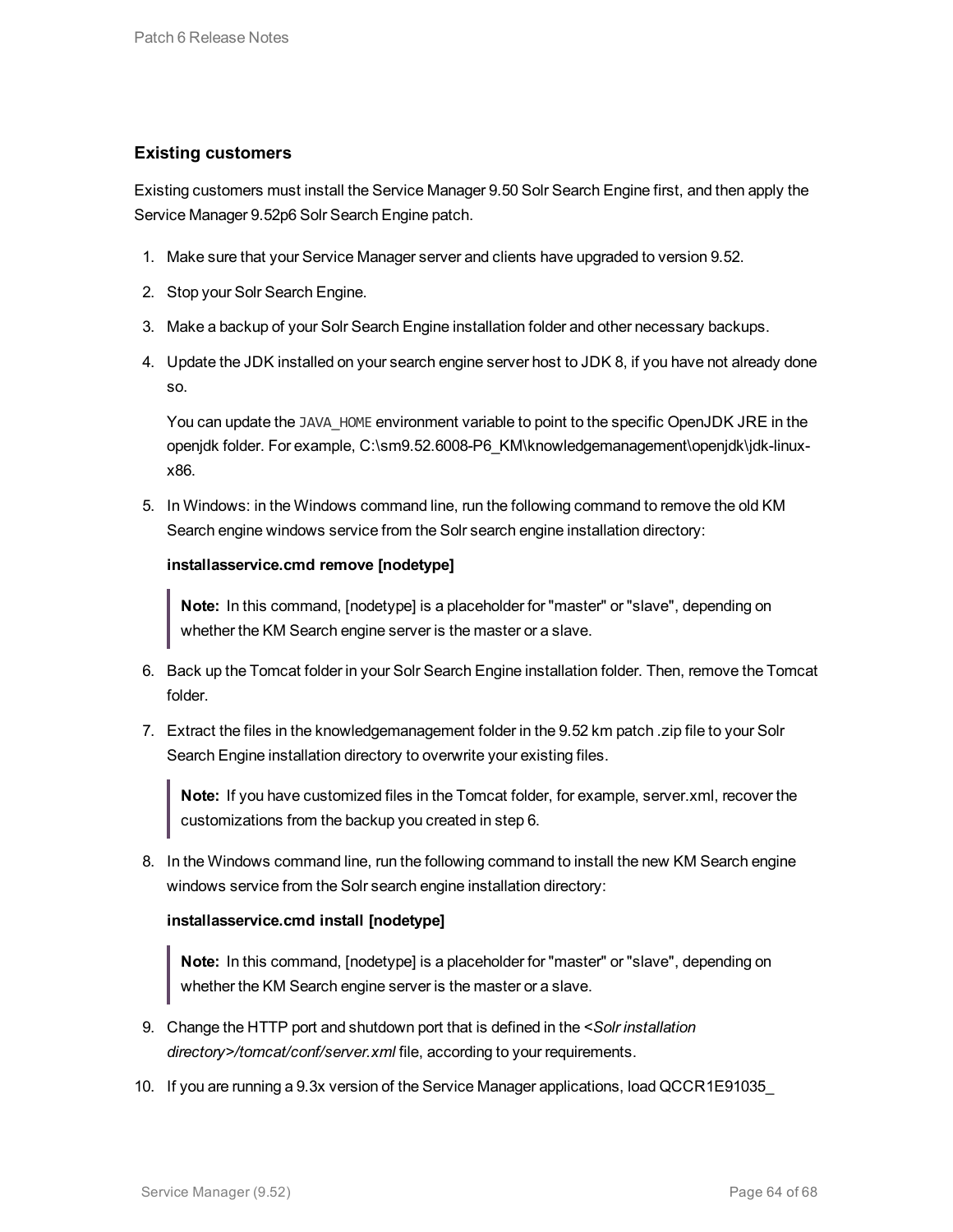SM940\_SM930.unl into your Service Manager system.

**Caution:** Skip this step if you are running the Service Manager 9.4x applications or higher versions.

11. If your sm.ini file already contains the following line, remove it.

KMSearchEngineClass:com.hp.ov.sm.server.plugins.knowledgemanagement.solr.KMSolr Search

- Skip this step if you are running Service Manager 9.3x applications, or if you are running the Service Manager 9.40 (or earlier) RTE.
- o This parameter is no longer needed for the Service Manager 9.52 RTE. If it is present in the sm.ini file, a warning message will occur in the Service Manager server log (sm.log).
- 12. Remove the KMCores folder in your existing search engine web application folder (for example, <Solr installation directory>/tomcat/webapps).
- 13. Restart your Solr search engine.
- 14. Restart the Service Manager service.
- <span id="page-64-0"></span>15. Perform a full re-index of all of your knowledgebases. For details, see the *Service Manager Solr Search Engine Guide*.

## Collaboration installation

This release does not contain an SM Collaboration package. The latest SM Collaboration package has been shipped with the Service Manager 9.52 release. You can find the download links for the SM9.5*x* patches and release notes from the Overview of Service Manager 9.5*x* [Releases](https://softwaresupport.softwaregrp.com/km/KM02688311) knowledge document.

## <span id="page-64-1"></span>Smart Analytics installation

This release does not contain a Smart Analytics package. The latest Smart Analytics package has been shipped with the Service Manager 9.52 release. You can find the download links for the SM9.5*x* patches and release notes from the Overview of Service Manager 9.5*x* [Releases](https://softwaresupport.softwaregrp.com/km/KM02688311) knowledge document.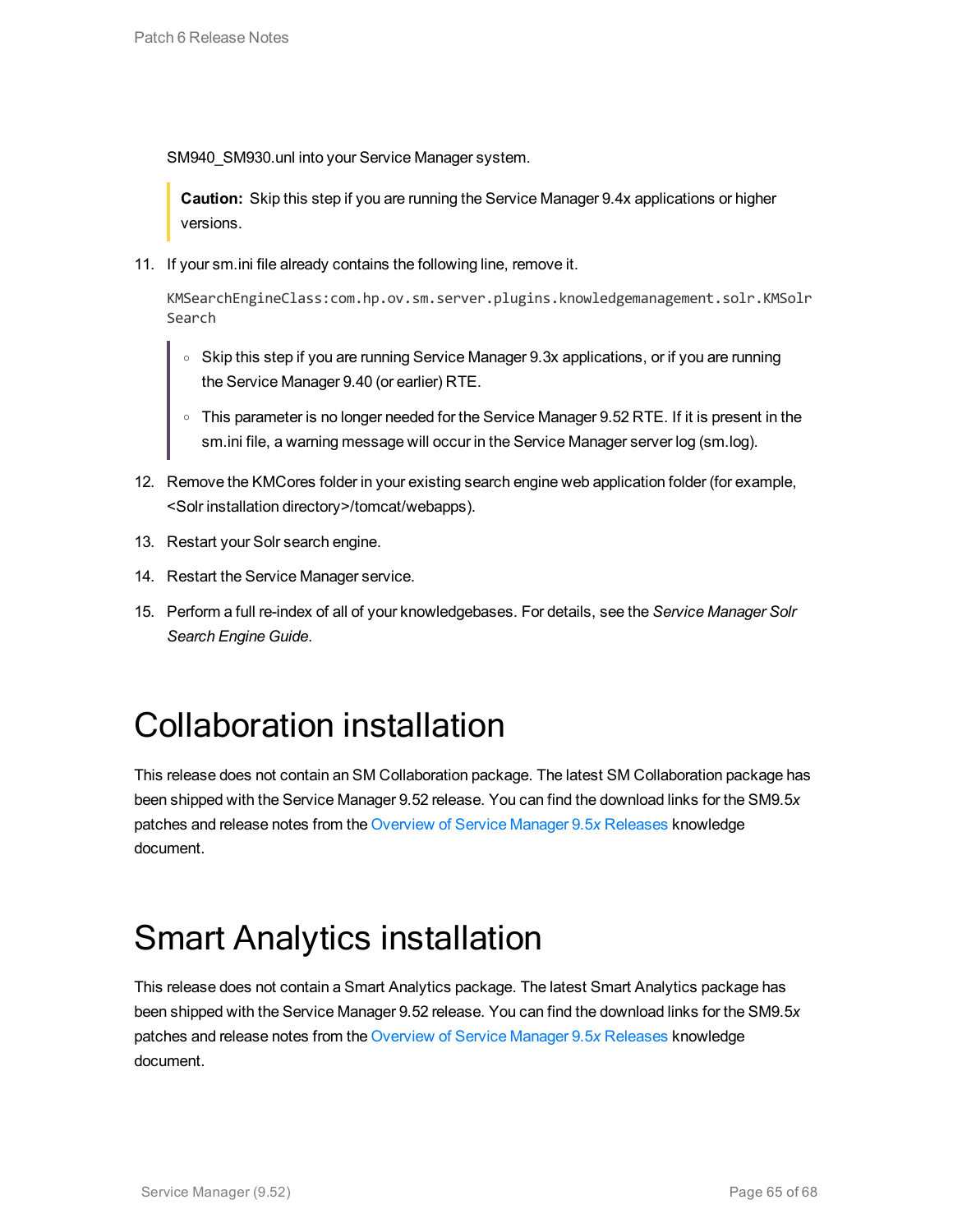## <span id="page-65-0"></span>Identity Manager (IdM) installation

Service Manager9.52p6 includes a compressed file (idm-service-1.20.1.zip), which contains the following files:

- dataprotection-passwordtool-1.0.3-standalone.jar
- $\bullet$  idm-admin-console-1.20.0.war
- The Identity Manager (IdM) service installation file (idm-service-1.20.1.war)

For more information about how to install and configure the IdM service, refer to *Install and configure the standalone IdM service* in *Service Manager 9.52 Help Center*.

# <span id="page-65-1"></span>Additional information

- <sup>l</sup> Install Service Manager 9.52 in *Service [Manager](https://softwaresupport.softwaregrp.com/doc/KM02773696) 9.52 Help Center* (for detailed instructions on how to install Service Manager, including all backup and backout procedures)
- Service [Manager](https://softwaresupport.softwaregrp.com/doc/KM02773661) Support Matrix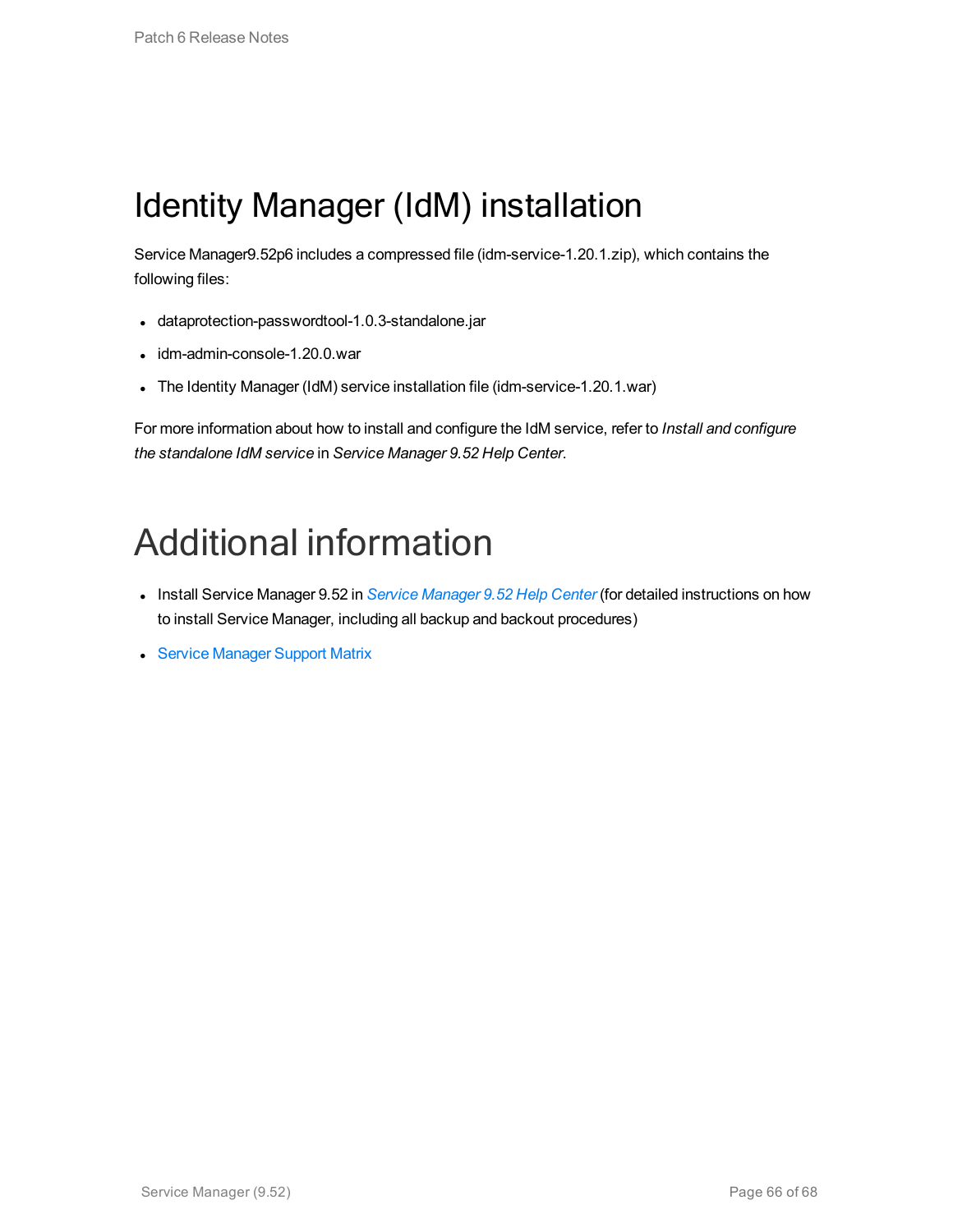# <span id="page-66-0"></span>Send documentation feedback

If you have comments about this document, you can contact the [documentation](mailto:docs.feedback@microfocus.com?subject=Feedback on Patch 6 Release Notes (Service Manager 9.52)) team by email. If an email client is configured on this system, click the link above and an email window opens with the following information in the subject line:

#### **Feedback on Patch 6 Release Notes (Service Manager 9.52)**

Just add your feedback to the email and click send.

If no email client is available, copy the information above to a new message in a web mail client, and send your feedback to docs.feedback@microfocus.com.

We appreciate your feedback!